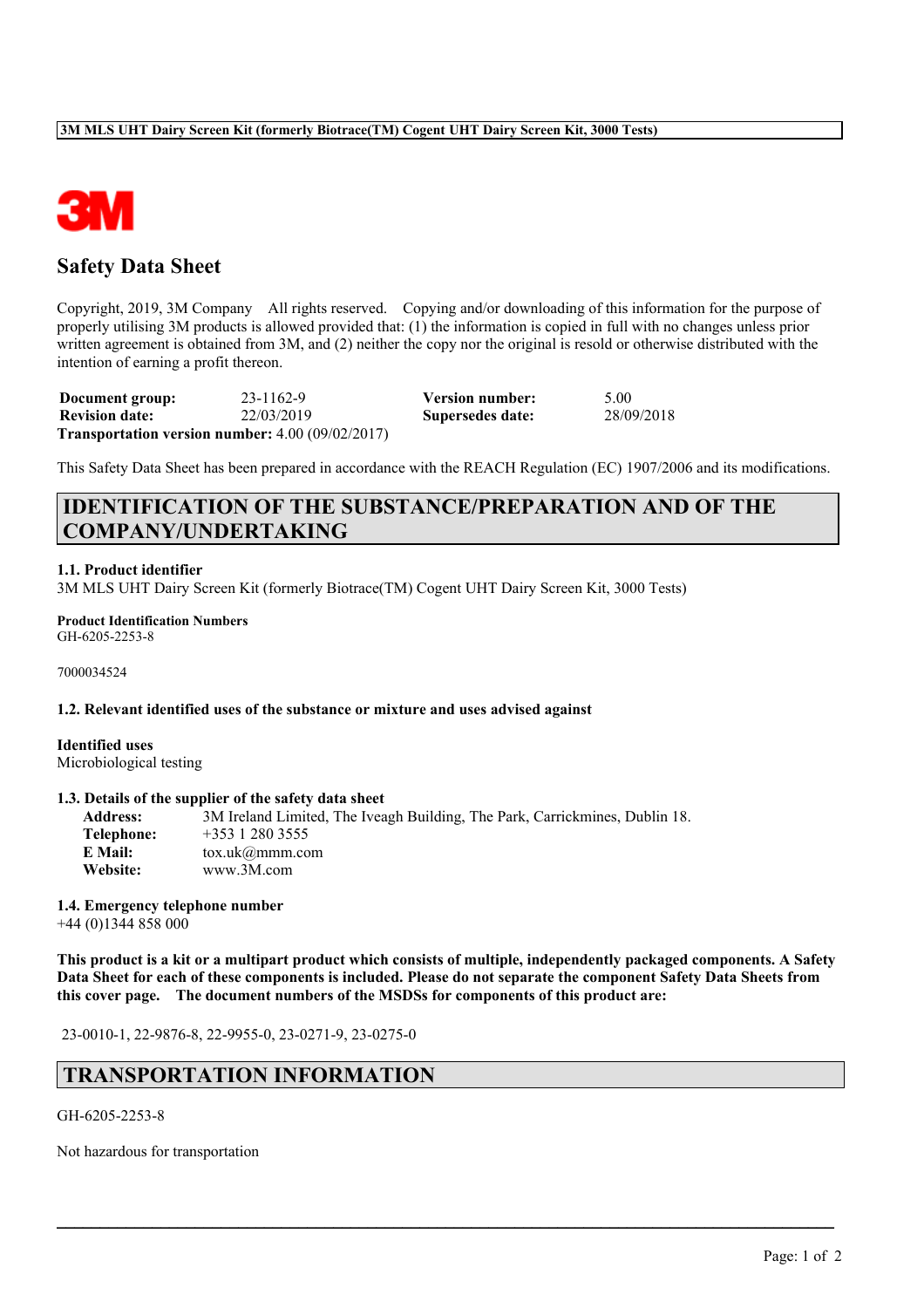## **3M MLS UHT Dairy Screen Kit (formerly Biotrace(TM) Cogent UHT Dairy Screen Kit, 3000 Tests)**

# **KIT LABEL**

### **2.1. Classification of the substance or mixture CLP REGULATION (EC) No 1272/2008**

**CLASSIFICATION:** Serious Eye Damage/Eye Irritation, Category 2 - Eye Irrit. 2; H319 Hazardous to the Aquatic Environment (Chronic), Category 3 - Aquatic Chronic 3; H412

For full text of H phrases, see Section 16.

**2.2. Label elements CLP REGULATION (EC) No 1272/2008**

**SIGNAL WORD** WARNING.

**Symbols:** GHS07 (Exclamation mark) |

**HAZARD STATEMENTS:**

#### **Pictograms**



| H412                                     | Harmful to aquatic life with long lasting effects.                                                                                  |  |  |  |  |
|------------------------------------------|-------------------------------------------------------------------------------------------------------------------------------------|--|--|--|--|
| PRECAUTIONARY STATEMENTS                 |                                                                                                                                     |  |  |  |  |
| <b>Response:</b><br>$P305 + P351 + P338$ | IF IN EYES: Rinse cautiously with water for several minutes. Remove contact lenses, if<br>present and easy to do. Continue rinsing. |  |  |  |  |
| Disposal:                                |                                                                                                                                     |  |  |  |  |
| P <sub>501</sub>                         | Dispose of contents/container in accordance with applicable local/regional/national/international<br>regulations.                   |  |  |  |  |
|                                          | For containers not exceeding 125 ml the following Hazard and Precautionary statements may be used:                                  |  |  |  |  |
| $\leq$ 125 ml Hazard statements          |                                                                                                                                     |  |  |  |  |
| H412                                     | Harmful to aquatic life with long lasting effects.                                                                                  |  |  |  |  |

 $\mathcal{L}_\mathcal{L} = \mathcal{L}_\mathcal{L} = \mathcal{L}_\mathcal{L} = \mathcal{L}_\mathcal{L} = \mathcal{L}_\mathcal{L} = \mathcal{L}_\mathcal{L} = \mathcal{L}_\mathcal{L} = \mathcal{L}_\mathcal{L} = \mathcal{L}_\mathcal{L} = \mathcal{L}_\mathcal{L} = \mathcal{L}_\mathcal{L} = \mathcal{L}_\mathcal{L} = \mathcal{L}_\mathcal{L} = \mathcal{L}_\mathcal{L} = \mathcal{L}_\mathcal{L} = \mathcal{L}_\mathcal{L} = \mathcal{L}_\mathcal{L}$ 

No precautionary statements are required for containers <=125 mL.

H319 Causes serious eye irritation.

#### **Revision information:**

Kit: Component document group number(s) information was modified. Section 2: <125ml Hazard - Environmental information was added. Label: CLP <125ml Precautionary - none information was added.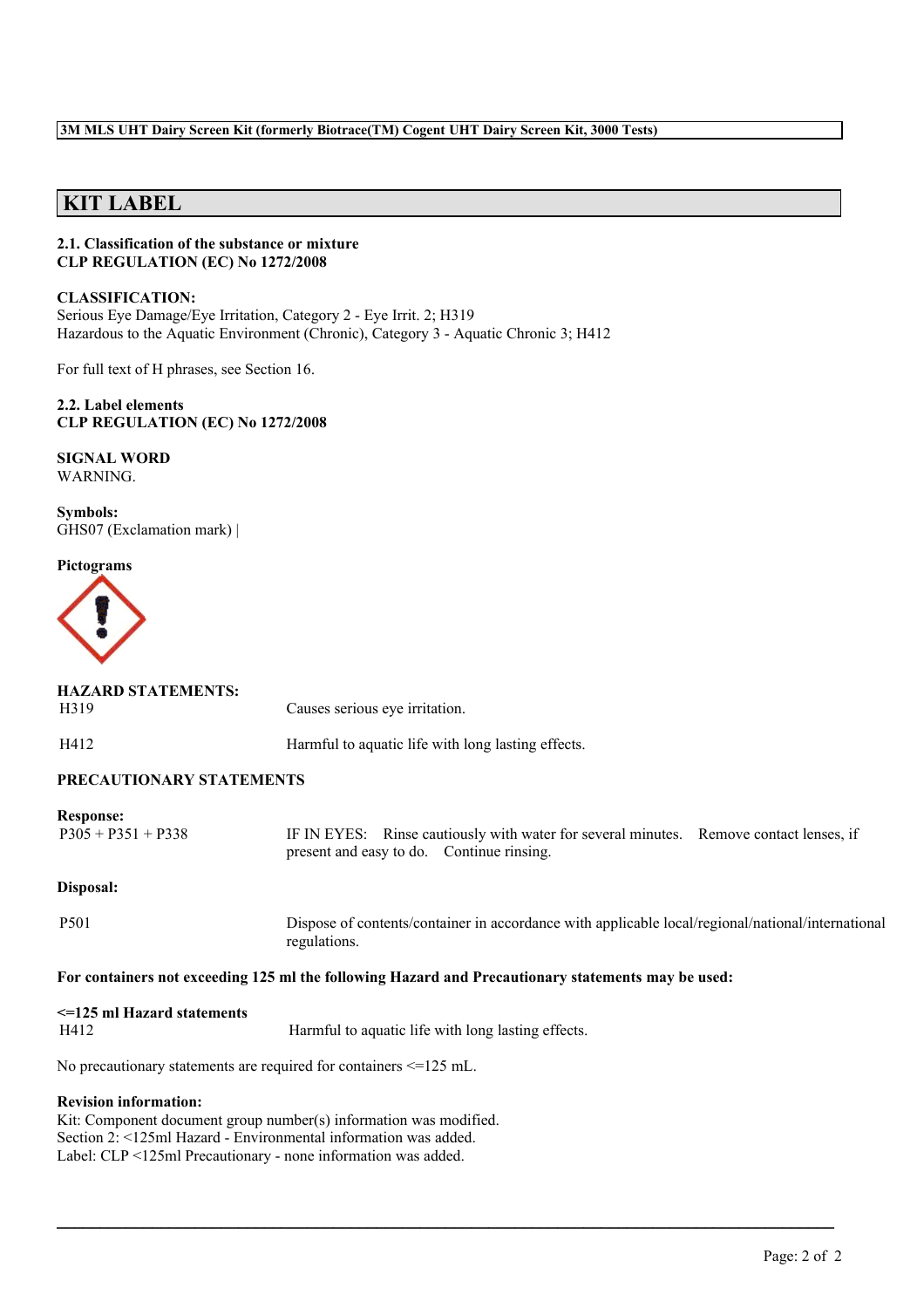

# **Safety Data Sheet**

Copyright, 2015, 3M Company All rights reserved. Copying and/or downloading of this information for the purpose of properly utilising 3M products is allowed provided that: (1) the information is copied in full with no changes unless prior written agreement is obtained from 3M, and (2) neither the copy nor the original is resold or otherwise distributed with the intention of earning a profit thereon.

| Document group:       | 23-0275-0                                                     | Version number:  | 2.00       |
|-----------------------|---------------------------------------------------------------|------------------|------------|
| <b>Revision date:</b> | 05/08/2015                                                    | Supersedes date: | 25/07/2011 |
|                       | <b>Transportation version number:</b> $1.00$ ( $25/07/2011$ ) |                  |            |

This Safety Data Sheet has been prepared in accordance with the REACH Regulation (EC) 1907/2006 and its modifications.

# **SECTION 1: Identification of the substance/mixture and of the company/undertaking**

## **1.1. Product identifier**

3M ATPase - milk

## **1.2. Relevant identified uses of the substance or mixture and uses advised against**

## **Identified uses**

Microbiological testing

## **1.3. Details of the supplier of the safety data sheet**

| <b>Address:</b> | 3M Ireland Limited, The Iveagh Building, The Park, Carrickmines, Dublin 18. |
|-----------------|-----------------------------------------------------------------------------|
| Telephone:      | $+353$ 1 280 3555                                                           |
| E Mail:         | $\text{tox.uk}(\alpha \text{mmm.com})$                                      |
| Website:        | www.3M.com                                                                  |

## **1.4. Emergency telephone number**

+44 (0)1344 858 000

# **SECTION 2: Hazard identification**

### **2.1. Classification of the substance or mixture CLP REGULATION (EC) No 1272/2008**

## **CLASSIFICATION:**

This material is not classified as hazardous according to Regulation (EC) No. 1272/2008, as amended, on classification, labelling, and packaging of substances and mixtures.

 $\mathcal{L}_\mathcal{L} = \mathcal{L}_\mathcal{L} = \mathcal{L}_\mathcal{L} = \mathcal{L}_\mathcal{L} = \mathcal{L}_\mathcal{L} = \mathcal{L}_\mathcal{L} = \mathcal{L}_\mathcal{L} = \mathcal{L}_\mathcal{L} = \mathcal{L}_\mathcal{L} = \mathcal{L}_\mathcal{L} = \mathcal{L}_\mathcal{L} = \mathcal{L}_\mathcal{L} = \mathcal{L}_\mathcal{L} = \mathcal{L}_\mathcal{L} = \mathcal{L}_\mathcal{L} = \mathcal{L}_\mathcal{L} = \mathcal{L}_\mathcal{L}$ 

**2.2. Label elements CLP REGULATION (EC) No 1272/2008** Not applicable

## **2.3. Other hazards**

None known.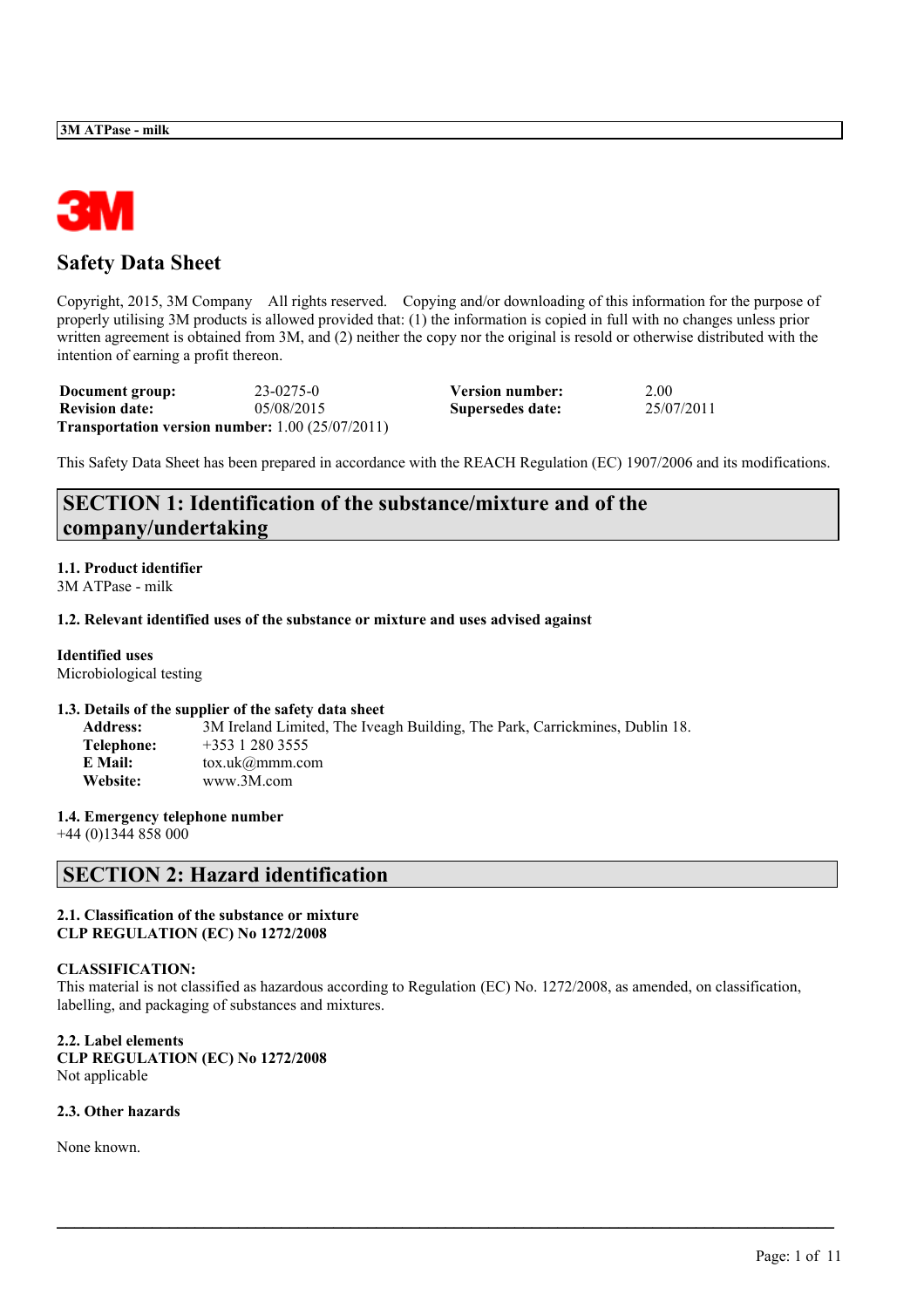# **SECTION 3: Composition/information on ingredients**

| Ingredient                                                                          | <b>CAS Nbr</b> | EU Inventory % by Wt        |              | <b>Classification</b> |
|-------------------------------------------------------------------------------------|----------------|-----------------------------|--------------|-----------------------|
| Albumins, blood serum                                                               | 9048-46-8      | EINECS 232-<br>936-2        | $45 - 55$    |                       |
| Succinic acid, compound with 2-amino-2-<br>(hydroxymethyl) propane-1,3-diol $(1:2)$ | 85169-32-0     | EINECS 285-<br>975-2        | $15 - 25$    |                       |
| Trometamol                                                                          | 77-86-1        | EINECS 201-<br>064-4        | $10 -$<br>20 |                       |
| Disodium succinate                                                                  | 150-90-3       | <b>EINECS 205-</b><br>778-7 | $5 - 15$     |                       |
| Non-Hazardous Ingredients                                                           | Mixture        |                             | $1 - 10$     |                       |
| Apyrase                                                                             | 9000-95-7      | EINECS 232-<br>569-8        | $\leq 1$     |                       |

Please see section 16 for the full text of any H statements referred to in this section Please refer to section 15 for any applicable Notas that have been applied to the above components

For information on ingredient occupational exposure limits or PBT or vPvB status, see sections 8 and 12 of this SDS

# **SECTION 4: First aid measures**

## **4.1. Description of first aid measures**

## **Inhalation**

Remove person to fresh air. If you feel unwell, get medical attention.

## **Skin contact**

Wash with soap and water. If signs/symptoms develop, get medical attention.

## **Eye contact**

Flush with large amounts of water. Remove contact lenses if easy to do. Continue rinsing. If signs/symptoms persist, get medical attention.

 $\mathcal{L}_\mathcal{L} = \mathcal{L}_\mathcal{L} = \mathcal{L}_\mathcal{L} = \mathcal{L}_\mathcal{L} = \mathcal{L}_\mathcal{L} = \mathcal{L}_\mathcal{L} = \mathcal{L}_\mathcal{L} = \mathcal{L}_\mathcal{L} = \mathcal{L}_\mathcal{L} = \mathcal{L}_\mathcal{L} = \mathcal{L}_\mathcal{L} = \mathcal{L}_\mathcal{L} = \mathcal{L}_\mathcal{L} = \mathcal{L}_\mathcal{L} = \mathcal{L}_\mathcal{L} = \mathcal{L}_\mathcal{L} = \mathcal{L}_\mathcal{L}$ 

## **If swallowed**

Rinse mouth. If you feel unwell, get medical attention.

## **4.2. Most important symptoms and effects, both acute and delayed**

See Section 11.1 Information on toxicological effects

# **4.3. Indication of any immediate medical attention and special treatment required**

Not applicable

## **SECTION 5: Fire-fighting measures**

## **5.1. Extinguishing media**

Material will not burn.

## **5.2. Special hazards arising from the substance or mixture**

None inherent in this product.

## **5.3. Advice for fire-fighters**

No special protective actions for fire-fighters are anticipated.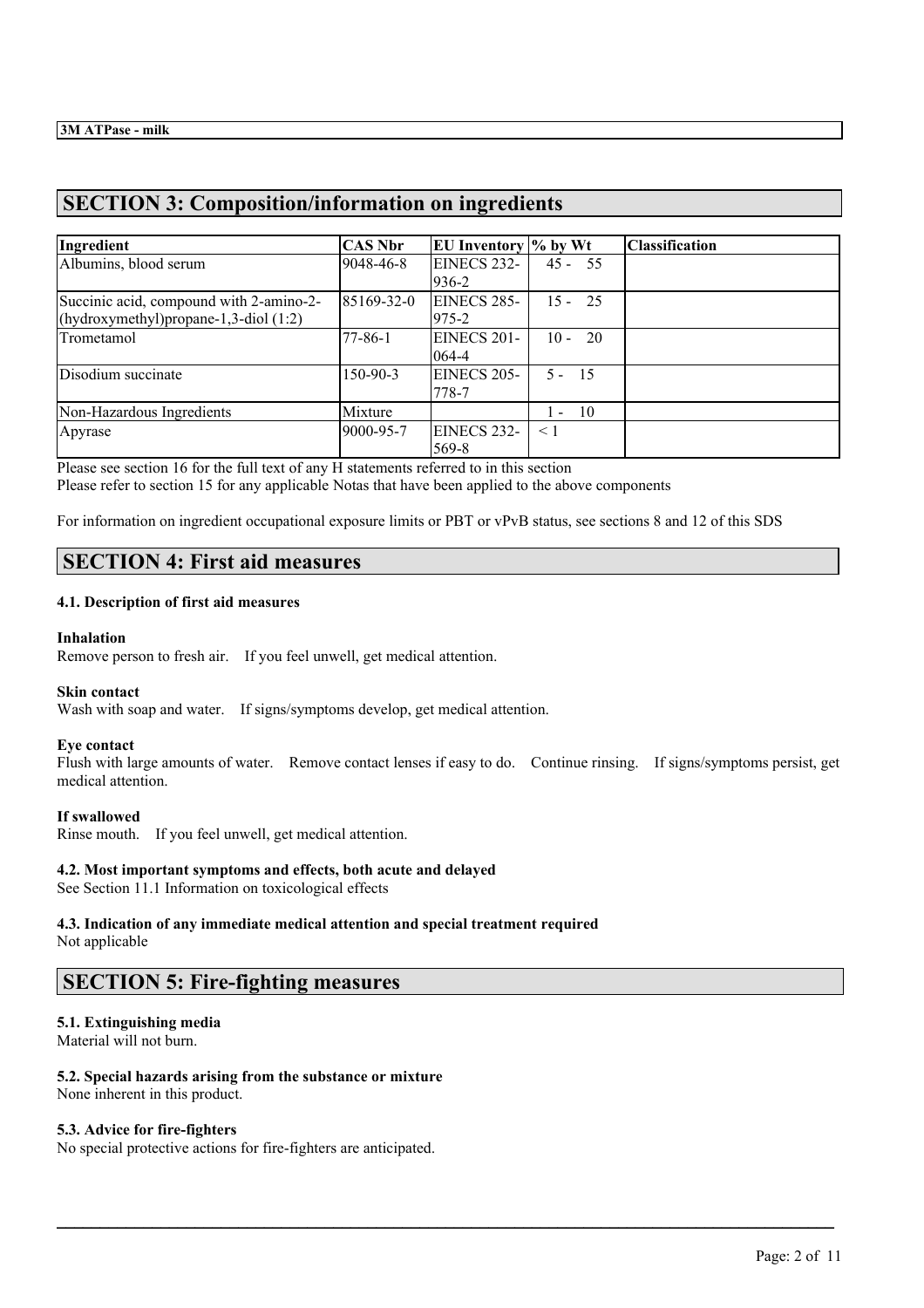# **SECTION 6: Accidental release measures**

### **6.1. Personal precautions, protective equipment and emergency procedures**

Ventilate the area with fresh air. Observe precautions from other sections.

#### **6.2. Environmental precautions**

Avoid release to the environment.

#### **6.3. Methods and material for containment and cleaning up**

Collect as much of the spilled material as possible. Place in a closed container approved for transportation by appropriate authorities. Clean up residue. Seal the container. Dispose of collected material as soon as possible.

### **6.4. Reference to other sections**

Refer to Section 8 and Section 13 for more information

## **SECTION 7: Handling and storage**

#### **7.1. Precautions for safe handling**

Avoid breathing dust/fume/gas/mist/vapours/spray. Do not eat, drink or smoke when using this product. Wash thoroughly after handling.

#### **7.2. Conditions for safe storage including any incompatibilities**

Store away from heat.

#### **7.3. Specific end use(s)**

See information in Section 7.1 and 7.2 for handling and storage recommendations. See Section 8 for exposure controls and personal protection recommendations.

## **SECTION 8: Exposure controls/personal protection**

## **8.1 Control parameters**

#### **Occupational exposure limits**

No occupational exposure limit values exist for any of the components listed in Section 3 of this Safety Data Sheet.

#### **Biological limit values**

No biological limit values exist for any of the components listed in Section 3 of this safety data sheet.

#### **8.2. Exposure controls**

#### **8.2.1. Engineering controls**

Use general dilution ventilation and/or local exhaust ventilation to control airborne exposures to below relevant Exposure Limits and/or control dust/fume/gas/mist/vapours/spray. If ventilation is not adequate, use respiratory protection equipment.

## **8.2.2. Personal protective equipment (PPE)**

#### **Eye/face protection**

Select and use eye/face protection to prevent contact based on the results of an exposure assessment. The following eye/face protection(s) are recommended: Safety glasses with side shields.

 $\mathcal{L}_\mathcal{L} = \mathcal{L}_\mathcal{L} = \mathcal{L}_\mathcal{L} = \mathcal{L}_\mathcal{L} = \mathcal{L}_\mathcal{L} = \mathcal{L}_\mathcal{L} = \mathcal{L}_\mathcal{L} = \mathcal{L}_\mathcal{L} = \mathcal{L}_\mathcal{L} = \mathcal{L}_\mathcal{L} = \mathcal{L}_\mathcal{L} = \mathcal{L}_\mathcal{L} = \mathcal{L}_\mathcal{L} = \mathcal{L}_\mathcal{L} = \mathcal{L}_\mathcal{L} = \mathcal{L}_\mathcal{L} = \mathcal{L}_\mathcal{L}$ 

#### **Skin/hand protection**

No chemical protective gloves are required.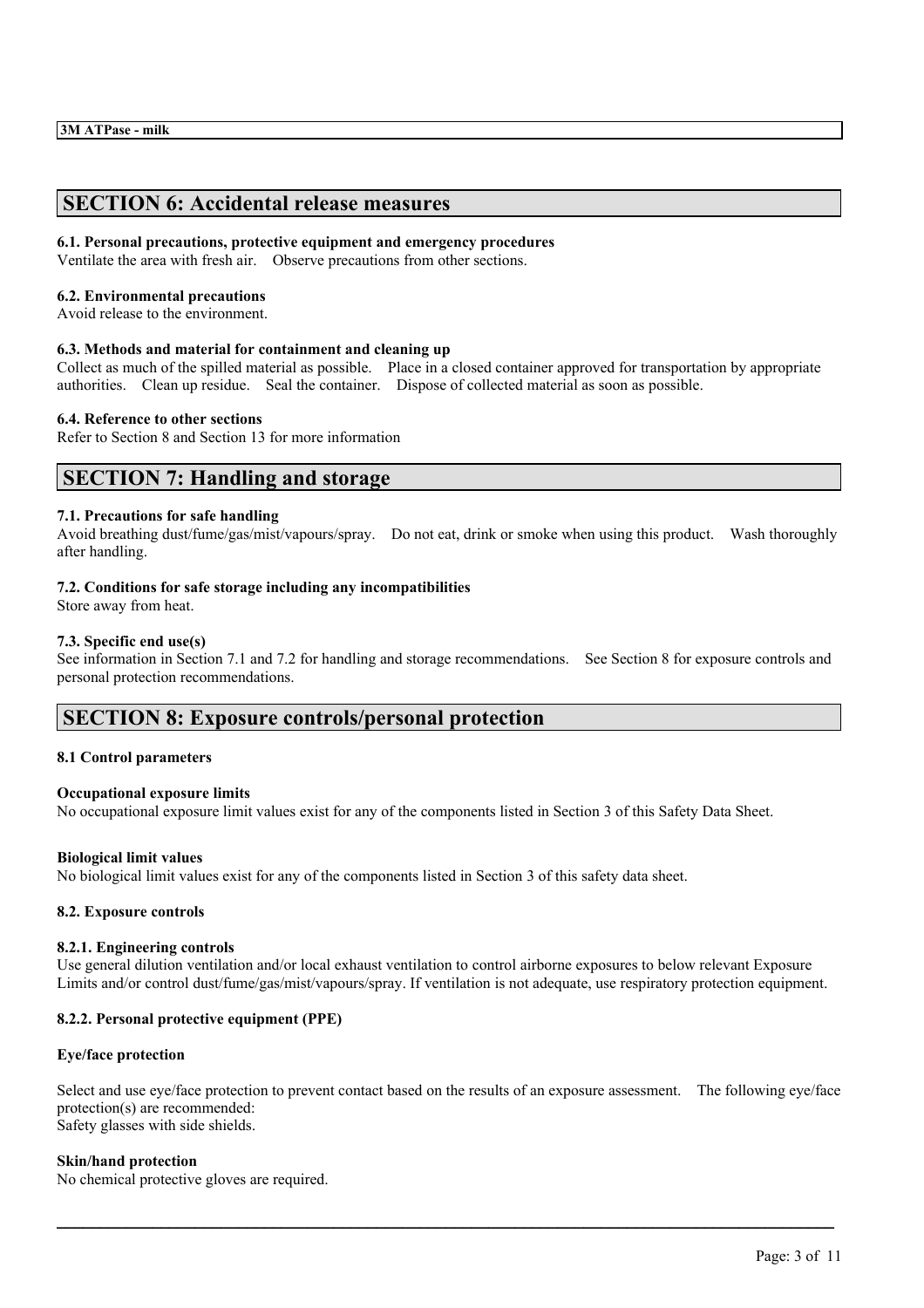#### **Respiratory protection**

An exposure assessment may be needed to decide if a respirator is required. If a respirator is needed, use respirators as part of a full respiratory protection program. Based on the results of the exposure assessment, select from the following respirator type(s) to reduce inhalation exposure:

Half facepiece or full facepiece air-purifying respirator suitable for particulates

For questions about suitability for a specific application, consult with your respirator manufacturer.

## **SECTION 9: Physical and chemical properties**

**9.1. Information on basic physical and chemical properties**

| <b>Physical state</b>                  | Solid.               |
|----------------------------------------|----------------------|
| <b>Specific Physical Form:</b>         | Freeze dried powder. |
| Appearance/Odour                       | White odourless      |
| <b>Odour threshold</b>                 | No data available.   |
| pН                                     | No data available.   |
| <b>Boiling point/boiling range</b>     | No data available.   |
| <b>Melting point</b>                   | No data available.   |
| <b>Flammability (solid, gas)</b>       | Not classified       |
| <b>Explosive properties</b>            | Not classified       |
| <b>Oxidising properties</b>            | Not classified       |
| <b>Flash point</b>                     | Not applicable.      |
| <b>Autoignition temperature</b>        | No data available.   |
| <b>Flammable Limits(LEL)</b>           | Not applicable.      |
| <b>Flammable Limits(UEL)</b>           | Not applicable.      |
| Vapour pressure                        | Not applicable.      |
| <b>Relative density</b>                | Not applicable.      |
| <b>Water solubility</b>                | Complete             |
| Solubility-non-water                   | No data available.   |
| Partition coefficient: n-octanol/water | No data available.   |
| <b>Evaporation rate</b>                | Not applicable.      |
| <b>Vapour density</b>                  | Not applicable.      |
| <b>Decomposition temperature</b>       | No data available.   |
| <b>Viscosity</b>                       | No data available.   |
| <b>Density</b>                         | No data available.   |
| 9.2. Other information                 |                      |
| Volatile organic compounds (VOC)       | No data available.   |
| <b>Percent volatile</b>                | No data available.   |

# **VOC less H2O & exempt solvents** *No data available.*

## **SECTION 10: Stability and reactivity**

#### **10.1 Reactivity**

This material may be reactive with certain agents under certain conditions - see the remaining headings in this section

 $\mathcal{L}_\mathcal{L} = \mathcal{L}_\mathcal{L} = \mathcal{L}_\mathcal{L} = \mathcal{L}_\mathcal{L} = \mathcal{L}_\mathcal{L} = \mathcal{L}_\mathcal{L} = \mathcal{L}_\mathcal{L} = \mathcal{L}_\mathcal{L} = \mathcal{L}_\mathcal{L} = \mathcal{L}_\mathcal{L} = \mathcal{L}_\mathcal{L} = \mathcal{L}_\mathcal{L} = \mathcal{L}_\mathcal{L} = \mathcal{L}_\mathcal{L} = \mathcal{L}_\mathcal{L} = \mathcal{L}_\mathcal{L} = \mathcal{L}_\mathcal{L}$ 

## **10.2 Chemical stability**

Stable.

#### **10.3 Possibility of hazardous reactions**

Hazardous polymerisation will not occur.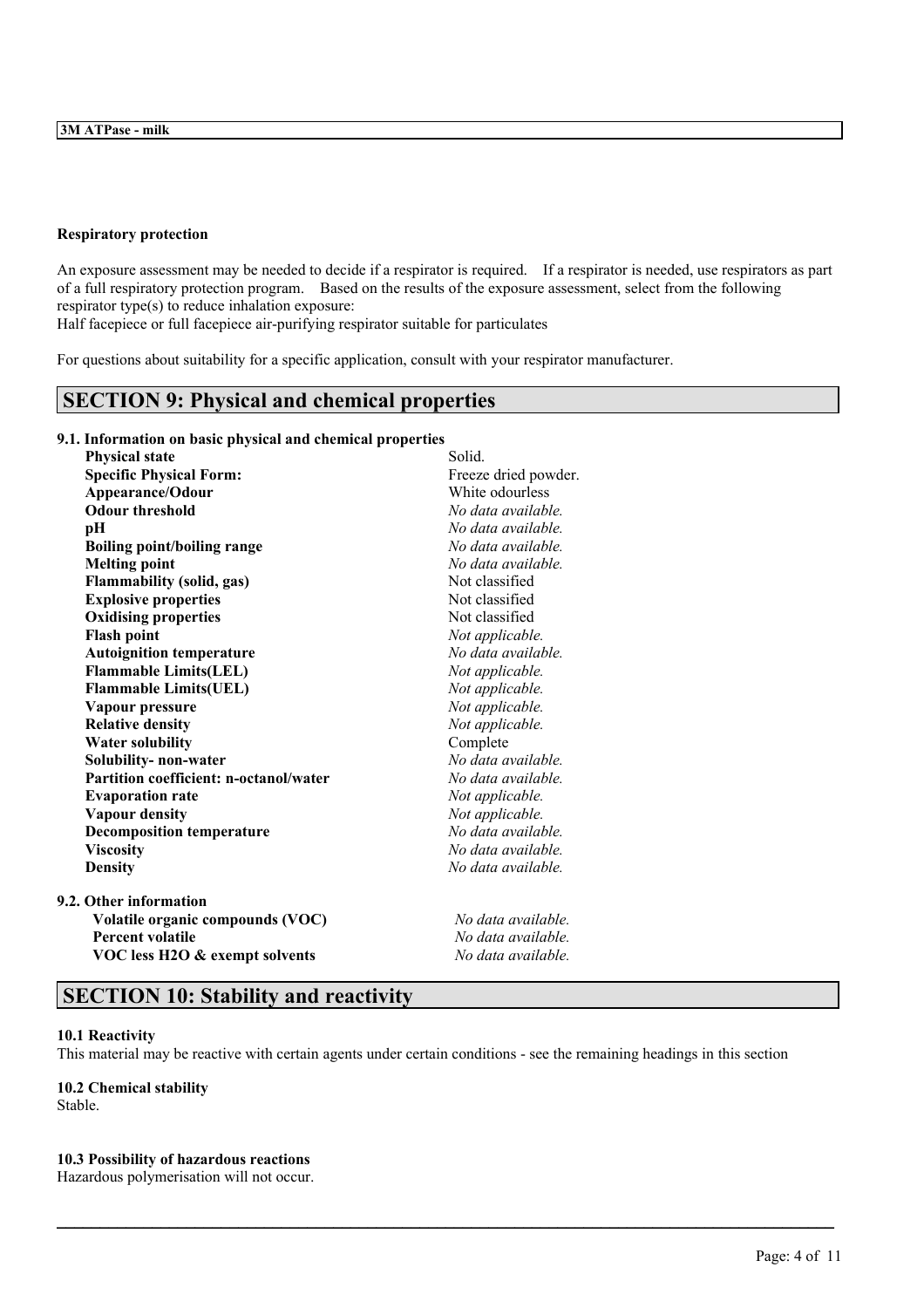**3M ATPase - milk**

**10.4 Conditions to avoid** Heat.

**10.5 Incompatible materials** None known.

## **10.6 Hazardous decomposition products**

**Substance Condition**

None known. Not specified.

# **SECTION 11: Toxicological information**

The information below may not agree with the EU material classification in Section 2 and/or the ingredient classifications in Section 3 if specific ingredient classifications are mandated by a competent authority. In addition, statements and data presented in Section 11 are based on UN GHS calculation rules and classifications derived from **3M assessments.**

**11.1 Information on Toxicological effects**

**Signs and Symptoms of Exposure**

Based on test data and/or information on the components, this material may produce the following health effects:

#### **Inhalation**

Respiratory tract irritation: Signs/symptoms may include cough, sneezing, nasal discharge, headache, hoarseness, and nose and throat pain.

#### **Skin contact**

Mechanical skin irritation: Signs/symptoms may include abrasion, redness, pain, and itching.

#### **Eye contact**

Mechanical eye irritation: Signs/symptoms may include pain, redness, tearing and corneal abrasion.

#### **Ingestion**

Gastrointestinal irritation: Signs/symptoms may include abdominal pain, stomach upset, nausea, vomiting and diarrhoea.

#### **Toxicological Data**

If a component is disclosed in section 3 but does not appear in a table below, either no data are available for that endpoint or the data are not sufficient for classification.

#### **Acute Toxicity**

| Name                       | Route     | Species | $ -$<br>Value                                                      |
|----------------------------|-----------|---------|--------------------------------------------------------------------|
| . product<br><b>Verall</b> | Ingestion |         | .000<br>N <sub>0</sub><br>) mg/kg<br>data available:<br>calculated |

### $ATE = acute$  toxicity estimate

#### **Skin Corrosion/Irritation**

For the component/components, either no data is currently available or the data is not sufficient for classification.

#### **Serious Eye Damage/Irritation**

For the component/components, either no data is currently available or the data is not sufficient for classification.

#### **Skin Sensitisation**

For the component/components, either no data is currently available or the data is not sufficient for classification.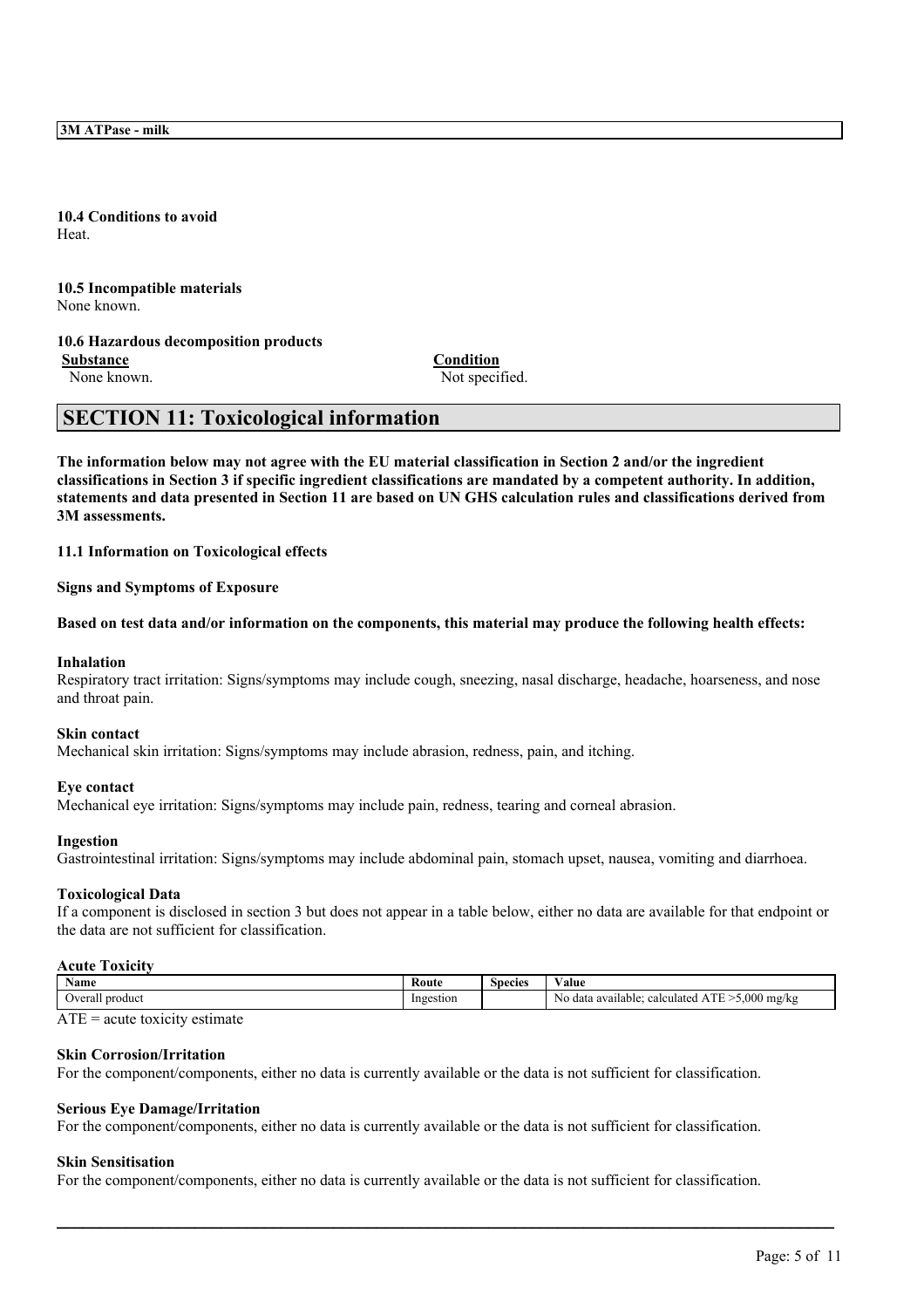#### **Respiratory Sensitisation**

For the component/components, either no data is currently available or the data is not sufficient for classification.

#### **Germ Cell Mutagenicity**

For the component/components, either no data is currently available or the data is not sufficient for classification.

#### **Carcinogenicity**

For the component/components, either no data is currently available or the data is not sufficient for classification.

#### **Reproductive Toxicity**

#### **Reproductive and/or Developmental Effects**

For the component/components, either no data is currently available or the data is not sufficient for classification.

## **Target Organ(s)**

#### **Specific Target Organ Toxicity - single exposure**

For the component/components, either no data is currently available or the data is not sufficient for classification.

#### **Specific Target Organ Toxicity - repeated exposure**

For the component/components, either no data is currently available or the data is not sufficient for classification.

#### **Aspiration Hazard**

For the component/components, either no data is currently available or the data is not sufficient for classification.

Please contact the address or phone number listed on the first page of the SDS for additional toxicological information **on this material and/or its components.**

# **SECTION 12: Ecological information**

The information below may not agree with the EU material classification in Section 2 and/or the ingredient classifications in Section 3 if specific ingredient classifications are mandated by a competent authority. In addition, statements and data presented in Section 12 are based on UN GHS calculation rules and classifications derived from **3M assessments.**

## **12.1. Toxicity**

No product test data available.

| <b>Material</b>       | CAS Nbr           | Organism    | <b>Type</b>  | <b>Exposure</b> | <b>Test endpoint</b> | <b>Test result</b>     |
|-----------------------|-------------------|-------------|--------------|-----------------|----------------------|------------------------|
| Succinic acid,        | $185169 - 32 - 0$ | Green algae | Experimental | 172 hours       | EC50                 | $200 \text{ mg/l}$     |
| compound with         |                   |             |              |                 |                      |                        |
| 2-amino-2-            |                   |             |              |                 |                      |                        |
| (hydroxymethy)        |                   |             |              |                 |                      |                        |
| $1)$ propane- $1,3$ - |                   |             |              |                 |                      |                        |
| $\text{diol}(1:2)$    |                   |             |              |                 |                      |                        |
| Succinic acid,        | $85169-32-0$      | Water flea  | Experimental | 148 hours       | EC50                 | $374.2 \text{ mg}/1$   |
| compound with         |                   |             |              |                 |                      |                        |
| $2$ -amino-2-         |                   |             |              |                 |                      |                        |
| (hydroxymethy)        |                   |             |              |                 |                      |                        |
| $1)$ propane-1,3-     |                   |             |              |                 |                      |                        |
| diol(1:2)             |                   |             |              |                 |                      |                        |
| Trometamol            | $77 - 86 - 1$     | Zebra Fish  | Experimental | 196 hours       | LC50                 | $>10,000 \text{ mg/l}$ |
| Trometamol            | $77 - 86 - 1$     | Green Algae | Experimental | 196 hours       | <b>NOEC</b>          | $100 \text{ mg/l}$     |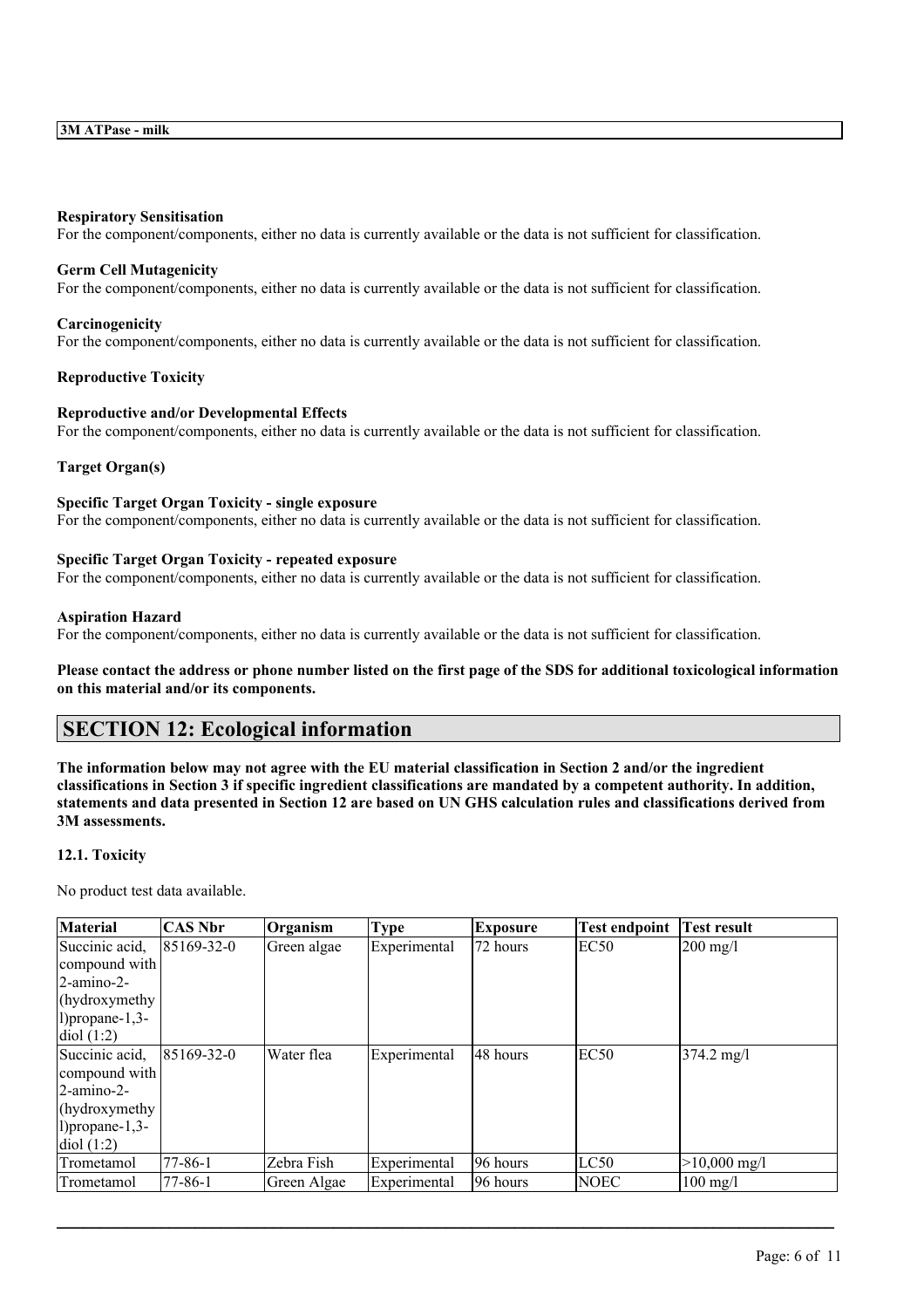| Albumins,<br>blood serum | 9048-46-8 | Data not<br>available or<br>insufficient for                   |  |
|--------------------------|-----------|----------------------------------------------------------------|--|
|                          |           | classification                                                 |  |
| Apyrase                  | 9000-95-7 | Data not<br>available or<br>insufficient for<br>classification |  |
| Disodium<br>succinate    | 150-90-3  | Data not<br>available or<br>insufficient for<br>classification |  |

# **12.2. Persistence and degradability**

| <b>Material</b>                                                                                         | <b>CAS Nbr</b> | <b>Test type</b>                                               | <b>Duration</b> | <b>Study Type</b> | <b>Test result</b> | Protocol                          |
|---------------------------------------------------------------------------------------------------------|----------------|----------------------------------------------------------------|-----------------|-------------------|--------------------|-----------------------------------|
| Albumins,<br>blood serum                                                                                | 9048-46-8      | Data not<br>available or<br>insufficient for<br>classification | N/A             | N/A               | N/A                | N/A                               |
| Disodium<br>succinate                                                                                   | 150-90-3       | Data not<br>available or<br>insufficient for<br>classification | N/A             | N/A               | N/A                | N/A                               |
| Non-Hazardous Mixture<br>Ingredients                                                                    |                | Data not<br>available or<br>insufficient for<br>classification | N/A             | N/A               | N/A                | N/A                               |
| Apyrase                                                                                                 | 9000-95-7      | Data not<br>available or<br>insufficient for<br>classification | N/A             | N/A               | N/A                | N/A                               |
| Succinic acid,<br>compound with<br>2-amino-2-<br>(hydroxymethy<br>$1)$ propane- $1,3$ -<br>diol $(1:2)$ | 85169-32-0     | Experimental<br>Biodegradation                                 | 14 days         | <b>BOD</b>        | 78 % weight        | OECD 301C - MITI<br>test $(I)$    |
| Trometamol                                                                                              | $77 - 86 - 1$  | Experimental<br>Biodegradation                                 | 28 days         | <b>BOD</b>        | $0\%$ weight       | OECD 301D - Closed<br>bottle test |
| Succinic acid,<br>compound with<br>2-amino-2-<br>(hydroxymethy<br>$1)$ propane $-1,3-$<br>diol(1:2)     | 85169-32-0     | Weight of<br>Evidence<br>Biodegradation                        | 28 days         | <b>BOD</b>        | $<$ 60 % weight    | OECD 301D - Closed<br>bottle test |

# **12.3 : Bioaccumulative potential**

| Material              | CAS Nbr   | Test type         | Duration | <b>Study Type</b> | Test result | <b>Protocol</b> |
|-----------------------|-----------|-------------------|----------|-------------------|-------------|-----------------|
| Apyrase               | 9000-95-7 | Data not          | N/A      | N/A               | ln/a        | N/A             |
|                       |           | lavailable or     |          |                   |             |                 |
|                       |           | linsufficient for |          |                   |             |                 |
|                       |           | lclassification   |          |                   |             |                 |
| Non-Hazardous Mixture |           | Data not          | N/A      | N/A               | ln/a        | N/A             |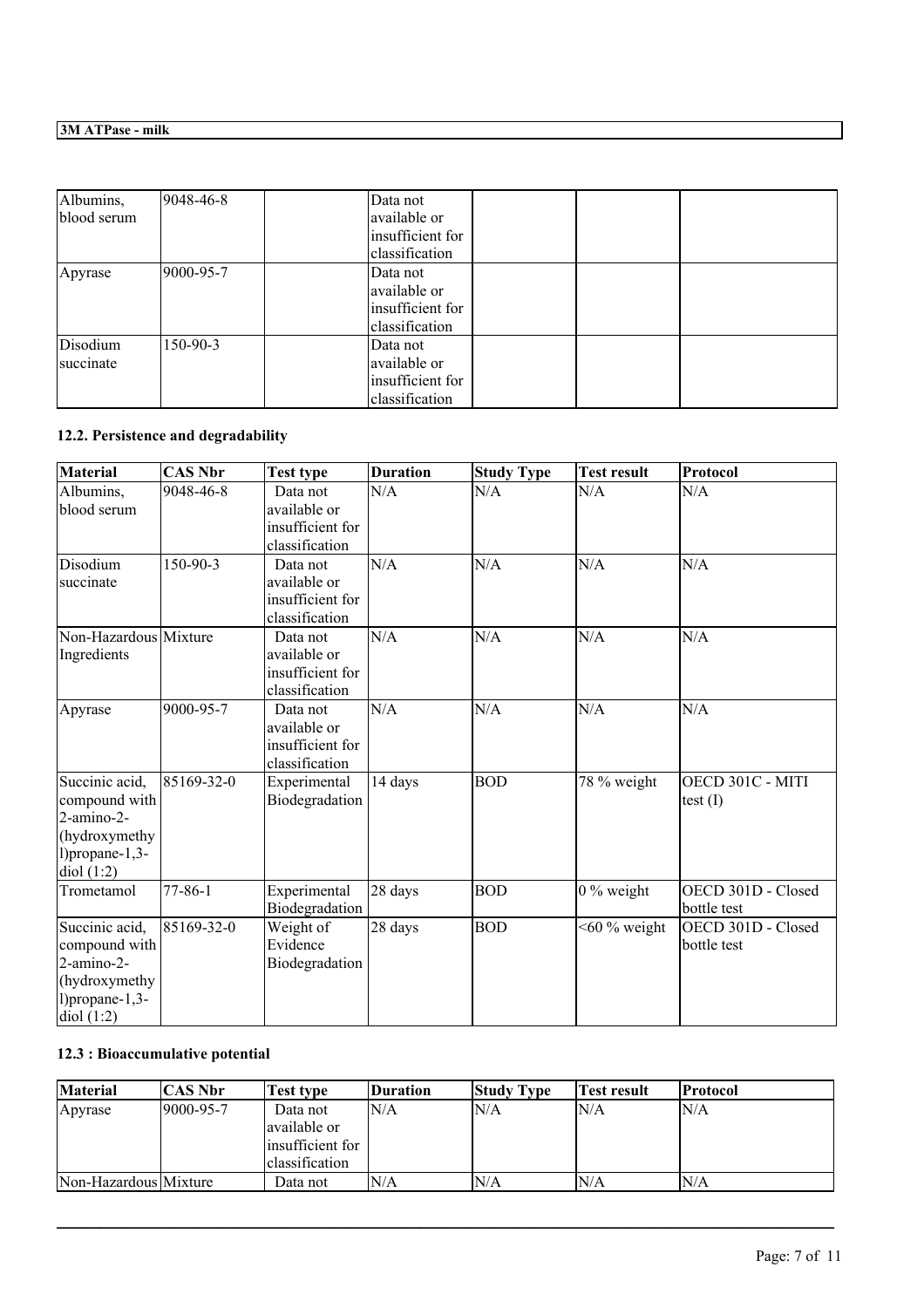| Ingredients                                                                                          |               | available or<br>insufficient for<br>classification             |     |         |         |               |
|------------------------------------------------------------------------------------------------------|---------------|----------------------------------------------------------------|-----|---------|---------|---------------|
| Disodium<br>succinate                                                                                | 150-90-3      | Data not<br>available or<br>insufficient for<br>classification | N/A | N/A     | N/A     | N/A           |
| Albumins,<br>blood serum                                                                             | 9048-46-8     | Data not<br>available or<br>insufficient for<br>classification | N/A | N/A     | N/A     | N/A           |
| Succinic acid,<br>compound with<br>2-amino-2-<br>(hydroxymethy<br>$1)$ propane- $1,3$ -<br>diol(1:2) | 85169-32-0    | Experimental<br>Bioconcentrati<br>on                           |     | Log Kow | $-0.59$ | Other methods |
| Trometamol                                                                                           | $77 - 86 - 1$ | Experimental<br>Bioconcentrati<br>on                           |     | Log Kow | $-2.31$ | Other methods |
| Succinic acid,<br>compound with<br>2-amino-2-<br>(hydroxymethy<br>$1)$ propane- $1,3$ -<br>diol(1:2) | 85169-32-0    | Weight of<br>Evidence<br>Bioconcentrati<br>lon                 |     | Log Kow | $-2.31$ | Other methods |

## **12.4. Mobility in soil**

Please contact manufacturer for more details

#### **12.5. Results of the PBT and vPvB assessment**

No information available at this time, contact manufacturer for more details

## **12.6. Other adverse effects**

No information available.

## **SECTION 13: Disposal considerations**

## **13.1 Waste treatment methods**

See Section 11.1 Information on toxicological effects

This product has been classified as a non-hazardous waste. Prior to disposal, consult all applicable authorities and regulations to insure proper classification. Dispose of waste product in a permitted industrial waste facility. If no other disposal options are available, waste product may be placed in a landfill properly designed for industrial waste.

The coding of a waste stream is based on the application of the product by the consumer. Since this is out of the control of 3M, no waste code(s) for products after use will be provided. Please refer to the European Waste Code (EWC - 2000/532/EC and amendments) to assign the correct waste code to your waste stream. Ensure national and/or regional regulations are complied with and always use a licensed waste contractor.

 $\mathcal{L}_\mathcal{L} = \mathcal{L}_\mathcal{L} = \mathcal{L}_\mathcal{L} = \mathcal{L}_\mathcal{L} = \mathcal{L}_\mathcal{L} = \mathcal{L}_\mathcal{L} = \mathcal{L}_\mathcal{L} = \mathcal{L}_\mathcal{L} = \mathcal{L}_\mathcal{L} = \mathcal{L}_\mathcal{L} = \mathcal{L}_\mathcal{L} = \mathcal{L}_\mathcal{L} = \mathcal{L}_\mathcal{L} = \mathcal{L}_\mathcal{L} = \mathcal{L}_\mathcal{L} = \mathcal{L}_\mathcal{L} = \mathcal{L}_\mathcal{L}$ 

## **EU waste code (product as sold)**

| 160509 | Discarded chemicals other than those mentioned in 16 05 06, 16 05 07 or 16 05 08 |
|--------|----------------------------------------------------------------------------------|
| 180107 | Chemicals other than those mentioned in 180106                                   |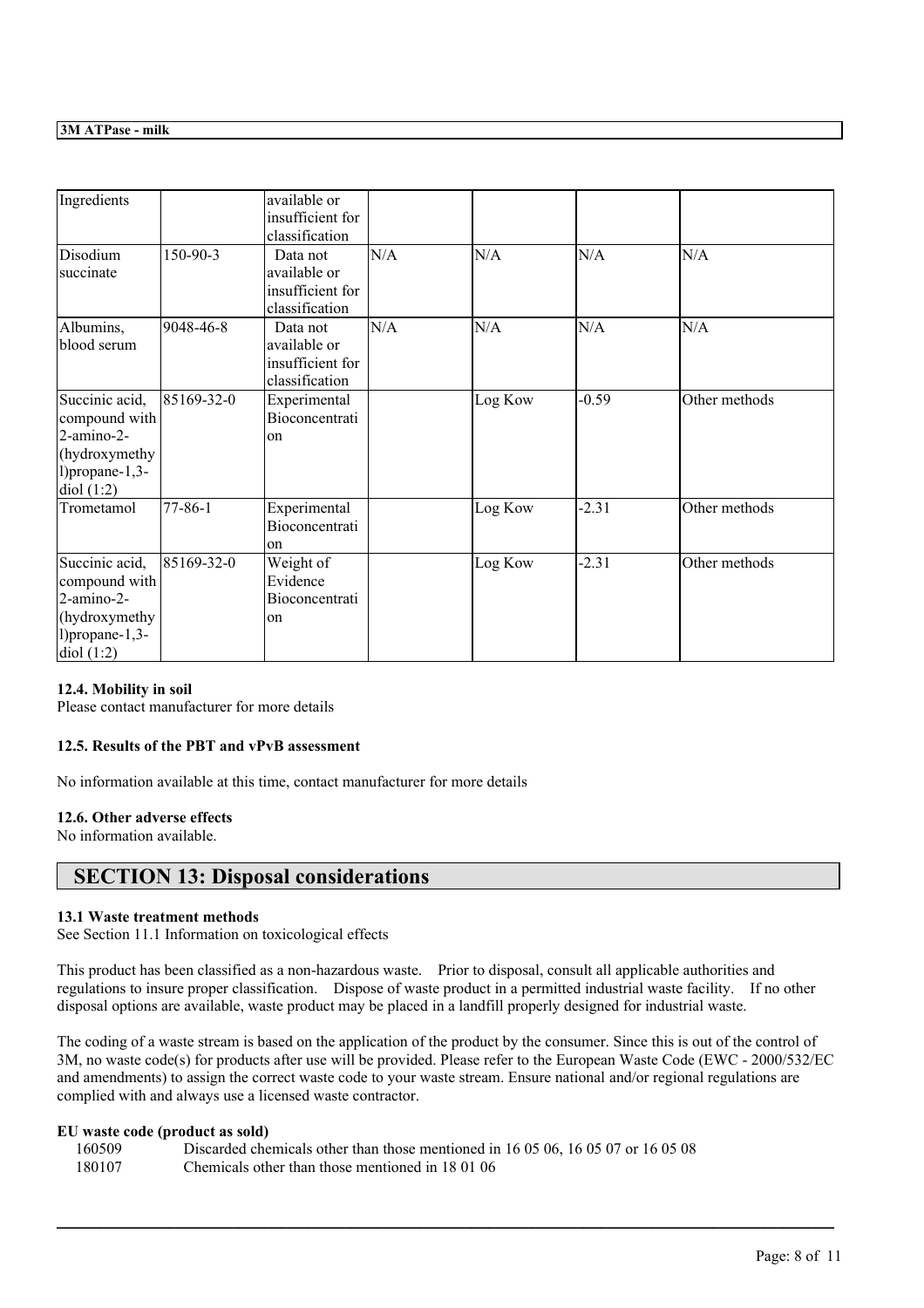# **SECTION 14: Transportation information**

ADR/IMDG/IATA: Not restricted for transport.

# **SECTION 15: Regulatory information**

**15.1. Safety, health and environmental regulations/legislation specific for the substance or mixture**

#### **Global inventory status**

Contact 3M for more information.

**15.2. Chemical Safety Assessment** Not applicable

# **SECTION 16: Other information**

#### **Revision information:**

Company Telephone information was added. Section 1: Product use information information was modified. Section 2.1: Classification information information was deleted. Label: CLP Classification information was added. Section 2: Label ingredient information information was deleted. Risk phrase - None information was deleted. Section 3: Composition/ Information of ingredients table information was modified. Section 03: Reference to H statement explanation in Section 016 information was added. Section 3: Reference to R and H statement explanation in Section 16 information was deleted. Section 3: Reference to section 15 for Nota info information was modified. Section 4: First aid for ingestion (swallowing) information information was modified. Section 4: First aid for inhalation information information was modified. Section 5: Fire - Advice for fire fighters information information was modified. Section 6: Accidental release clean-up information information was modified. Section 6: Accidental release personal information information was modified. Section 7: Conditions safe storage information was modified. Section 7: Precautions safe handling information information was modified. Section 8: Appropriate Engineering controls information information was added. Section 8: BLV information was added. Section 8: Eye protection information information was deleted. Section 8: Eye/face protection information information was added. Section 8: Personal Protection - Eye information information was added. Section 8: Personal Protection - Respiratory Information information was added. Section 8: Personal Protection - Skin/hand information information was added. Section 8: Respiratory protection - recommended respirators guide information was added. Section 8: Respiratory protection - recommended respirators information information was modified. Section 8: Respiratory protection - recommended respirators information was deleted. Section 8: Skin protection - recommended gloves information information was deleted. Section 8: Skin protection - recommended gloves text information was deleted. Section 09: Decomposition Temperature information was added. Section 9: Autoignition temperature information information was added. Section 9: Boiling point information information was modified. Section 9: Density information information was modified. Section 9: Evaporation Rate information information was modified. Section 9: Flammable limits (LEL) information information was modified. Section 9: Flammable limits (UEL) information information was modified.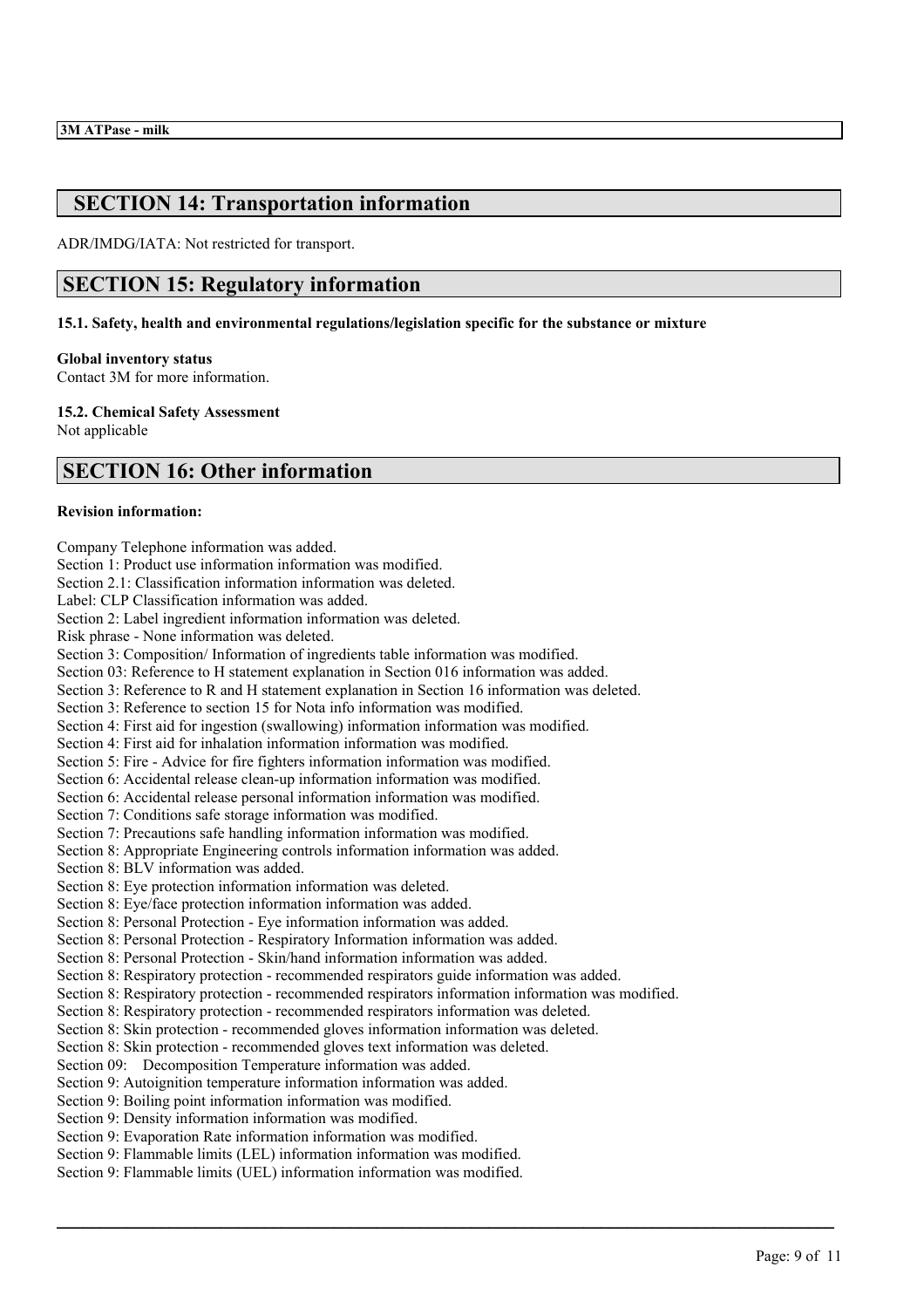Section 9: Flash point information information was modified. Section 9: Melting point information information was modified. Section 9: n-octanol/water coefficient information information was modified. Section 9: Odour Threshold information was added. Section 9: pH information information was modified. Section 9: Property description for optional properties information was added. Section 9: Relative density information information was modified. Section 9: Solubility (non-water) information was added. Section 9: Solubility in water text information was modified. Section 9: Vapour density value information was modified. Section 9: Vapour pressure value information was modified. Section 9: Viscosity information information was modified. Section 10: Hazardous decomposition or by-products table information was modified. Section 11: Acute Toxicity table information was modified. Section 11: Aspiration Hazard Table information was deleted. Section 11: Aspiration Hazard text information was added. Section 11: Carcinogenicity Table information was deleted. Section 11: Carcinogenicity text information was added. Section 11: Classification disclaimer information was added. Section 11: Classification disclaimer information was deleted. Section 11: Disclosed components not in tables text information was added. Section 11: Germ Cell Mutagenicity Table information was deleted. Section 11: Germ Cell Mutagenicity text information was added. Section 11: Health Effects - Eye information information was modified. Section 11: Health Effects - Ingestion information information was modified. Section 11: Health Effects - Skin information information was modified. Section 11: Reproductive Toxicity Table information was deleted. Section 11: Respiratory Sensitization Table information was deleted. Section 11: Respiratory Sensitization text information was added. Section 11: Serious Eye Damage/Irritation Table information was deleted. Section 11: Serious Eye Damage/Irritation text information was added. Section 11: Skin Corrosion/Irritation Table information was deleted. Section 11: Skin Corrosion/Irritation text information was added. Section 11: Skin Sensitization Table information was deleted. Section 11: Skin Sensitization text information was added. Section 11: Specific Target Organ Toxicity - repeated exposure text information was added. Section 11: Specific Target Organ Toxicity - single exposure text information was added. Section 11: Target Organs - Repeated Table information was deleted. Section 11: Target Organs - Single Table information was deleted. Section 12: Acute aquatic hazard information information was deleted. Section 12: Chronic aquatic hazard information information was deleted. Section 12: Classification Warning information was added. Section 12: Classification Warning information was deleted. Section 12: Component ecotoxicity information information was added. Section 12: Material ecotoxicity information information was deleted. Prints No Data if Bioccumulative potential information is not present information was deleted. Prints No Data if Component ecotoxicity information is not present information was deleted. Prints No Data if Material ecotoxicity information is not present information was added. Prints No Data if Persistence and Degradability information is not present information was deleted. Section 12: Persistence and Degradability information information was added. Section 12:Bioccumulative potential information information was added. Section 13: 13.1. Waste disposal note information was modified. Section 13: EU waste code (product as sold) information information was modified. Section 13: Standard Phrase Category Waste GHS information was modified. Section 15: Regulations - Inventories information was modified.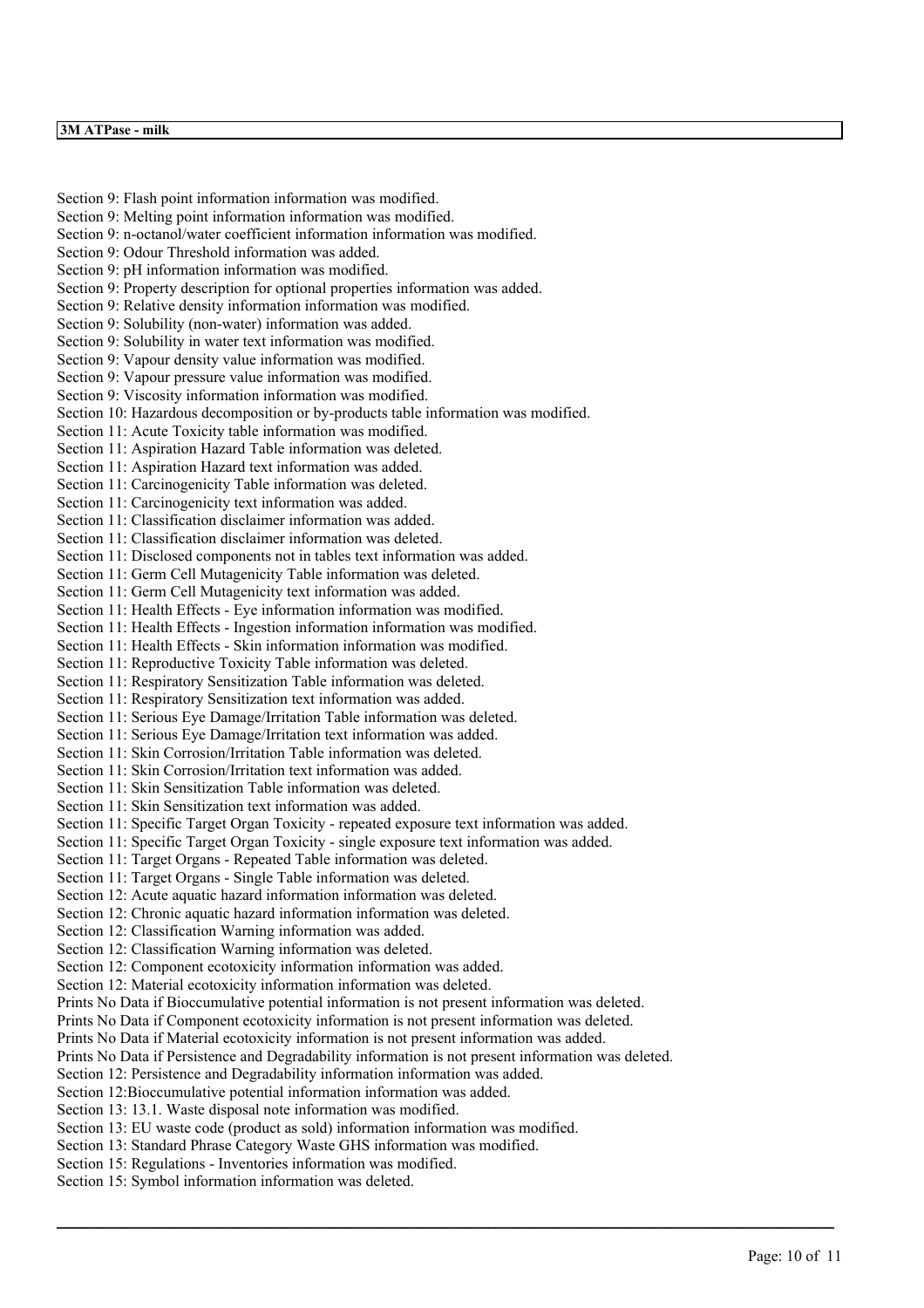## **3M ATPase - milk**

DISCLAIMER: The information on this Safety Data Sheet is based on our experience and is correct to the best of our knowledge at the date of publication, but we do not accept any liability for any loss, damage or injury resulting from its use (except as required by law). The information may not be valid for any use not referred to in this Data Sheet or use of the product in combination with other materials. For these reasons, it is important that customers carry out their own test to satisfy themselves as to the suitability of the product for their own intended applications.

 $\mathcal{L}_\mathcal{L} = \mathcal{L}_\mathcal{L} = \mathcal{L}_\mathcal{L} = \mathcal{L}_\mathcal{L} = \mathcal{L}_\mathcal{L} = \mathcal{L}_\mathcal{L} = \mathcal{L}_\mathcal{L} = \mathcal{L}_\mathcal{L} = \mathcal{L}_\mathcal{L} = \mathcal{L}_\mathcal{L} = \mathcal{L}_\mathcal{L} = \mathcal{L}_\mathcal{L} = \mathcal{L}_\mathcal{L} = \mathcal{L}_\mathcal{L} = \mathcal{L}_\mathcal{L} = \mathcal{L}_\mathcal{L} = \mathcal{L}_\mathcal{L}$ 

## **3M Ireland MSDSs are available at www.3M.com**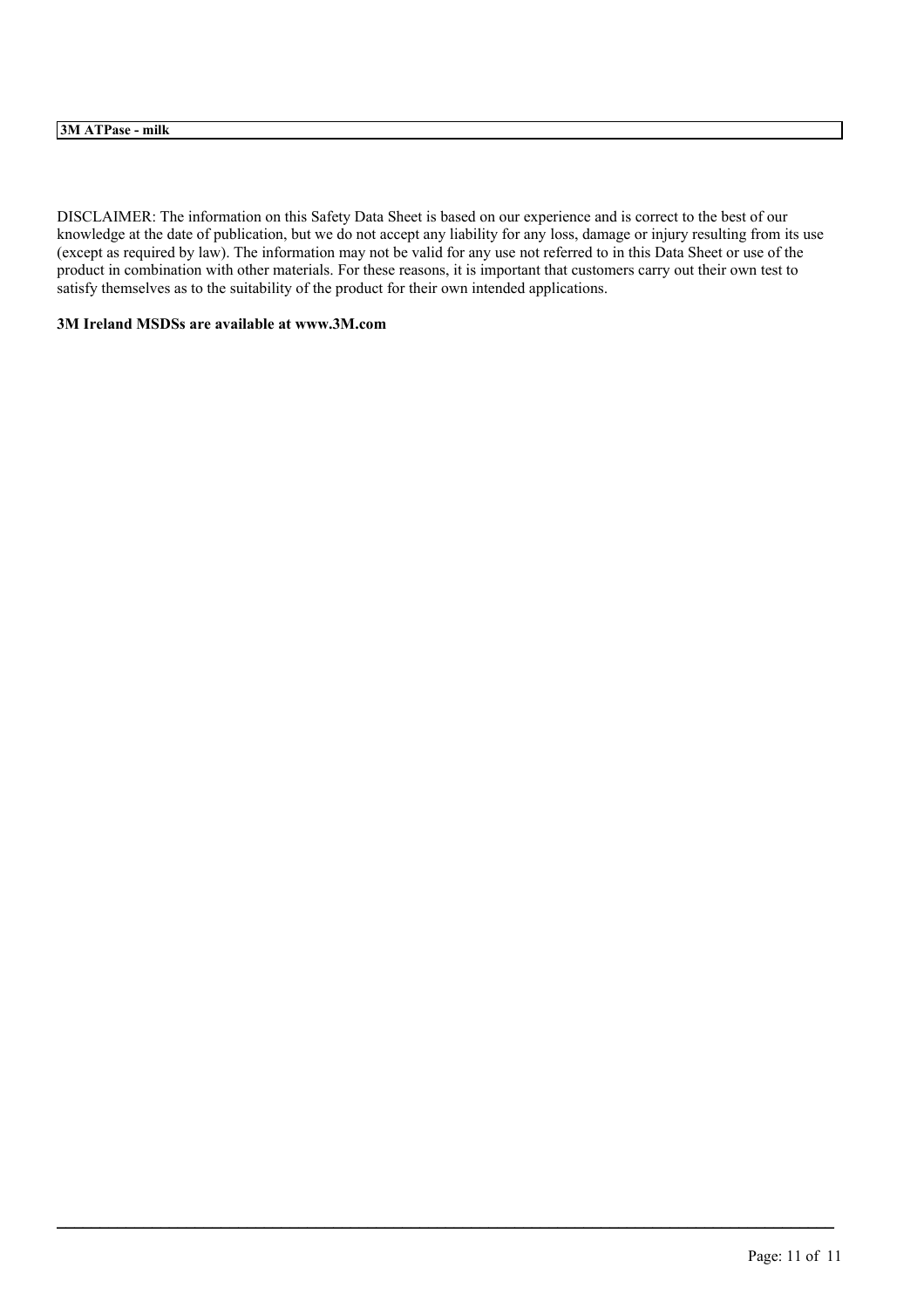

# **Safety Data Sheet**

Copyright, 2015, 3M Company All rights reserved. Copying and/or downloading of this information for the purpose of properly utilising 3M products is allowed provided that: (1) the information is copied in full with no changes unless prior written agreement is obtained from 3M, and (2) neither the copy nor the original is resold or otherwise distributed with the intention of earning a profit thereon.

| Document group:                                               | 22-9876-8  | <b>Version number:</b> | 2.00       |
|---------------------------------------------------------------|------------|------------------------|------------|
| <b>Revision date:</b>                                         | 05/08/2015 | Supersedes date:       | 24/04/2012 |
| <b>Transportation version number:</b> $1.00$ ( $22/07/2011$ ) |            |                        |            |

This Safety Data Sheet has been prepared in accordance with the REACH Regulation (EC) 1907/2006 and its modifications.

# **SECTION 1: Identification of the substance/mixture and of the company/undertaking**

#### **1.1. Product identifier** 3M Buffer LL1

#### **1.2. Relevant identified uses of the substance or mixture and uses advised against**

**Identified uses** Microbiological testing

#### **1.3. Details of the supplier of the safety data sheet**

**Address:** 3M Ireland Limited, The Iveagh Building, The Park, Carrickmines, Dublin 18. **Telephone:** +353 1 280 3555 **E Mail:** tox.uk@mmm.com **Website:** www.3M.com

**1.4. Emergency telephone number**

+44 (0)1344 858 000

# **SECTION 2: Hazard identification**

#### **2.1. Classification of the substance or mixture CLP REGULATION (EC) No 1272/2008**

## **CLASSIFICATION:**

This material is not classified as hazardous according to Regulation (EC) No. 1272/2008, as amended, on classification, labelling, and packaging of substances and mixtures.

 $\_$  , and the state of the state of the state of the state of the state of the state of the state of the state of the state of the state of the state of the state of the state of the state of the state of the state of the

**2.2. Label elements CLP REGULATION (EC) No 1272/2008** Not applicable

## **2.3. Other hazards**

None known.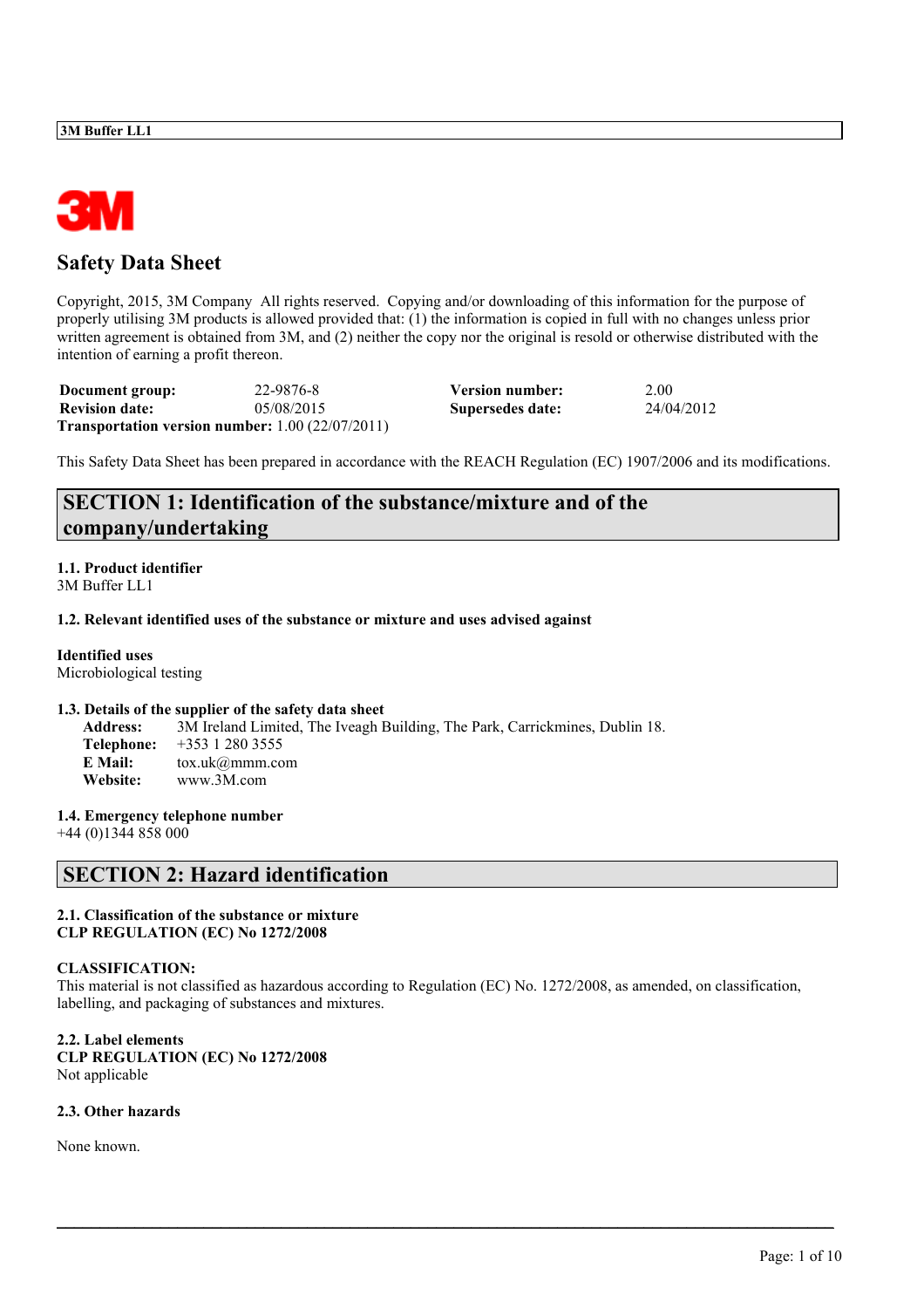# **SECTION 3: Composition/information on ingredients**

| Ingredient                                                   | <b>CAS Nbr</b> | EU Inventory $\%$ by Wt     |            | <b>Classification</b>                                                                             |
|--------------------------------------------------------------|----------------|-----------------------------|------------|---------------------------------------------------------------------------------------------------|
| Non hazardous ingredients                                    | Mixture        |                             | $95 - 100$ |                                                                                                   |
| Sodium 4-(2-hydroxyethyl)piperazin-1-<br>ylethanesulphonate  | 75277-39-3     | EINECS 278-<br>169-7        | $\leq$ 5   |                                                                                                   |
| 1-Piperazineethanesulfonic acid, 4-(2-<br>hydroxyethyl)-Acid | 7365-45-9      | <b>EINECS 230-</b><br>907-9 | $\leq$ 5   |                                                                                                   |
| Sodium Azide                                                 | 26628-22-8     | <b>EINECS 247-</b><br>852-1 | $<$ 1      | EUH032; Acute Tox. 2, H300;<br>Aquatic Acute 1, H400, M=1;<br>Aquatic Chronic 1, H410, M=1<br>CLP |

Please see section 16 for the full text of any H statements referred to in this section Please refer to section 15 for any applicable Notas that have been applied to the above components

For information on ingredient occupational exposure limits or PBT or vPvB status, see sections 8 and 12 of this SDS

# **SECTION 4: First aid measures**

## **4.1. Description of first aid measures**

#### **Inhalation**

No need for first aid is anticipated.

## **Skin contact**

Wash with soap and water. If signs/symptoms develop, get medical attention.

## **Eye contact**

Flush with large amounts of water. Remove contact lenses if easy to do. Continue rinsing. If signs/symptoms persist, get medical attention.

 $\_$  , and the state of the state of the state of the state of the state of the state of the state of the state of the state of the state of the state of the state of the state of the state of the state of the state of the

## **If swallowed**

No need for first aid is anticipated.

## **4.2. Most important symptoms and effects, both acute and delayed**

See Section 11.1 Information on toxicological effects

# **4.3. Indication of any immediate medical attention and special treatment required**

Not applicable

# **SECTION 5: Fire-fighting measures**

## **5.1. Extinguishing media**

Non-combustible. Use a fire fighting agent suitable for surrounding fire.

## **5.2. Special hazards arising from the substance or mixture**

None inherent in this product.

## **5.3. Advice for fire-fighters**

No special protective actions for fire-fighters are anticipated.

# **SECTION 6: Accidental release measures**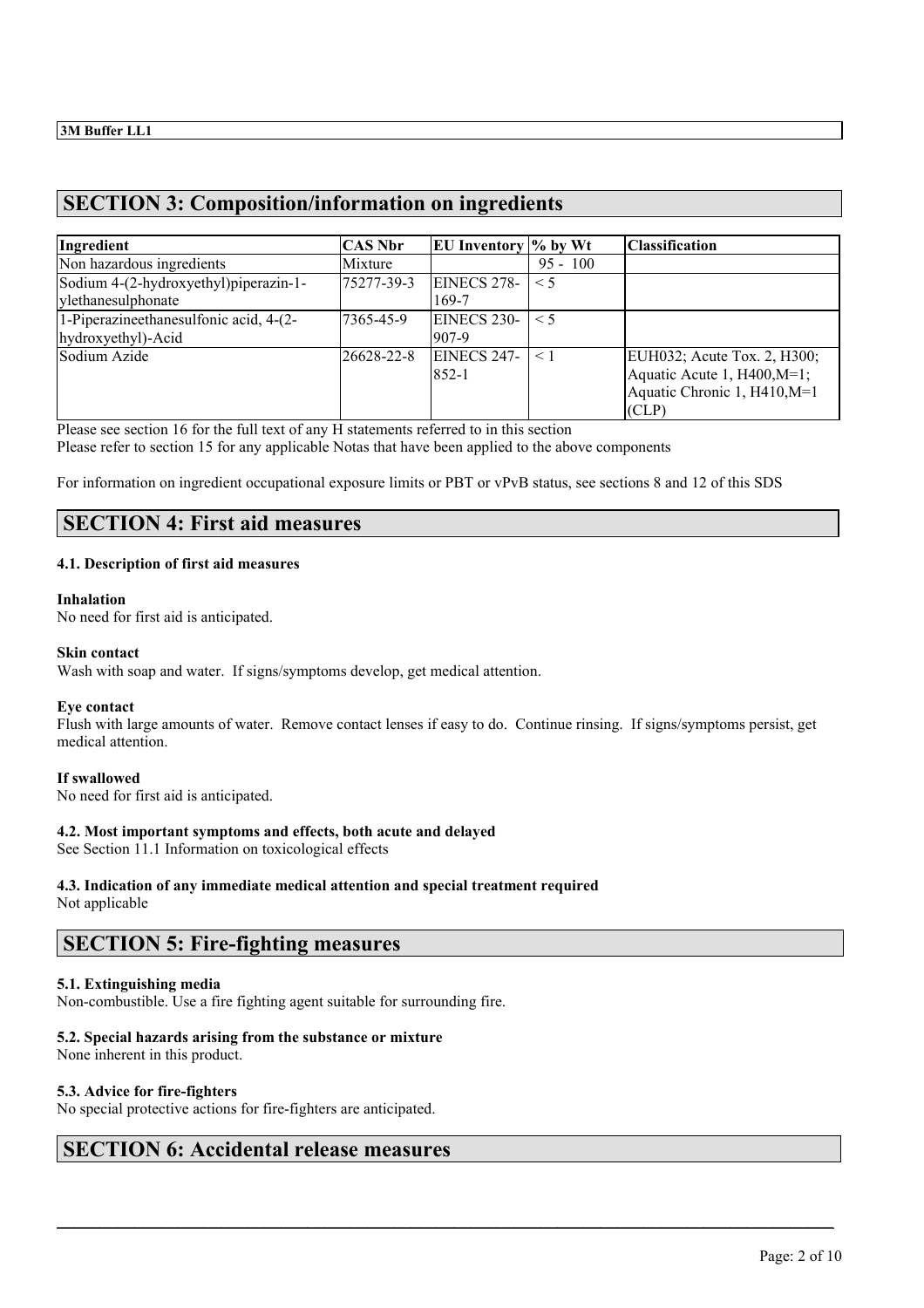#### **6.1. Personal precautions, protective equipment and emergency procedures**

Ventilate the area with fresh air. Observe precautions from other sections.

#### **6.2. Environmental precautions**

Avoid release to the environment.

#### **6.3. Methods and material for containment and cleaning up**

Contain spill. Working from around the edges of the spill inward, cover with bentonite, vermiculite, or commercially available inorganic absorbent material. Mix in sufficient absorbent until it appears dry. Remember, adding an absorbent material does not remove a physical, health, or environmental hazard. Collect as much of the spilled material as possible. Place in a closed container approved for transportation by appropriate authorities. Clean up residue with water. Seal the container. Dispose of collected material as soon as possible.

#### **6.4. Reference to other sections**

Refer to Section 8 and Section 13 for more information

# **SECTION 7: Handling and storage**

#### **7.1. Precautions for safe handling**

For industrial or professional use only. Avoid contact with oxidising agents (eg. chlorine, chromic acid etc.)

#### **7.2. Conditions for safe storage including any incompatibilities**

Store away from heat. Store away from oxidising agents.

#### **7.3. Specific end use(s)**

See information in Section 7.1 and 7.2 for handling and storage recommendations. See Section 8 for exposure controls and personal protection recommendations.

# **SECTION 8: Exposure controls/personal protection**

#### **8.1 Control parameters**

#### **Occupational exposure limits**

If a component is disclosed in section 3 but does not appear in the table below, an occupational exposure limit is not available for the component.

 $\_$  , and the state of the state of the state of the state of the state of the state of the state of the state of the state of the state of the state of the state of the state of the state of the state of the state of the

| Ingredient   | <b>CAS Nbi</b> |
|--------------|----------------|
| Sodium Azide | 26628-22       |

**Independent Limit type CAS Additional comments**  $-8$  UK HSC TWA(as NaN3):0.1 mg/m3;STEL(as NaN3):0.3 mg/m3

Skin Notation

UK HSC : UK Health and Safety Commission TWA: Time-Weighted-Average STEL: Short Term Exposure Limit CEIL: Ceiling

#### **Biological limit values**

No biological limit values exist for any of the components listed in Section 3 of this safety data sheet.

#### **8.2. Exposure controls**

## **8.2.1. Engineering controls**

No engineering controls required.

## **8.2.2. Personal protective equipment (PPE)**

**Eye/face protection** None required.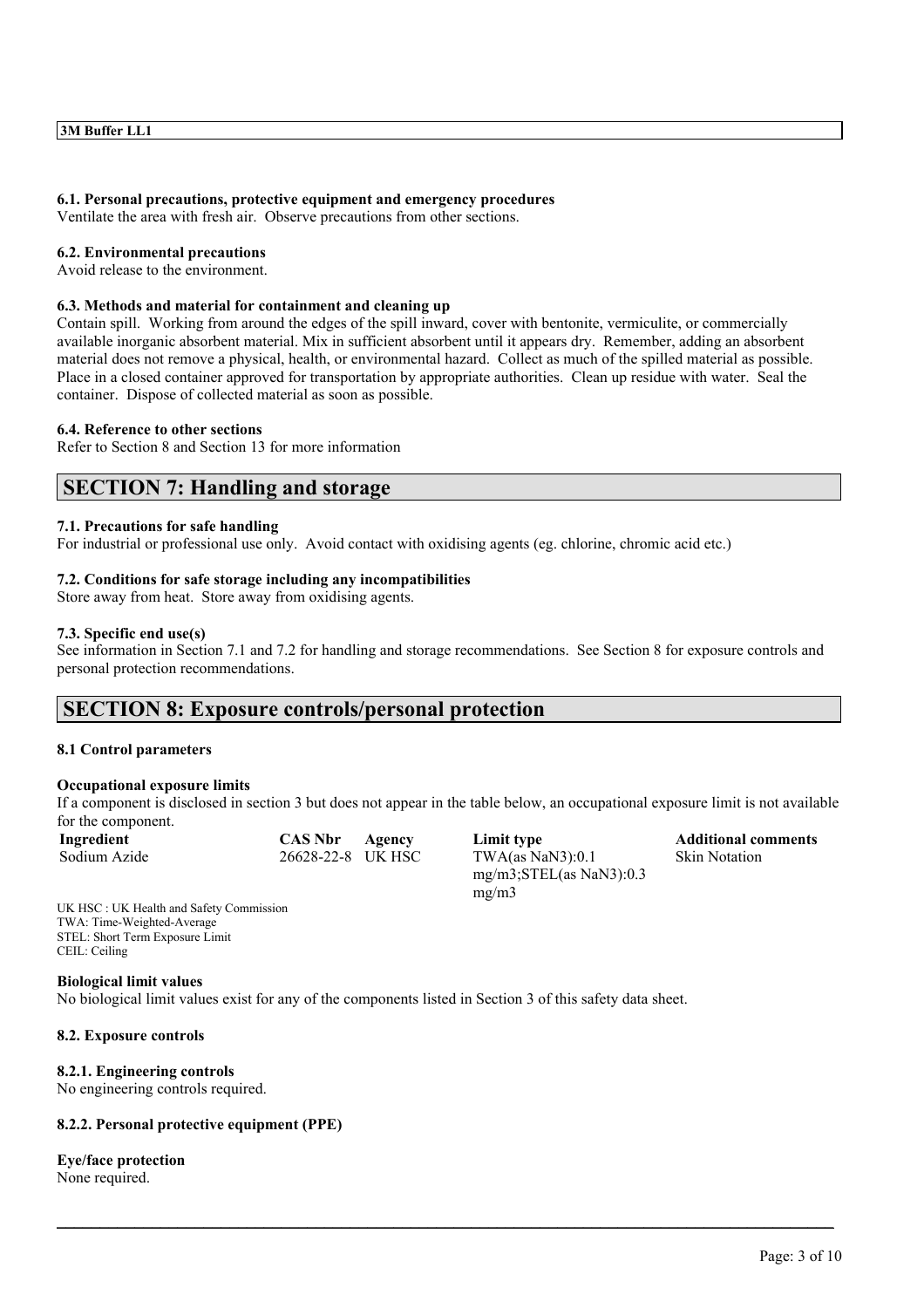#### **Skin/hand protection**

No chemical protective gloves are required.

### **Respiratory protection**

None required.

## **SECTION 9: Physical and chemical properties**

## **9.1. Information on basic physical and chemical properties**

| <b>Physical state</b>              | Liquid.              |
|------------------------------------|----------------------|
| Appearance/Odour                   | Clear solution       |
| <b>Odour threshold</b>             | No data available.   |
| pН                                 | $7.7 - 7.8$          |
| <b>Boiling point/boiling range</b> | No data available.   |
| <b>Melting point</b>               | Not applicable.      |
| <b>Flammability (solid, gas)</b>   | Not applicable.      |
| <b>Explosive properties</b>        | Not classified       |
| <b>Oxidising properties</b>        | Not classified       |
| <b>Flash point</b>                 | Not applicable.      |
| <b>Autoignition temperature</b>    | No data available.   |
| <b>Flammable Limits(LEL)</b>       | Not applicable.      |
| <b>Flammable Limits(UEL)</b>       | Not applicable.      |
| <b>Relative density</b>            | 1 $[RefStd:WATER=1]$ |
| <b>Water solubility</b>            | Complete             |
| Solubility-non-water               | No data available.   |
| <b>Evaporation rate</b>            | No data available.   |
| <b>Vapour density</b>              | No data available.   |
| <b>Decomposition temperature</b>   | No data available.   |
| <b>Density</b>                     | $1$ g/ml             |
| 9.2. Other information             |                      |
| Volatile organic compounds (VOC)   | No data available.   |
| <b>Percent volatile</b>            | No data available.   |
| VOC less H2O & exempt solvents     | No data available.   |
|                                    |                      |

# **SECTION 10: Stability and reactivity**

## **10.1 Reactivity**

This material may be reactive with certain agents under certain conditions - see the remaining headings in this section

 $\_$  , and the state of the state of the state of the state of the state of the state of the state of the state of the state of the state of the state of the state of the state of the state of the state of the state of the

### **10.2 Chemical stability**

Stable.

### **10.3 Possibility of hazardous reactions**

Hazardous polymerisation will not occur.

## **10.4 Conditions to avoid**

Heat.

#### **10.5 Incompatible materials**

Strong oxidising agents.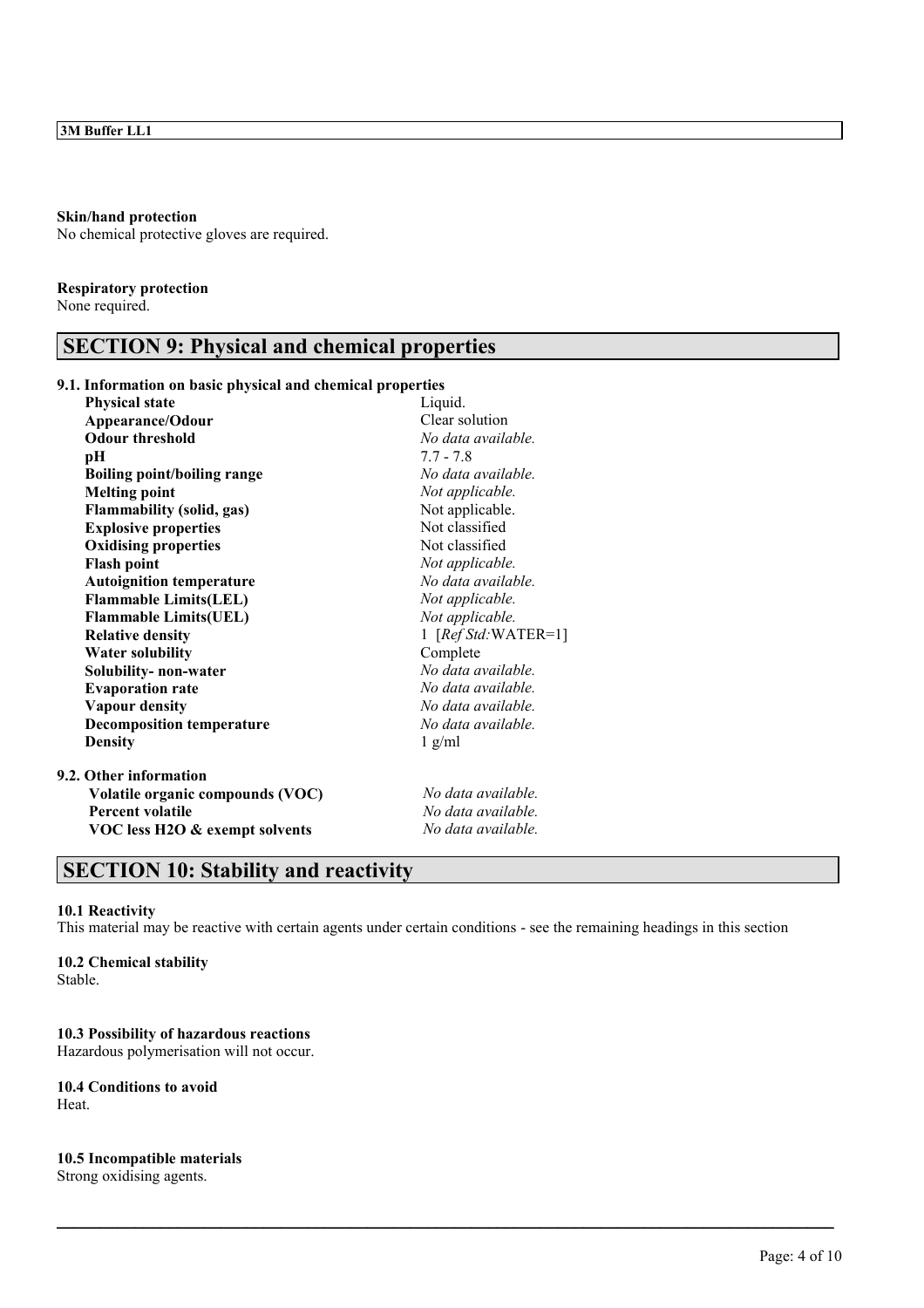**10.6 Hazardous decomposition products Substance Condition** None known. Not specified.

# **SECTION 11: Toxicological information**

**The information below may not agree with the EU material classification in Section 2 and/or the ingredient classifications in Section 3 if specific ingredient classifications are mandated by a competent authority. In addition, statements and data presented in Section 11 are based on UN GHS calculation rules and classifications derived from 3M assessments.**

**11.1 Information on Toxicological effects**

**Signs and Symptoms of Exposure**

**Based on test data and/or information on the components, this material may produce the following health effects:**

## **Inhalation**

No known health effects.

#### **Skin contact**

Contact with the skin during product use is not expected to result in significant irritation.

#### **Eye contact**

Contact with the eyes during product use is not expected to result in significant irritation.

#### **Ingestion**

No known health effects.

### **Toxicological Data**

If a component is disclosed in section 3 but does not appear in a table below, either no data are available for that endpoint or the data are not sufficient for classification.

#### **Acute Toxicity**

| Name            | Route     | Species | Value                                             |
|-----------------|-----------|---------|---------------------------------------------------|
| Overall product | Ingestion |         | No data available; calculated $ATE > 5,000$ mg/kg |
| Sodium Azide    | Dermal    | Rabbit  | $LD50$ 20 mg/kg                                   |
| Sodium Azide    | Ingestion | Rat     | $LD50$ 42 mg/kg                                   |
| $\sqrt{2}$      |           |         |                                                   |

 $ATE = acute$  toxicity estimate

#### **Skin Corrosion/Irritation**

| Name         | <b>Species</b> | Value         |
|--------------|----------------|---------------|
|              |                |               |
| Sodium Azide | Not            | Mild irritant |
|              | available      |               |

#### **Serious Eye Damage/Irritation**

| Name         | <b>Species</b>   | Value             |
|--------------|------------------|-------------------|
| Sodium Azide | Not<br>available | Moderate irritant |

 $\_$  , and the state of the state of the state of the state of the state of the state of the state of the state of the state of the state of the state of the state of the state of the state of the state of the state of the

## **Skin Sensitisation**

For the component/components, either no data is currently available or the data is not sufficient for classification.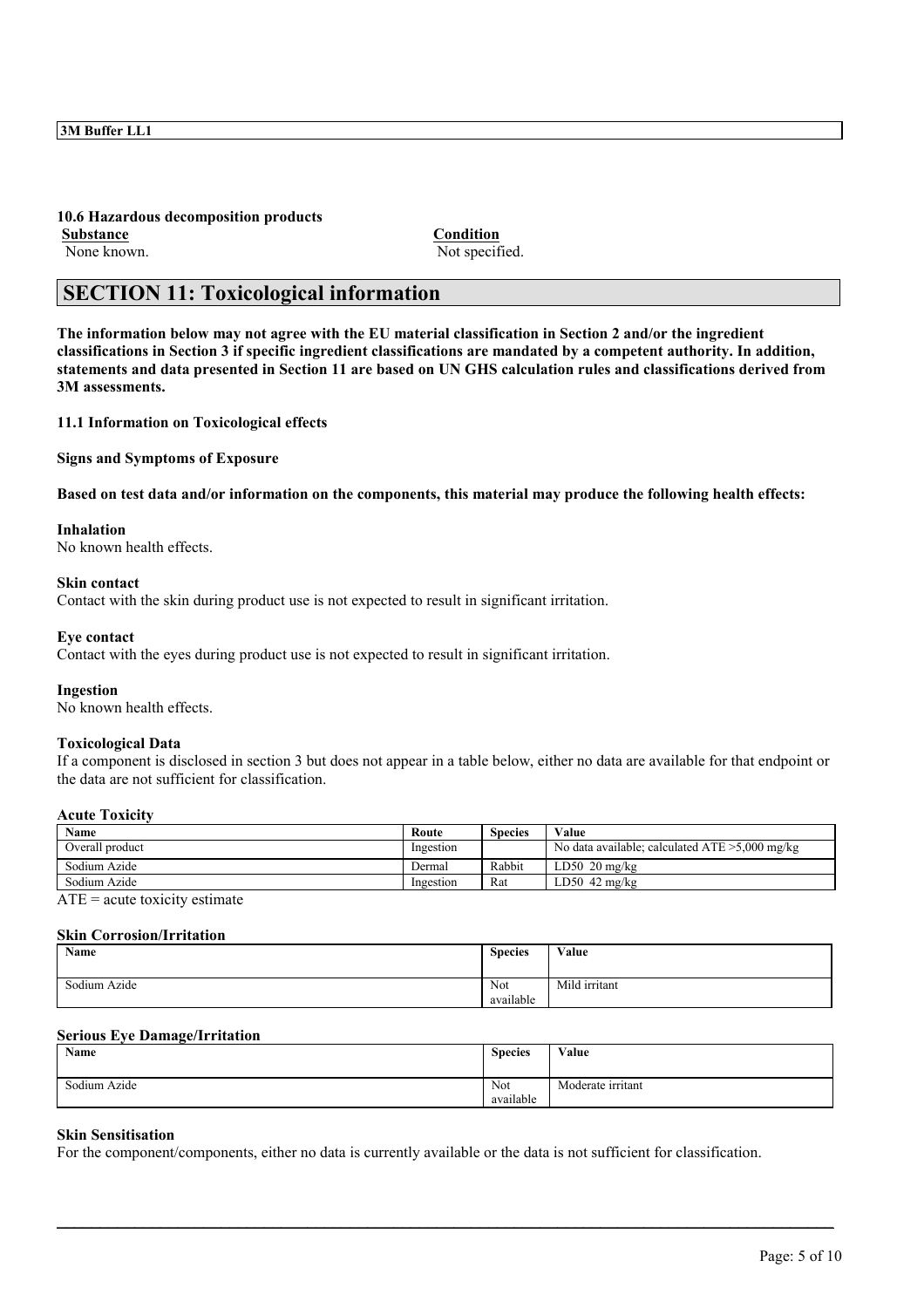#### **Respiratory Sensitisation**

For the component/components, either no data is currently available or the data is not sufficient for classification.

## **Germ Cell Mutagenicity**

| Name         | Route    | Value                                                                           |
|--------------|----------|---------------------------------------------------------------------------------|
| Sodium Azide | In Vitro | Some positive data exist, but the data are not<br>sufficient for classification |

#### **Carcinogenicity**

| Name            | <b>Route</b> | <b>Species</b> | 'alue                |
|-----------------|--------------|----------------|----------------------|
| Azıde<br>Sodium | Ingestion    | Rat            | carcinogenic<br>'Not |

## **Reproductive Toxicity**

### **Reproductive and/or Developmental Effects**

| <b>Name</b>  | Route     | Value                                                                                            | <b>Species</b> | Test result                  | Exposure            |
|--------------|-----------|--------------------------------------------------------------------------------------------------|----------------|------------------------------|---------------------|
|              |           |                                                                                                  |                |                              | <b>Duration</b>     |
| Sodium Azide | Ingestion | Some positive developmental data exist,<br>but the data are not sufficient for<br>classification | Rat            | <b>NOAEL 10</b><br>mg/kg/day | during<br>gestation |

## **Lactation**

| <b>Name</b>     | <b>Route</b> | Species | ⁄ alue                                                       |
|-----------------|--------------|---------|--------------------------------------------------------------|
| Azıde<br>Sodium | Ingestion    | Rat     | a or vr<br>no<br>lactation<br>cause<br>Does<br>on<br>effects |

## **Target Organ(s)**

## **Specific Target Organ Toxicity - single exposure**

| Name         | Route      | Target Organ(s) | Value                   | <b>Species</b> | <b>Test result</b> | Exposure                  |
|--------------|------------|-----------------|-------------------------|----------------|--------------------|---------------------------|
|              |            |                 |                         |                |                    | <b>Duration</b>           |
| Sodium Azide | Inhalation | vascular system | Causes damage to organs | Human          | <b>NOAEL NA</b>    | occupational<br>exposure  |
| Sodium Azide | Ingestion  | vascular system | Causes damage to organs | Human          | <b>NOAEL NA</b>    | poisoning<br>and/or abuse |

### **Specific Target Organ Toxicity - repeated exposure**

| Name         | Route     | Target Organ(s)                                                                                                                                                          | Value                                                                              | <b>Species</b> | <b>Test result</b>           | <b>Exposure</b><br><b>Duration</b> |
|--------------|-----------|--------------------------------------------------------------------------------------------------------------------------------------------------------------------------|------------------------------------------------------------------------------------|----------------|------------------------------|------------------------------------|
| Sodium Azide | Ingestion | vascular system                                                                                                                                                          | Causes damage to organs through<br>prolonged or repeated exposure                  | Human          | <b>NOAEL NA</b>              | 2.5 years                          |
| Sodium Azide | Ingestion | central nervous<br>system                                                                                                                                                | May cause damage to organs<br>though prolonged or repeated<br>exposure             | Rat            | <b>LOAEL 5</b><br>mg/kg/day  | 103 weeks                          |
| Sodium Azide | Ingestion | liver respiratory<br>system                                                                                                                                              | Some positive data exist, but the<br>data are not sufficient for<br>classification | Rat            | <b>NOAEL 10</b><br>mg/kg/day | 103 weeks                          |
| Sodium Azide | Ingestion | heart   skin  <br>endocrine system  <br>bone, teeth, nails,<br>and/or hair $\vert$<br>hematopoietic<br>system   immune<br>system   muscles  <br>kidney and/or<br>bladder | All data are negative                                                              | Rat            | <b>NOAEL 10</b><br>mg/kg/day | 103 weeks                          |

#### **Aspiration Hazard**

For the component/components, either no data is currently available or the data is not sufficient for classification.

### **Please contact the address or phone number listed on the first page of the SDS for additional toxicological information**

 $\_$  , and the state of the state of the state of the state of the state of the state of the state of the state of the state of the state of the state of the state of the state of the state of the state of the state of the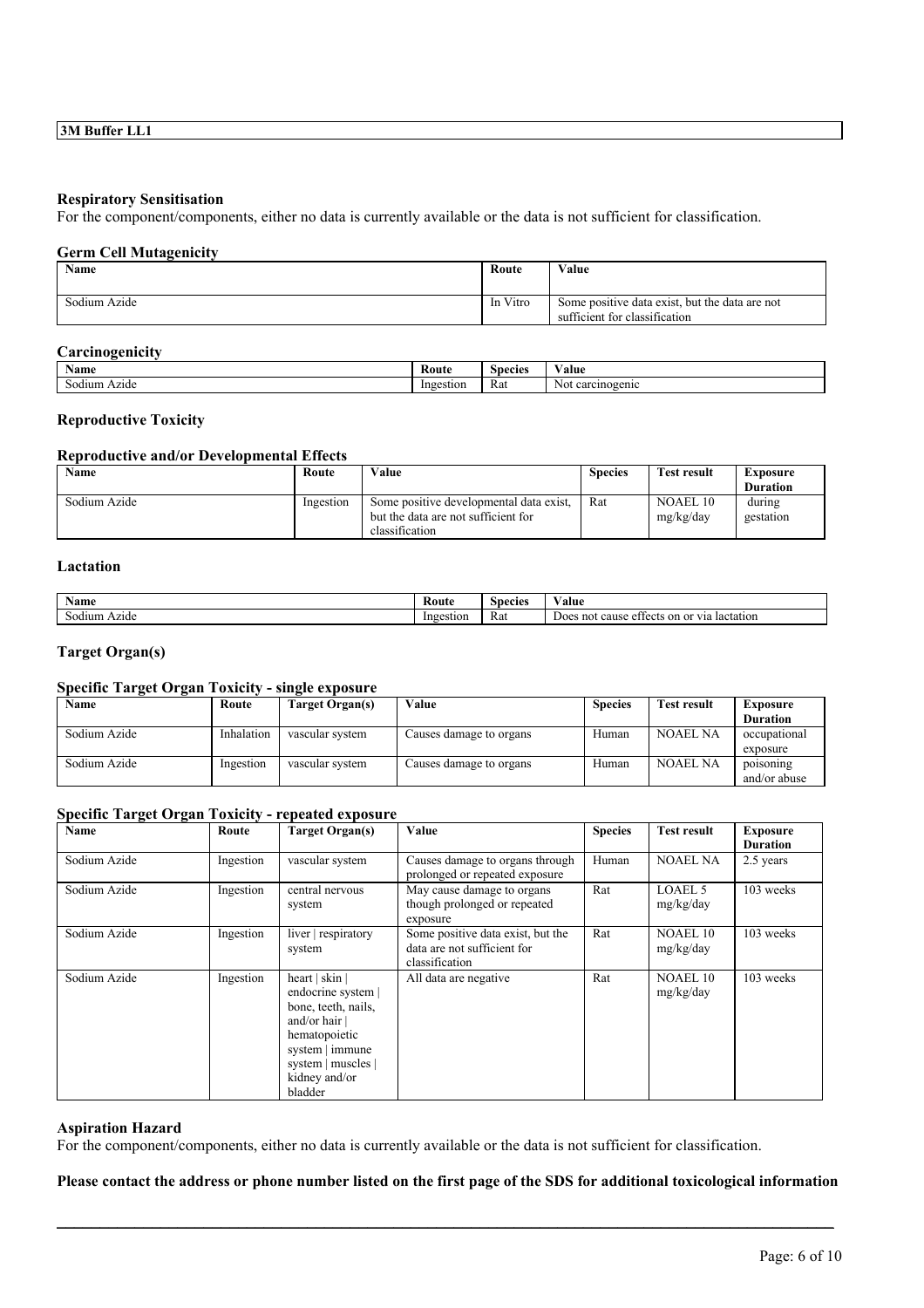**on this material and/or its components.**

# **SECTION 12: Ecological information**

**The information below may not agree with the EU material classification in Section 2 and/or the ingredient classifications in Section 3 if specific ingredient classifications are mandated by a competent authority. In addition, statements and data presented in Section 12 are based on UN GHS calculation rules and classifications derived from 3M assessments.**

## **12.1. Toxicity**

No product test data available.

| <b>Material</b>                                                                   | CAS Nbr          | Organism    | <b>Type</b>                                                    | <b>Exposure</b> | <b>Test endpoint</b> | Test result         |
|-----------------------------------------------------------------------------------|------------------|-------------|----------------------------------------------------------------|-----------------|----------------------|---------------------|
| Sodium Azide                                                                      | $26628 - 22 - 8$ | Water flea  | Experimental                                                   | 48 hours        | EC <sub>50</sub>     | $4.2 \text{ mg}/1$  |
| Sodium Azide                                                                      | $26628 - 22 - 8$ | Bluegill    | Experimental                                                   | 96 hours        | LC50                 | $0.68 \text{ mg}/1$ |
| Sodium Azide                                                                      | $26628 - 22 - 8$ | Green Algae | Experimental                                                   | 96 hours        | <b>EC50</b>          | $0.348$ mg/l        |
| Piperazineetha<br>nesulfonic acid,<br>$4-(2-$<br>hydroxyethyl)-<br>Acid           | 7365-45-9        |             | Data not<br>available or<br>insufficient for<br>classification |                 |                      |                     |
| Sodium $4-(2-$<br>$[$ hydroxyethyl $)$ p<br>iperazin-1-<br>ylethanesulpho<br>nate | 75277-39-3       |             | Data not<br>available or<br>insufficient for<br>classification |                 |                      |                     |

## **12.2. Persistence and degradability**

| <b>Material</b>  | <b>CAS Nbr</b> | <b>Test type</b> | <b>Duration</b>   | <b>Study Type</b> | <b>Test result</b> | Protocol         |
|------------------|----------------|------------------|-------------------|-------------------|--------------------|------------------|
| Sodium $4-(2-$   | 75277-39-3     | Estimated        | 28 days           | <b>BOD</b>        | $34.8\%$ weight    | OECD 301C - MITI |
| hydroxyethyl)p   |                | Biodegradation   |                   |                   |                    | test $(I)$       |
| iperazin-1-      |                |                  |                   |                   |                    |                  |
| ylethanesulpho   |                |                  |                   |                   |                    |                  |
| nate             |                |                  |                   |                   |                    |                  |
|                  | 7365-45-9      | Estimated        | 28 days           | <b>BOD</b>        | $34.8\%$ weight    | OECD 301C - MITI |
| Piperazineetha   |                | Biodegradation   |                   |                   |                    | test $(I)$       |
| nesulfonic acid, |                |                  |                   |                   |                    |                  |
| $4-(2-$          |                |                  |                   |                   |                    |                  |
| hydroxyethyl)-   |                |                  |                   |                   |                    |                  |
| Acid             |                |                  |                   |                   |                    |                  |
| Sodium Azide     | 26628-22-8     | Experimental     | $28 \text{ days}$ | <b>BOD</b>        | $1\%$ weight       | OECD 301C - MITI |
|                  |                | Biodegradation   |                   |                   |                    | test $(I)$       |

## **12.3 : Bioaccumulative potential**

| <b>Material</b> | <b>CAS Nbr</b> | Test type      | <b>Duration</b> | <b>Study Type</b> | Test result | <b>Protocol</b> |
|-----------------|----------------|----------------|-----------------|-------------------|-------------|-----------------|
| Sodium $4-(2-$  | 75277-39-3     | Estimated      |                 | Log Kow           | $-5.75$     | Other methods   |
| hydroxyethyl)p  |                | Bioconcentrati |                 |                   |             |                 |
| iperazin-1-     |                | on             |                 |                   |             |                 |
| ylethanesulpho  |                |                |                 |                   |             |                 |
| nate            |                |                |                 |                   |             |                 |
|                 | 7365-45-9      | Estimated      |                 | Log Kow           | $-5.75$     | Other methods   |

 $\_$  , and the state of the state of the state of the state of the state of the state of the state of the state of the state of the state of the state of the state of the state of the state of the state of the state of the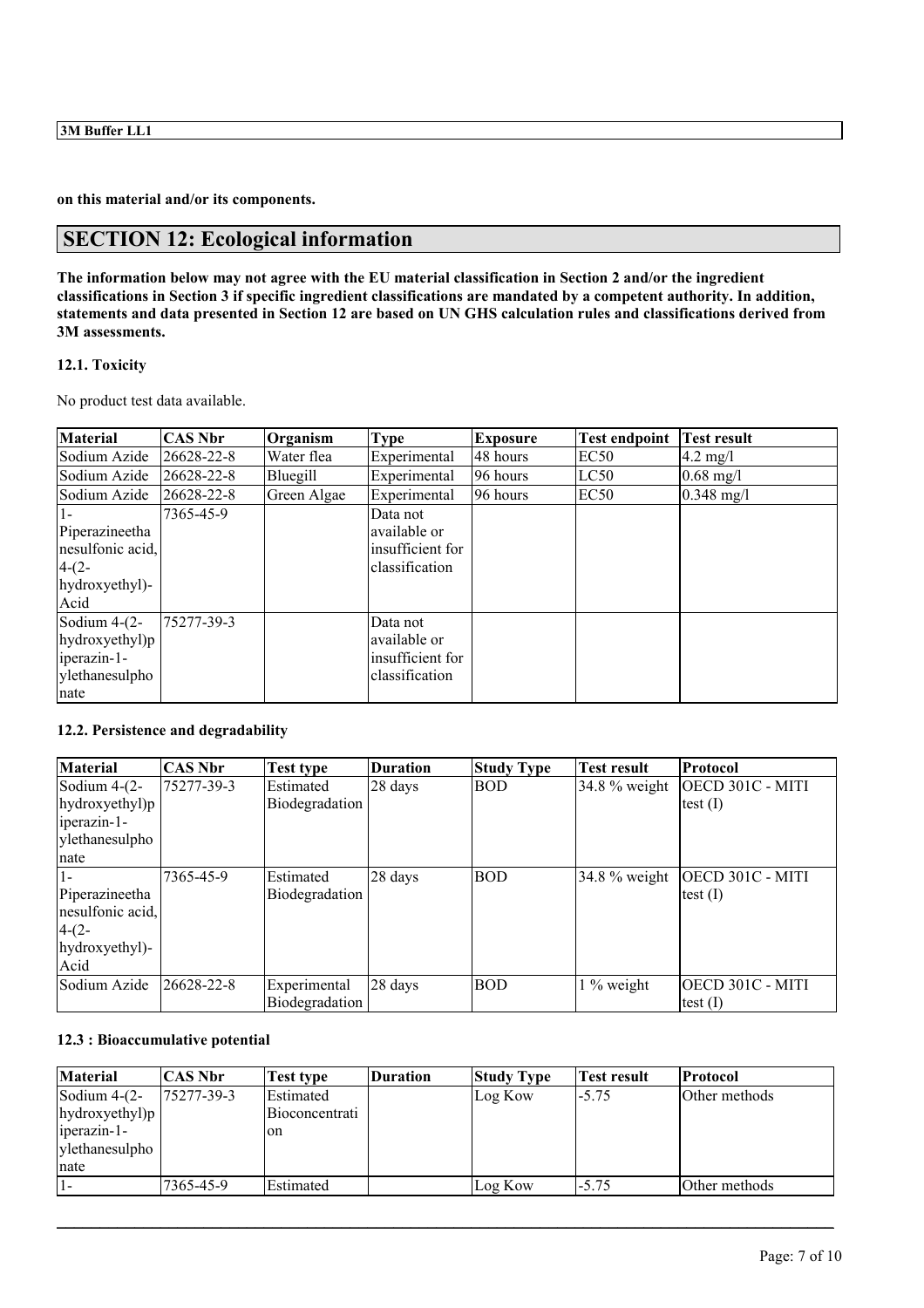| Piperazineetha   |            | Bioconcentrati |         |       |               |
|------------------|------------|----------------|---------|-------|---------------|
| nesulfonic acid, |            | on             |         |       |               |
| $4-(2-$          |            |                |         |       |               |
| hydroxyethyl)-   |            |                |         |       |               |
| Acid             |            |                |         |       |               |
| Sodium Azide     | 26628-22-8 | Experimental   | Log Kow | < 0.3 | Other methods |
|                  |            | Bioconcentrati |         |       |               |
|                  |            | on             |         |       |               |

#### **12.4. Mobility in soil**

Please contact manufacturer for more details

### **12.5. Results of the PBT and vPvB assessment**

No information available at this time, contact manufacturer for more details

#### **12.6. Other adverse effects**

No information available.

## **SECTION 13: Disposal considerations**

#### **13.1 Waste treatment methods**

See Section 11.1 Information on toxicological effects

This product has been classified as a non-hazardous waste. Prior to disposal, consult all applicable authorities and regulations to insure proper classification. Dispose of waste product in a permitted industrial waste facility. Empty and clean product containers may be disposed as non-hazardous waste. Consult your specific regulations and service providers to determine available options and requirements.

The coding of a waste stream is based on the application of the product by the consumer. Since this is out of the control of 3M, no waste code(s) for products after use will be provided. Please refer to the European Waste Code (EWC - 2000/532/EC and amendments) to assign the correct waste code to your waste stream. Ensure national and/or regional regulations are complied with and always use a licensed waste contractor.

 $\_$  , and the state of the state of the state of the state of the state of the state of the state of the state of the state of the state of the state of the state of the state of the state of the state of the state of the

#### **EU waste code (product as sold)**

160509 Discarded chemicals other than those mentioned in 16 05 06, 16 05 07 or 16 05 08 180107 Chemicals other than those mentioned in 18 01 06

## **SECTION 14: Transportation information**

ADR/IMDG/IATA: Not restricted for transport.

## **SECTION 15: Regulatory information**

## **15.1. Safety, health and environmental regulations/legislation specific for the substance or mixture**

#### **Global inventory status**

Contact 3M for more information.

## **15.2. Chemical Safety Assessment**

Not applicable

# **SECTION 16: Other information**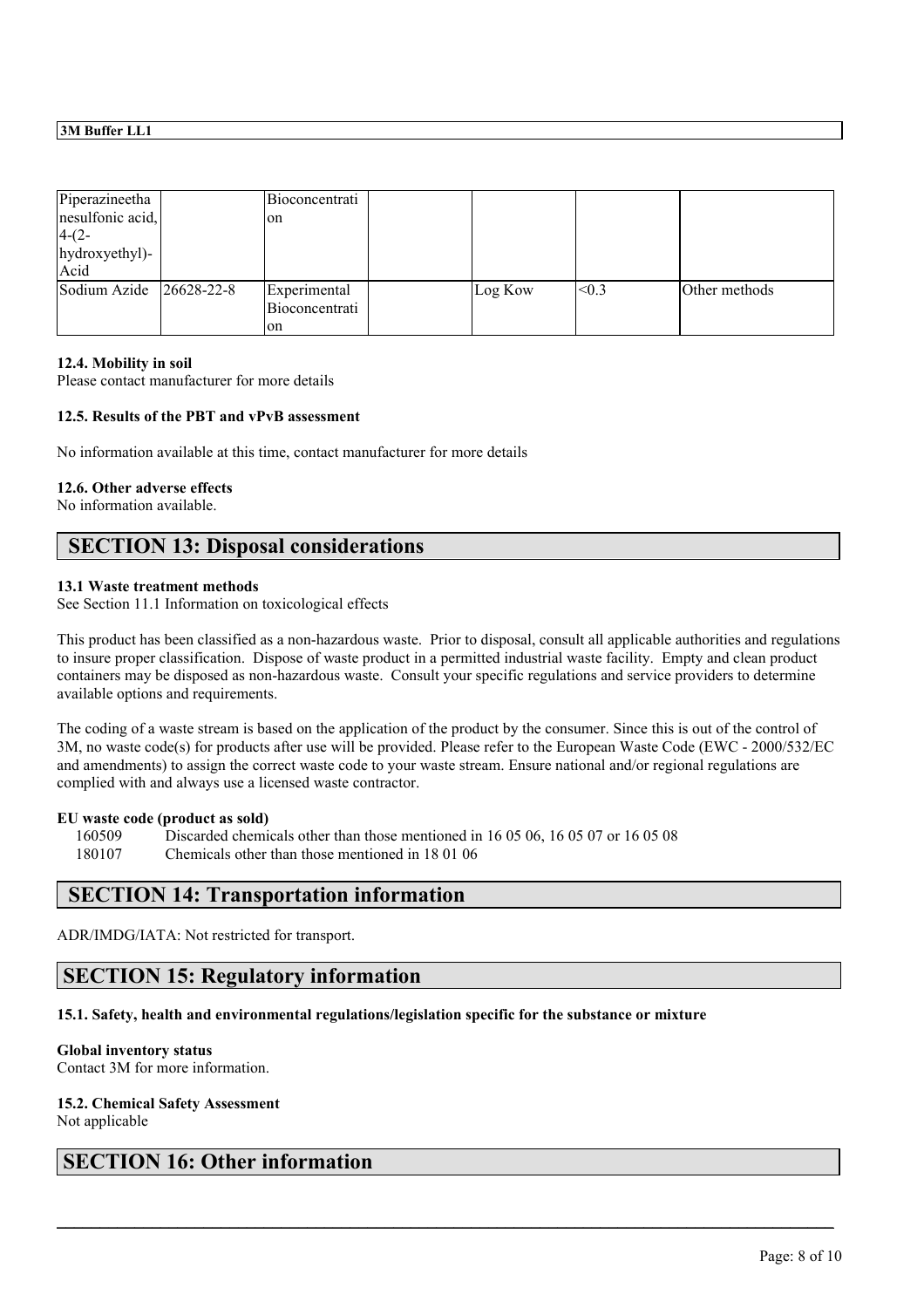## **3M Buffer LL1**

#### **List of relevant H statements**

| EUH032           | Contact with acid liberates very toxic gas.           |
|------------------|-------------------------------------------------------|
| H <sub>300</sub> | Fatal if swallowed.                                   |
| H400             | Very toxic to aquatic life.                           |
| H410             | Very toxic to aquatic life with long lasting effects. |

#### **Revision information:**

Company Telephone information was added.

Section 1: Product use information information was modified.

Section 2.1: Classification information information was deleted.

Label: CLP Classification information was added.

Section 2: Label ingredient information information was deleted.

Risk phrase - None information was deleted.

Section 3: Composition/ Information of ingredients table information was modified.

Section 03: Reference to H statement explanation in Section 016 information was added.

Section 3: Reference to R and H statement explanation in Section 16 information was deleted.

Section 3: Reference to section 15 for Nota info information was modified.

Section 5: Fire - Advice for fire fighters information information was modified.

Section 5: Fire - Extinguishing media information information was modified.

Section 6: Accidental release clean-up information information was modified.

Section 6: Accidental release personal information information was modified.

Section 7: Conditions safe storage information was modified.

Section 8: Appropriate Engineering controls information information was modified.

Section 8: BLV information was added.

Section 8: mg/m<sup>3</sup> key information was deleted.

Section 8: Occupational exposure limit table information was added.

Section 8: Occupational exposure limit table information was modified.

OEL Reg Agency Desc information was modified.

Section 8: Personal Protection - Skin/hand information information was modified.

Section 8: ppm key information was deleted.

Section 09: Decomposition Temperature information was added.

Section 9: Flammability (solid, gas) information information was added.

Section 9: Flammability (solid, gas) information information was deleted.

Section 9: Odour Threshold information was added.

Section 9: pH information information was modified.

Section 9: Property description for optional properties information was added.

Section 9: Relative density information information was modified.

Section 9: Solubility (non-water) information was added.

Section 11: Acute Toxicity table information was modified.

Section 11: Aspiration Hazard Table information was deleted.

Section 11: Aspiration Hazard text information was added.

Section 11: Carcinogenicity Table information was modified.

Section 11: Classification disclaimer information was added.

Section 11: Classification disclaimer information was deleted.

Section 11: Disclosed components not in tables text information was added.

Section 11: Germ Cell Mutagenicity Table information was modified.

Section 11: Health Effects - Ingestion information information was modified.

Section 11: Health Effects - Inhalation information information was modified.

Lactation Table information was added.

Section 11: Reproductive and/or Developmental Effects text information was added.

 $\_$  , and the state of the state of the state of the state of the state of the state of the state of the state of the state of the state of the state of the state of the state of the state of the state of the state of the

Section 11: Reproductive Toxicity Table information was modified.

Section 11: Respiratory Sensitization Table information was deleted.

Section 11: Respiratory Sensitization text information was added.

Section 11: Serious Eye Damage/Irritation Table information was modified.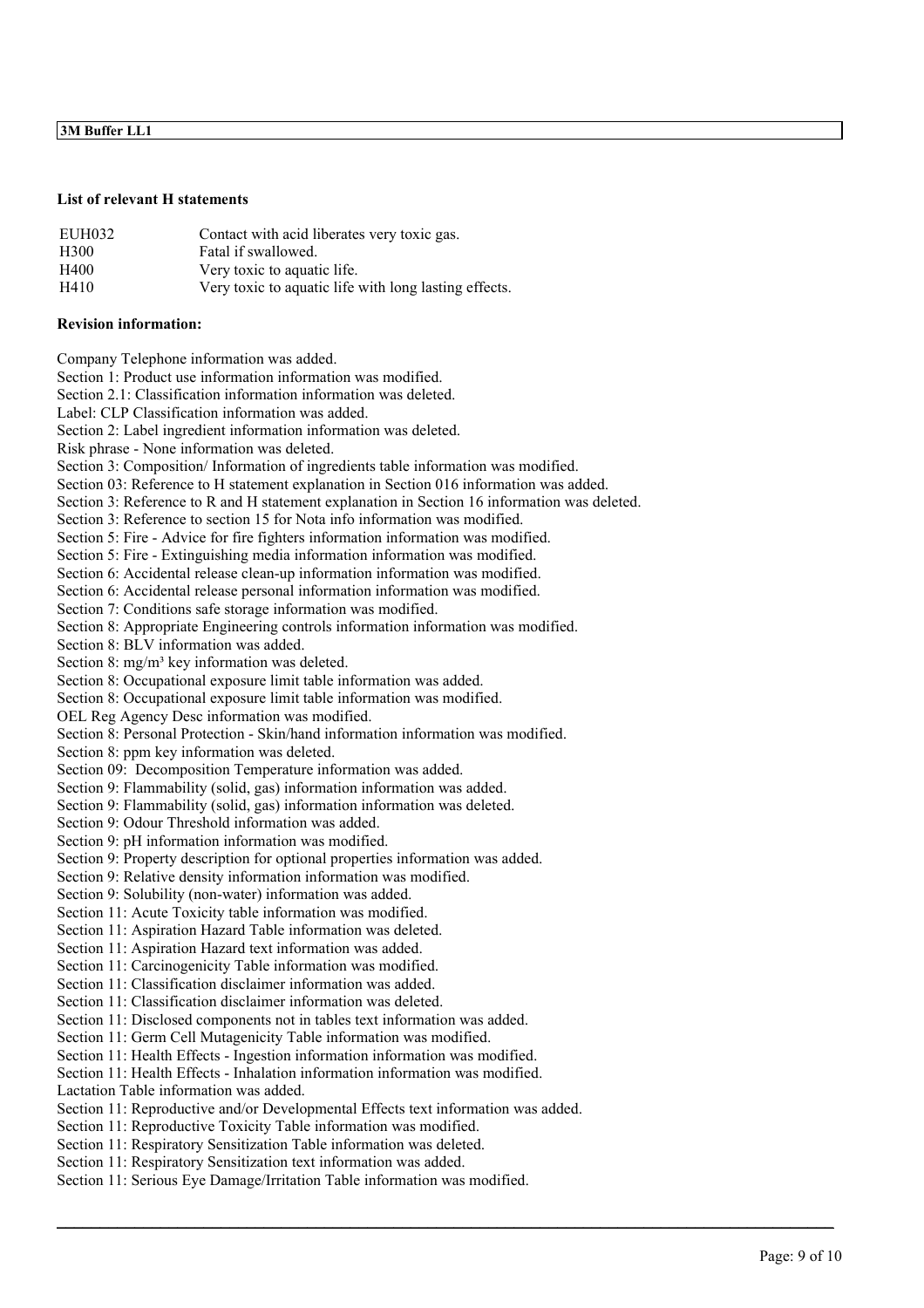## **3M Buffer LL1**

Section 11: Skin Corrosion/Irritation Table information was modified. Section 11: Skin Sensitization Table information was deleted. Section 11: Skin Sensitization text information was added. Section 11: Target Organs - Repeated Table information was modified. Section 11: Target Organs - Single Table information was modified. Section 12: Acute aquatic hazard information information was deleted. Section 12: Chronic aquatic hazard information information was deleted. Section 12: Classification Warning information was added. Section 12: Classification Warning information was deleted. Section 12: Component ecotoxicity information information was added. Section 12: Material ecotoxicity information information was deleted. Prints No Data if Bioccumulative potential information is not present information was deleted. Prints No Data if Component ecotoxicity information is not present information was deleted. Prints No Data if Material ecotoxicity information is not present information was added. Prints No Data if Persistence and Degradability information is not present information was deleted. Section 12: Persistence and Degradability information information was added. Section 12:Bioccumulative potential information information was added. Section 13: 13.1. Waste disposal note information was modified. Section 13: Standard Phrase Category Waste GHS information was modified. Section 15: Regulations - Inventories information was added. Section 15: Symbol information information was deleted. Section 16: List of relevant R phrase information information was deleted. Section 16: List of relevant R-phrases information was deleted. Two-column table displaying the unique list of H Codes and statements (std phrases) for all components of the given material. information was modified.

DISCLAIMER: The information on this Safety Data Sheet is based on our experience and is correct to the best of our knowledge at the date of publication, but we do not accept any liability for any loss, damage or injury resulting from its use (except as required by law). The information may not be valid for any use not referred to in this Data Sheet or use of the product in combination with other materials. For these reasons, it is important that customers carry out their own test to satisfy themselves as to the suitability of the product for their own intended applications.

 $\_$  , and the state of the state of the state of the state of the state of the state of the state of the state of the state of the state of the state of the state of the state of the state of the state of the state of the

#### **3M Ireland MSDSs are available at www.3M.com**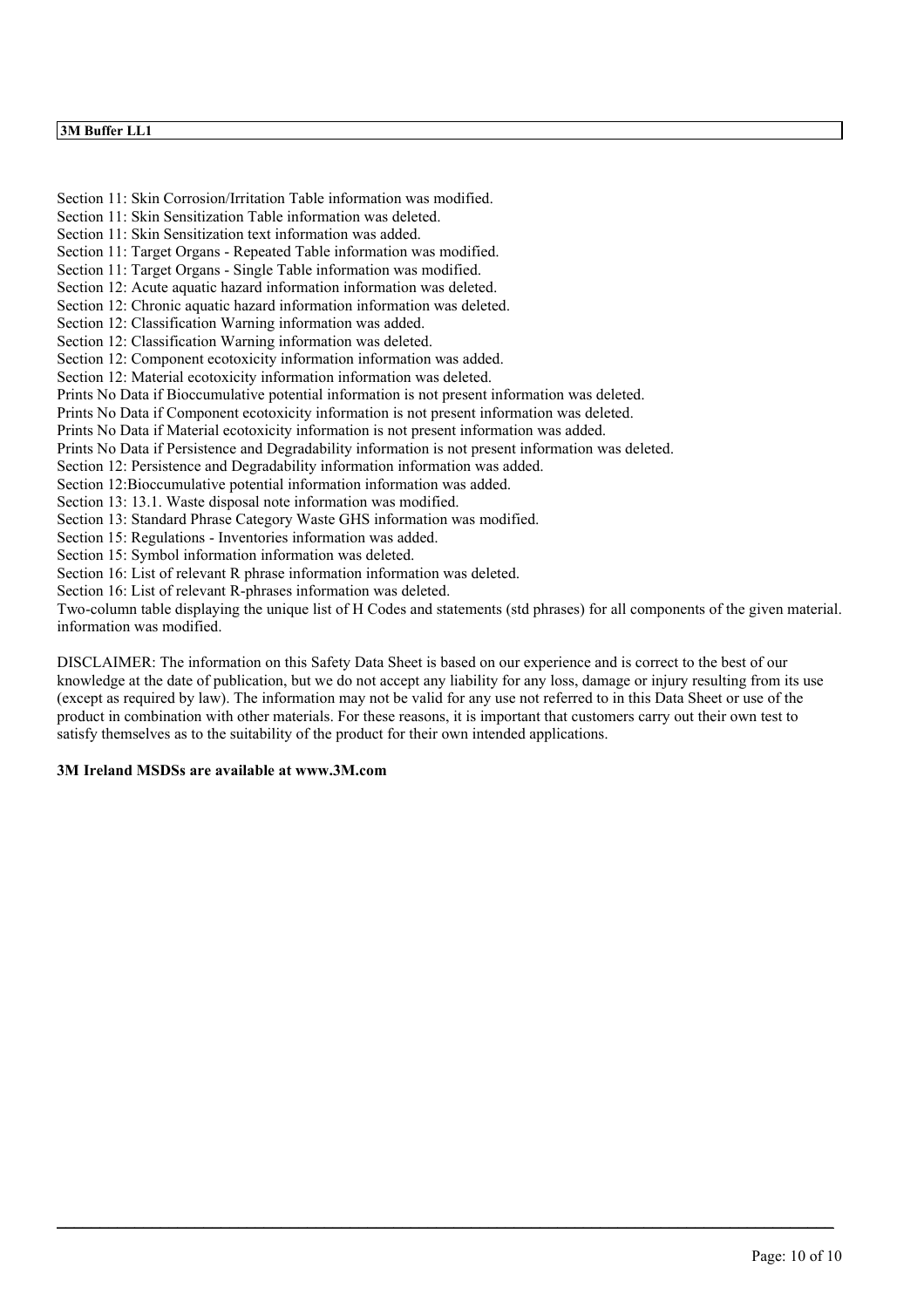

# **Safety Data Sheet**

Copyright, 2015, 3M Company All rights reserved. Copying and/or downloading of this information for the purpose of properly utilising 3M products is allowed provided that: (1) the information is copied in full with no changes unless prior written agreement is obtained from 3M, and (2) neither the copy nor the original is resold or otherwise distributed with the intention of earning a profit thereon.

| Document group:                                               | 22-9955-0  | <b>Version number:</b> | 2.00       |
|---------------------------------------------------------------|------------|------------------------|------------|
| <b>Revision date:</b>                                         | 05/08/2015 | Supersedes date:       | 24/04/2012 |
| <b>Transportation version number:</b> $1.00$ ( $22/07/2011$ ) |            |                        |            |

This Safety Data Sheet has been prepared in accordance with the REACH Regulation (EC) 1907/2006 and its modifications.

# **SECTION 1: Identification of the substance/mixture and of the company/undertaking**

#### **1.1. Product identifier** 3M ATPase Buffer

#### **1.2. Relevant identified uses of the substance or mixture and uses advised against**

**Identified uses** Intermediate

## **1.3. Details of the supplier of the safety data sheet**

**Address:** 3M Ireland Limited, The Iveagh Building, The Park, Carrickmines, Dublin 18. **Telephone:** +353 1 280 3555 **E Mail:** tox.uk@mmm.com **Website:** www.3M.com

## **1.4. Emergency telephone number**

+44 (0)1344 858 000

# **SECTION 2: Hazard identification**

#### **2.1. Classification of the substance or mixture CLP REGULATION (EC) No 1272/2008**

## **CLASSIFICATION:**

This material is not classified as hazardous according to Regulation (EC) No. 1272/2008, as amended, on classification, labelling, and packaging of substances and mixtures.

 $\_$  , and the state of the state of the state of the state of the state of the state of the state of the state of the state of the state of the state of the state of the state of the state of the state of the state of the

**2.2. Label elements CLP REGULATION (EC) No 1272/2008** Not applicable

## **2.3. Other hazards**

None known.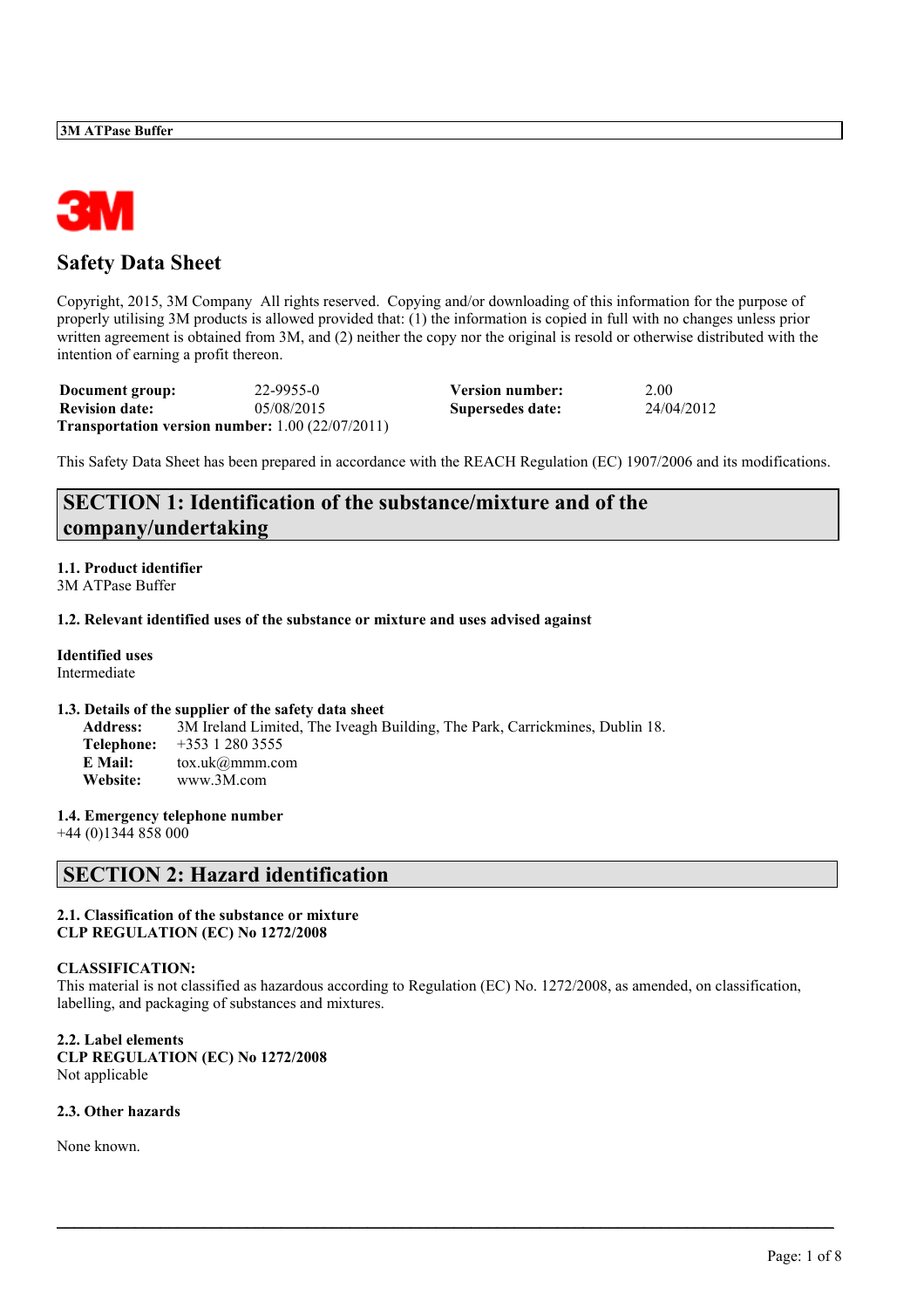# **SECTION 3: Composition/information on ingredients**

| Ingredient                     | $^{\circ}$ S Nbr $^{\circ}$ | EU<br>Inventory | v  % bv Wt | $\cdot$ $\sim$<br>$\mathbf{C}^r$<br><b>Hassification</b> |
|--------------------------------|-----------------------------|-----------------|------------|----------------------------------------------------------|
| Non-Hazardous<br>' Ingredients | Mixture                     |                 | 100<br>90  |                                                          |

Please see section 16 for the full text of any H statements referred to in this section

Please refer to section 15 for any applicable Notas that have been applied to the above components

For information on ingredient occupational exposure limits or PBT or vPvB status, see sections 8 and 12 of this SDS

## **SECTION 4: First aid measures**

#### **4.1. Description of first aid measures**

#### **Inhalation**

No need for first aid is anticipated.

#### **Skin contact**

Wash with soap and water. If signs/symptoms develop, get medical attention.

#### **Eye contact**

Flush with large amounts of water. Remove contact lenses if easy to do. Continue rinsing. If signs/symptoms persist, get medical attention.

#### **If swallowed**

No need for first aid is anticipated.

## **4.2. Most important symptoms and effects, both acute and delayed**

See Section 11.1 Information on toxicological effects

#### **4.3. Indication of any immediate medical attention and special treatment required** Not applicable

## **SECTION 5: Fire-fighting measures**

## **5.1. Extinguishing media**

Non-combustible. Use a fire fighting agent suitable for surrounding fire.

## **5.2. Special hazards arising from the substance or mixture**

None inherent in this product.

#### **5.3. Advice for fire-fighters**

No special protective actions for fire-fighters are anticipated.

# **SECTION 6: Accidental release measures**

## **6.1. Personal precautions, protective equipment and emergency procedures**

Ventilate the area with fresh air. Observe precautions from other sections.

## **6.2. Environmental precautions**

Avoid release to the environment.

#### **6.3. Methods and material for containment and cleaning up**

Contain spill. Working from around the edges of the spill inward, cover with bentonite, vermiculite, or commercially available inorganic absorbent material. Mix in sufficient absorbent until it appears dry. Collect as much of the spilled

 $\_$  , and the state of the state of the state of the state of the state of the state of the state of the state of the state of the state of the state of the state of the state of the state of the state of the state of the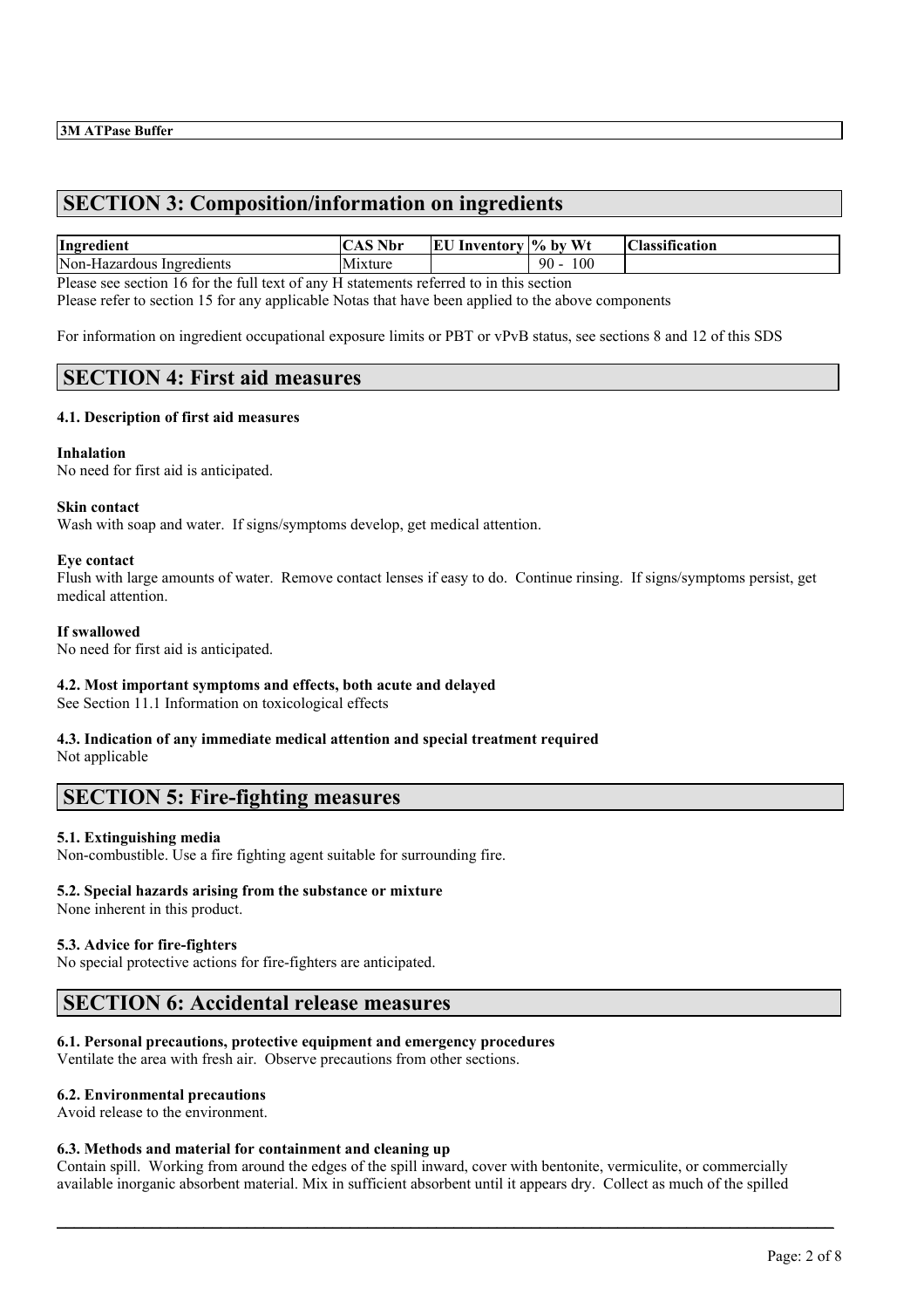material as possible. Place in a closed container approved for transportation by appropriate authorities. Clean up residue with water. Dispose of collected material as soon as possible.

#### **6.4. Reference to other sections**

Refer to Section 8 and Section 13 for more information

# **SECTION 7: Handling and storage**

#### **7.1. Precautions for safe handling**

No specific handling precautions are necessary.

#### **7.2. Conditions for safe storage including any incompatibilities**

Store away from heat.

#### **7.3. Specific end use(s)**

See information in Section 7.1 and 7.2 for handling and storage recommendations. See Section 8 for exposure controls and personal protection recommendations.

## **SECTION 8: Exposure controls/personal protection**

### **8.1 Control parameters**

### **Occupational exposure limits**

No occupational exposure limit values exist for any of the components listed in Section 3 of this Safety Data Sheet.

### **Biological limit values**

No biological limit values exist for any of the components listed in Section 3 of this safety data sheet.

#### **8.2. Exposure controls**

# **8.2.1. Engineering controls**

Not applicable.

## **8.2.2. Personal protective equipment (PPE)**

#### **Eye/face protection**

Eye protection not required.

#### **Skin/hand protection**

No chemical protective gloves are required.

#### **Respiratory protection**

Respiratory protection is not required.

## **SECTION 9: Physical and chemical properties**

#### **9.1. Information on basic physical and chemical properties**

| <b>Physical state</b>  |
|------------------------|
| Appearance/Odour       |
| <b>Odour threshold</b> |
| pН                     |

Liquid. **Odourless clear liquid. Odour threshold** *No data available.* **pH** 7.7 - 7.8

 $\_$  , and the state of the state of the state of the state of the state of the state of the state of the state of the state of the state of the state of the state of the state of the state of the state of the state of the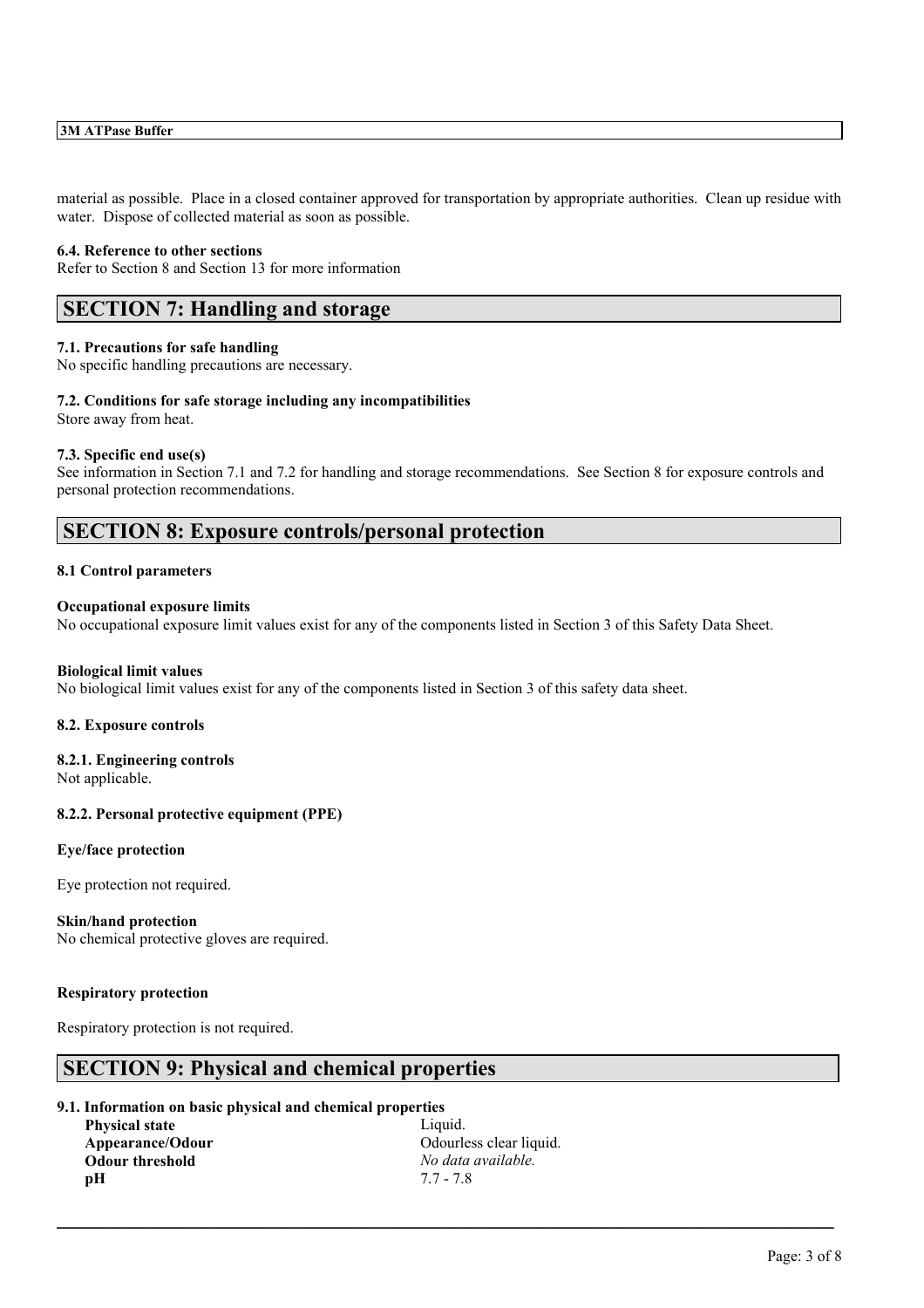| <b>Boiling point/boiling range</b>     | No data available.           |
|----------------------------------------|------------------------------|
| <b>Melting point</b>                   | Not applicable.              |
| <b>Flammability (solid, gas)</b>       | Not applicable.              |
| <b>Explosive properties</b>            | Not classified               |
| <b>Oxidising properties</b>            | Not classified               |
| <b>Flash point</b>                     | Flash point > 93 °C (200 °F) |
| <b>Autoignition temperature</b>        | No data available.           |
| <b>Flammable Limits(LEL)</b>           | Not applicable.              |
| <b>Flammable Limits(UEL)</b>           | Not applicable.              |
| Vapour pressure                        | No data available.           |
| <b>Relative density</b>                | 1 $[RefStd:WATER=1]$         |
| Water solubility                       | Complete                     |
| Solubility- non-water                  | No data available.           |
| Partition coefficient: n-octanol/water | No data available.           |
| <b>Evaporation rate</b>                | No data available.           |
| <b>Vapour density</b>                  | No data available.           |
| <b>Decomposition temperature</b>       | No data available.           |
| <b>Viscosity</b>                       | No data available.           |
| <b>Density</b>                         | $1$ g/ml                     |
| $\sim$ $\sim$ $\sim$                   |                              |

#### **9.2. Other information Percent volatile** *No data available.*

# **SECTION 10: Stability and reactivity**

#### **10.1 Reactivity**

This material may be reactive with certain agents under certain conditions - see the remaining headings in this section

## **10.2 Chemical stability**

Stable.

## **10.3 Possibility of hazardous reactions**

Hazardous polymerisation will not occur.

#### **10.4 Conditions to avoid** Heat.

**10.5 Incompatible materials** None known.

## **10.6 Hazardous decomposition products Substance Condition**

None known. Not specified.

# **SECTION 11: Toxicological information**

**The information below may not agree with the EU material classification in Section 2 and/or the ingredient classifications in Section 3 if specific ingredient classifications are mandated by a competent authority. In addition, statements and data presented in Section 11 are based on UN GHS calculation rules and classifications derived from 3M assessments.**

 $\_$  , and the state of the state of the state of the state of the state of the state of the state of the state of the state of the state of the state of the state of the state of the state of the state of the state of the

**11.1 Information on Toxicological effects**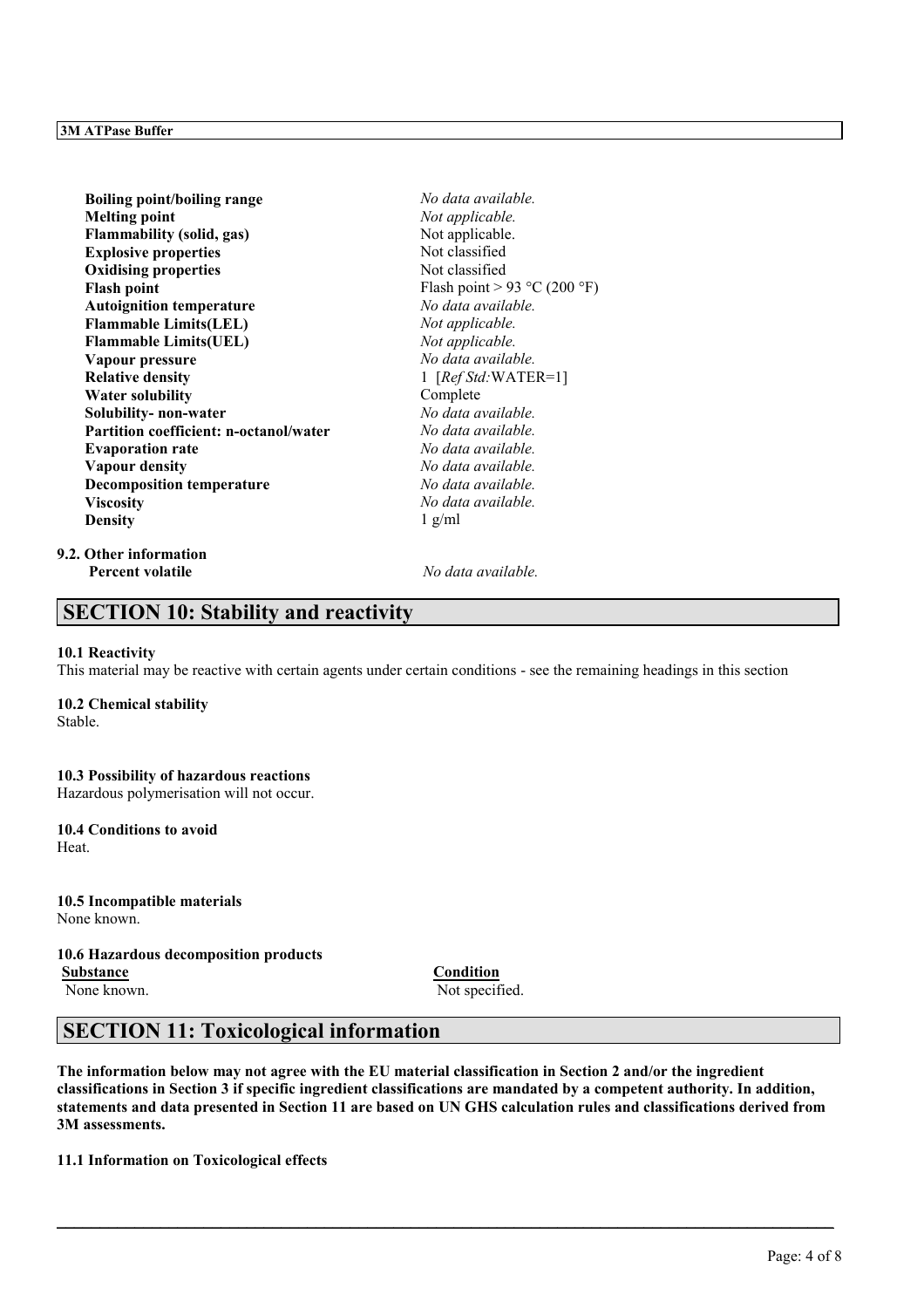#### **Signs and Symptoms of Exposure**

#### **Based on test data and/or information on the components, this material may produce the following health effects:**

#### **Inhalation**

No known health effects.

#### **Skin contact**

Contact with the skin during product use is not expected to result in significant irritation.

#### **Eye contact**

Contact with the eyes during product use is not expected to result in significant irritation.

#### **Ingestion**

No known health effects.

#### **Toxicological Data**

If a component is disclosed in section 3 but does not appear in a table below, either no data are available for that endpoint or the data are not sufficient for classification.

#### **Acute Toxicity**

| Name                            | Koute                             | $\sim$<br>Species | ⁄ alue                                                    |
|---------------------------------|-----------------------------------|-------------------|-----------------------------------------------------------|
| . product<br><b>verall</b><br>. | Ingestion<br>$\sim$ $\sim$<br>. . |                   | .000<br>NG.<br>mg/kg<br>calculated<br>data available<br>ັ |

 $ATE = acute$  toxicity estimate

#### **Skin Corrosion/Irritation**

For the component/components, either no data is currently available or the data is not sufficient for classification.

#### **Serious Eye Damage/Irritation**

For the component/components, either no data is currently available or the data is not sufficient for classification.

#### **Skin Sensitisation**

For the component/components, either no data is currently available or the data is not sufficient for classification.

#### **Respiratory Sensitisation**

For the component/components, either no data is currently available or the data is not sufficient for classification.

#### **Germ Cell Mutagenicity**

For the component/components, either no data is currently available or the data is not sufficient for classification.

#### **Carcinogenicity**

For the component/components, either no data is currently available or the data is not sufficient for classification.

#### **Reproductive Toxicity**

#### **Reproductive and/or Developmental Effects**

For the component/components, either no data is currently available or the data is not sufficient for classification.

### **Target Organ(s)**

#### **Specific Target Organ Toxicity - single exposure**

For the component/components, either no data is currently available or the data is not sufficient for classification.

#### **Specific Target Organ Toxicity - repeated exposure**

For the component/components, either no data is currently available or the data is not sufficient for classification.

 $\_$  , and the state of the state of the state of the state of the state of the state of the state of the state of the state of the state of the state of the state of the state of the state of the state of the state of the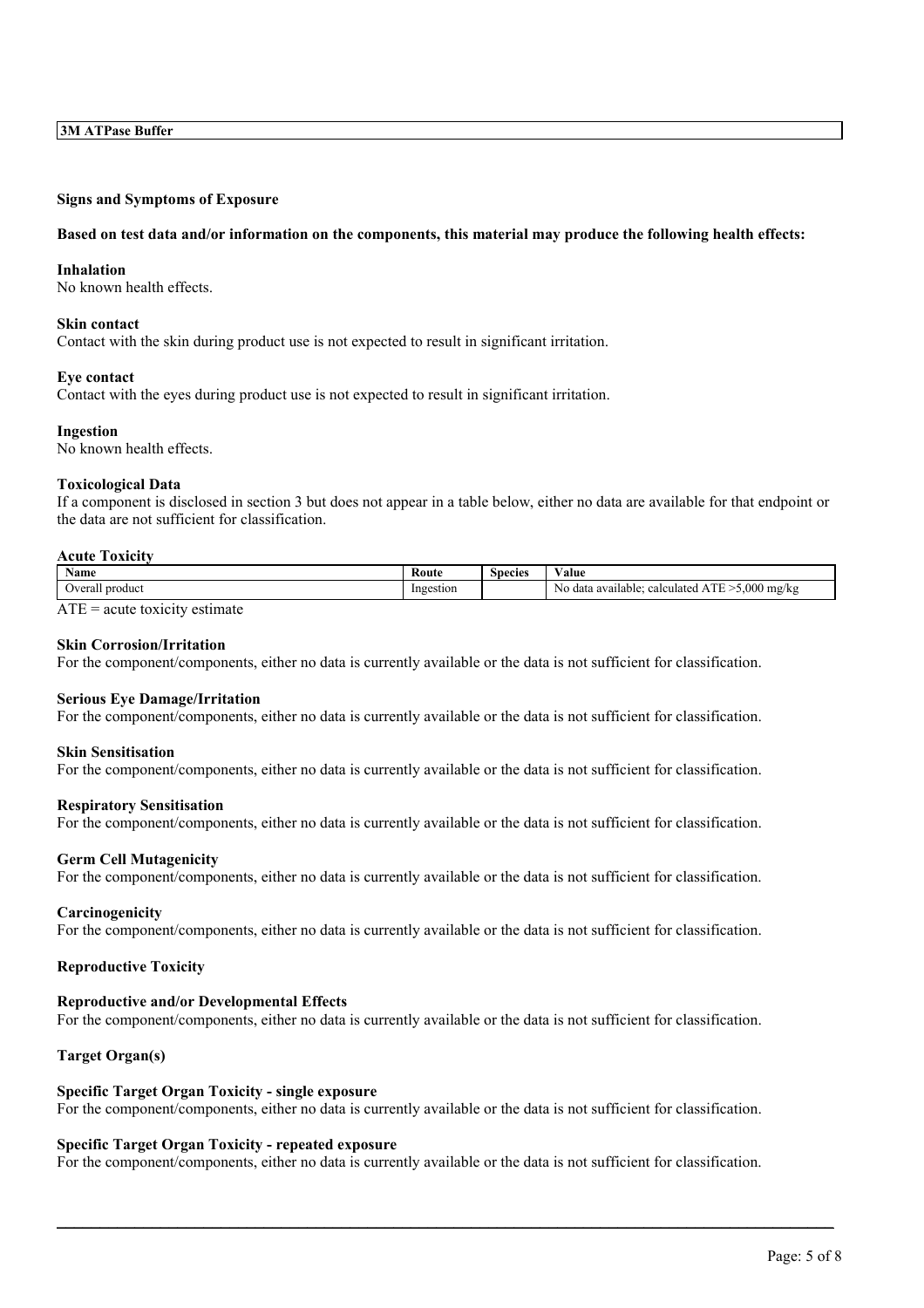#### **Aspiration Hazard**

For the component/components, either no data is currently available or the data is not sufficient for classification.

#### **Please contact the address or phone number listed on the first page of the SDS for additional toxicological information on this material and/or its components.**

# **SECTION 12: Ecological information**

**The information below may not agree with the EU material classification in Section 2 and/or the ingredient classifications in Section 3 if specific ingredient classifications are mandated by a competent authority. In addition, statements and data presented in Section 12 are based on UN GHS calculation rules and classifications derived from 3M assessments.**

## **12.1. Toxicity**

No product test data available. No component test data available.

#### **12.2. Persistence and degradability**

#### **12.3 : Bioaccumulative potential**

**12.4. Mobility in soil** Please contact manufacturer for more details

### **12.5. Results of the PBT and vPvB assessment**

No information available at this time, contact manufacturer for more details

#### **12.6. Other adverse effects**

No information available.

# **SECTION 13: Disposal considerations**

## **13.1 Waste treatment methods**

See Section 11.1 Information on toxicological effects

This product has been classified as a non-hazardous waste. Prior to disposal, consult all applicable authorities and regulations to insure proper classification. Dispose of waste product in a permitted industrial waste facility. As a disposal alternative, incinerate in a permitted waste incineration facility. Empty and clean product containers may be disposed as non-hazardous waste. Consult your specific regulations and service providers to determine available options and requirements.

The coding of a waste stream is based on the application of the product by the consumer. Since this is out of the control of 3M, no waste code(s) for products after use will be provided. Please refer to the European Waste Code (EWC - 2000/532/EC and amendments) to assign the correct waste code to your waste stream. Ensure national and/or regional regulations are complied with and always use a licensed waste contractor.

 $\_$  , and the state of the state of the state of the state of the state of the state of the state of the state of the state of the state of the state of the state of the state of the state of the state of the state of the

## **EU waste code (product as sold)**

160509 Discarded chemicals other than those mentioned in 16 05 06, 16 05 07 or 16 05 08 180107 Chemicals other than those mentioned in 18 01 06

# **SECTION 14: Transportation information**

ADR/IMDG/IATA: Not restricted for transport.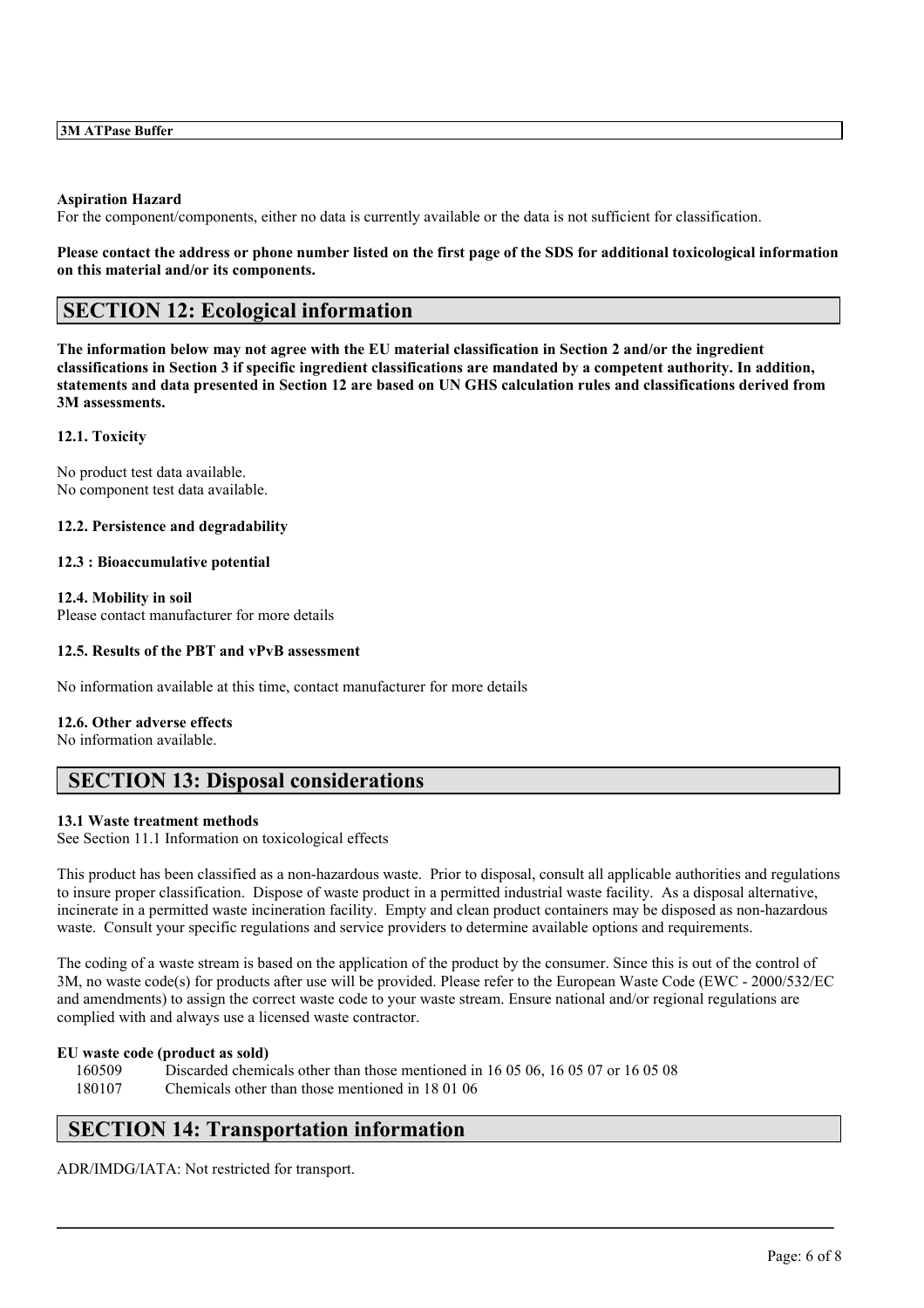# **SECTION 15: Regulatory information**

## **15.1. Safety, health and environmental regulations/legislation specific for the substance or mixture**

### **Global inventory status**

Contact 3M for more information. The components of this material are in compliance with the provisions of Australia National Industrial Chemical Notification and Assessment Scheme (NICNAS). Certain restrictions may apply. Contact the selling division for additional information. The components of this material are in compliance with the provisions of Philippines RA 6969 requirements. Certain restrictions may apply. Contact the selling division for additional information. The components of this product are in compliance with the chemical notification requirements of TSCA.

## **15.2. Chemical Safety Assessment**

Not applicable

# **SECTION 16: Other information**

## **Revision information:**

Company Telephone information was added. Section 2.1: Classification information information was deleted. Label: CLP Classification information was added. Section 2: Label ingredient information information was deleted. Risk phrase - None information was deleted. Section 3: Composition/ Information of ingredients table information was modified. Section 03: Reference to H statement explanation in Section 016 information was added. Section 3: Reference to R and H statement explanation in Section 16 information was deleted. Section 3: Reference to section 15 for Nota info information was modified. Section 5: Fire - Advice for fire fighters information information was modified. Section 5: Fire - Extinguishing media information information was modified. Section 6: Accidental release clean-up information information was modified. Section 6: Accidental release personal information information was modified. Section 7: Conditions safe storage information was modified. Section 7: Precautions safe handling information information was modified. Section 8: Appropriate Engineering controls information information was added. Section 8: BLV information was added. Section 8: Eye protection information information was deleted. Section 8: Personal Protection - Eye information information was added. Section 8: Personal Protection - Respiratory Information information was added. Section 8: Personal Protection - Skin/hand information information was modified. Section 8: Respiratory protection information information was deleted. Section 09: Decomposition Temperature information was added. Section 9: Flammability (solid, gas) information information was added. Section 9: Flammability (solid, gas) information information was deleted. Section 9: Flash point information information was modified. Section 9: n-octanol/water coefficient information information was added. Section 9: Odour Threshold information was added. Section 9: pH information information was modified. Section 9: Property description for optional properties information was added. Section 9: Solubility (non-water) information was added. Section 9: Vapour pressure value information was added. Section 11: Acute Toxicity table information was modified. Section 11: Aspiration Hazard Table information was deleted. Section 11: Aspiration Hazard text information was added. Section 11: Carcinogenicity Table information was deleted. Section 11: Carcinogenicity text information was added.

 $\_$  , and the state of the state of the state of the state of the state of the state of the state of the state of the state of the state of the state of the state of the state of the state of the state of the state of the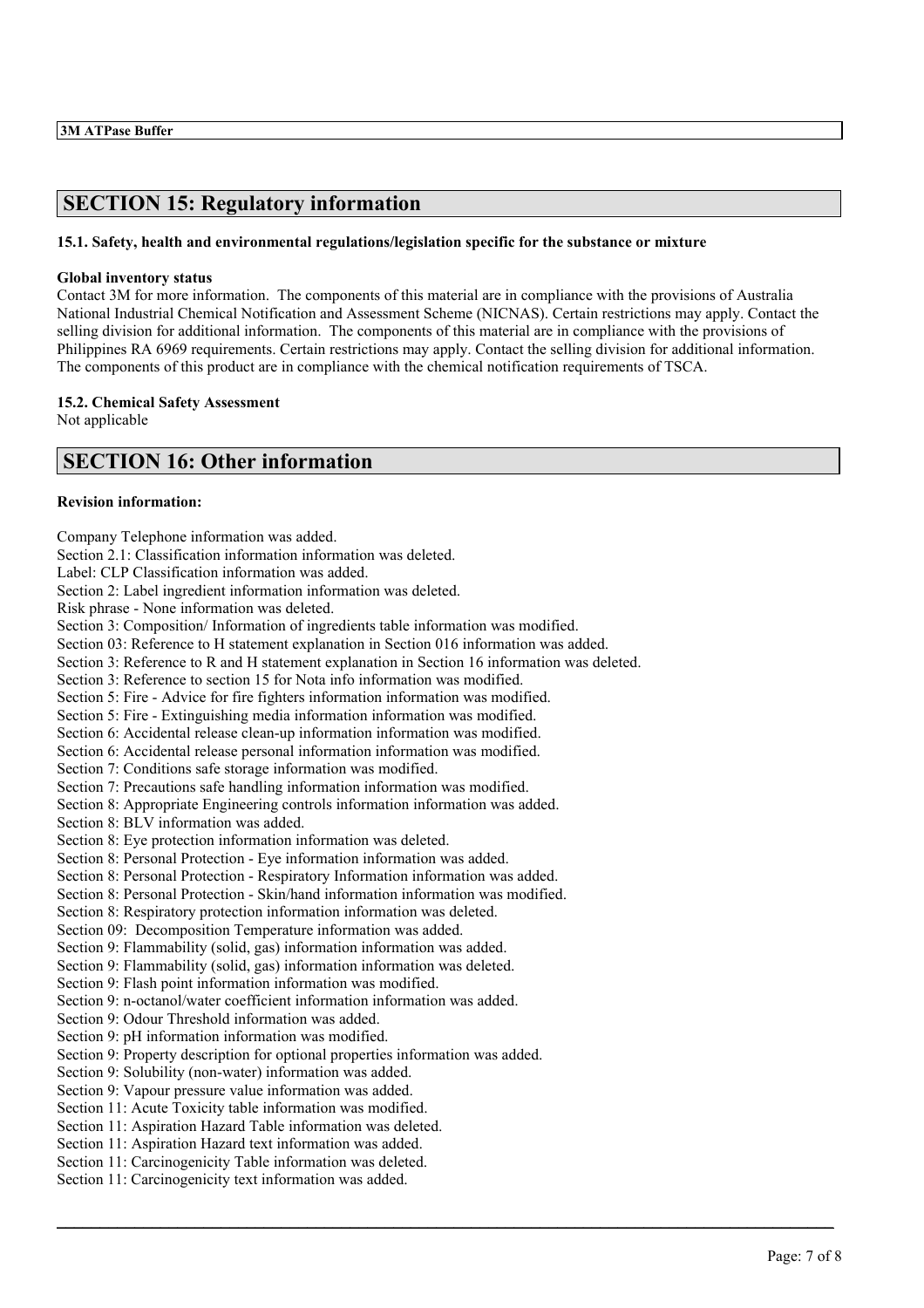## **3M ATPase Buffer**

Section 11: Classification disclaimer information was added. Section 11: Classification disclaimer information was deleted. Section 11: Disclosed components not in tables text information was added. Section 11: Germ Cell Mutagenicity Table information was deleted. Section 11: Germ Cell Mutagenicity text information was added. Section 11: Health Effects - Ingestion information information was modified. Section 11: Health Effects - Inhalation information information was modified. Section 11: Reproductive Toxicity Table information was deleted. Section 11: Respiratory Sensitization Table information was deleted. Section 11: Respiratory Sensitization text information was added. Section 11: Serious Eye Damage/Irritation Table information was deleted. Section 11: Serious Eye Damage/Irritation text information was added. Section 11: Skin Corrosion/Irritation Table information was deleted. Section 11: Skin Corrosion/Irritation text information was added. Section 11: Skin Sensitization Table information was deleted. Section 11: Skin Sensitization text information was added. Section 11: Specific Target Organ Toxicity - repeated exposure text information was added. Section 11: Specific Target Organ Toxicity - single exposure text information was added. Section 11: Target Organs - Repeated Table information was deleted. Section 11: Target Organs - Single Table information was deleted. Section 12: Acute aquatic hazard information information was deleted. Section 12: Chronic aquatic hazard information information was deleted. Section 12: Classification Warning information was added. Section 12: Classification Warning information was deleted. Section 12: Material ecotoxicity information information was deleted. Prints No Data if Bioccumulative potential information is not present information was deleted. Prints No Data if Material ecotoxicity information is not present information was added. Prints No Data if Persistence and Degradability information is not present information was deleted. Section 13: 13.1. Waste disposal note information was modified. Section 13: Standard Phrase Category Waste GHS information was modified. Section 15: Regulations - Inventories information was modified. Section 15: Symbol information information was deleted.

Section 16: List of relevant R phrase information information was deleted.

Section 16: List of relevant R-phrases information was deleted.

DISCLAIMER: The information on this Safety Data Sheet is based on our experience and is correct to the best of our knowledge at the date of publication, but we do not accept any liability for any loss, damage or injury resulting from its use (except as required by law). The information may not be valid for any use not referred to in this Data Sheet or use of the product in combination with other materials. For these reasons, it is important that customers carry out their own test to satisfy themselves as to the suitability of the product for their own intended applications.

 $\_$  , and the state of the state of the state of the state of the state of the state of the state of the state of the state of the state of the state of the state of the state of the state of the state of the state of the

## **3M Ireland MSDSs are available at www.3M.com**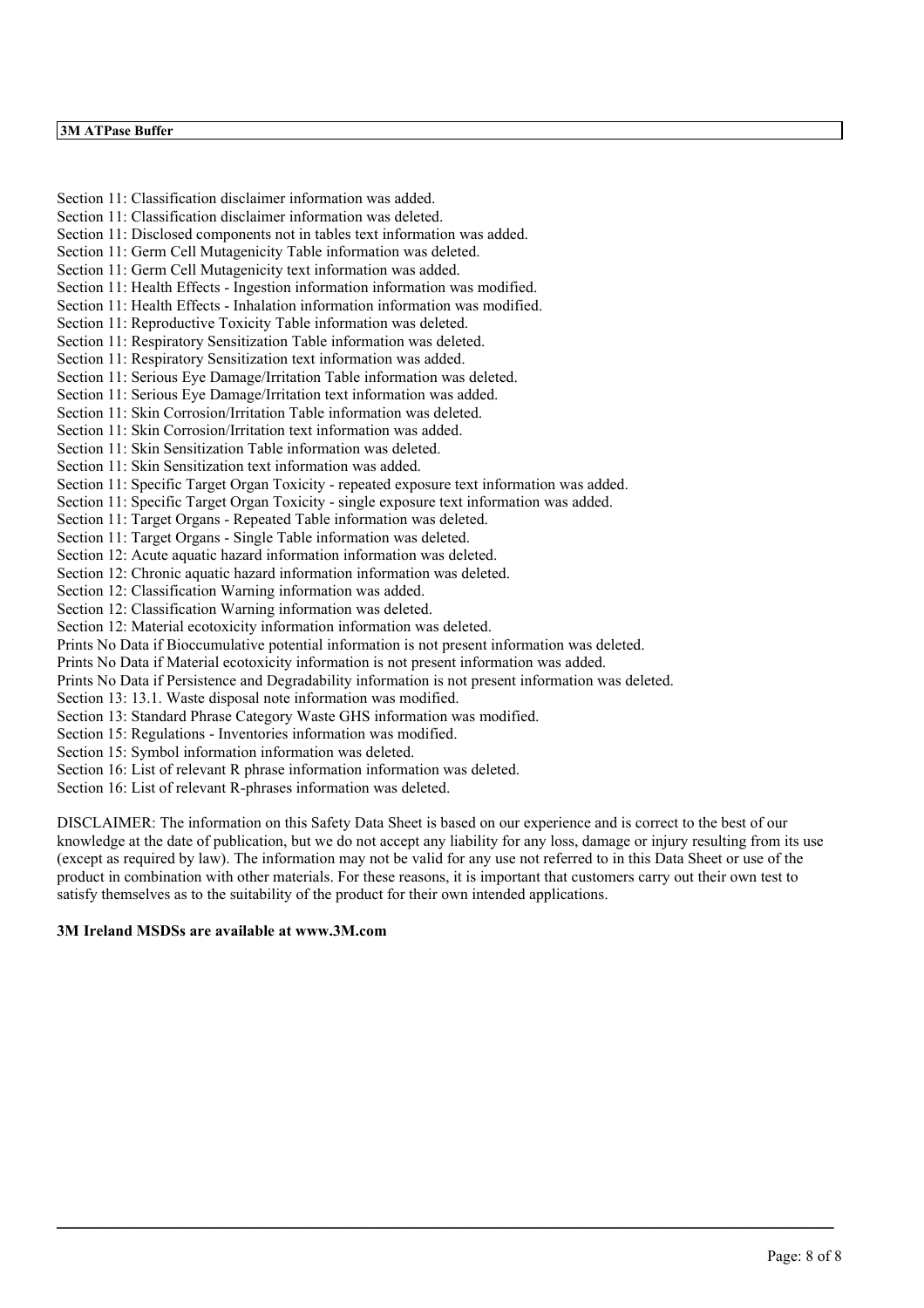

# **Safety Data Sheet**

Copyright, 2019, 3M Company All rights reserved. Copying and/or downloading of this information for the purpose of properly utilising 3M products is allowed provided that: (1) the information is copied in full with no changes unless prior written agreement is obtained from 3M, and (2) neither the copy nor the original is resold or otherwise distributed with the intention of earning a profit thereon.

| Document group:       | $23-0010-1$                                                   | Version number:  | 4.01       |
|-----------------------|---------------------------------------------------------------|------------------|------------|
| <b>Revision date:</b> | 04/03/2019                                                    | Supersedes date: | 28/09/2018 |
|                       | <b>Transportation version number:</b> $1.00$ ( $22/07/2011$ ) |                  |            |

This Safety Data Sheet has been prepared in accordance with the REACH Regulation (EC) 1907/2006 and its modifications.

 $\mathcal{L}_\mathcal{L} = \mathcal{L}_\mathcal{L} = \mathcal{L}_\mathcal{L} = \mathcal{L}_\mathcal{L} = \mathcal{L}_\mathcal{L} = \mathcal{L}_\mathcal{L} = \mathcal{L}_\mathcal{L} = \mathcal{L}_\mathcal{L} = \mathcal{L}_\mathcal{L} = \mathcal{L}_\mathcal{L} = \mathcal{L}_\mathcal{L} = \mathcal{L}_\mathcal{L} = \mathcal{L}_\mathcal{L} = \mathcal{L}_\mathcal{L} = \mathcal{L}_\mathcal{L} = \mathcal{L}_\mathcal{L} = \mathcal{L}_\mathcal{L}$ 

# **SECTION 1: Identification of the substance/mixture and of the company/undertaking**

#### **1.1. Product identifier** 3M UHT Extractant

#### **1.2. Relevant identified uses of the substance or mixture and uses advised against**

## **Identified uses**

Microbiological testing

#### **1.3. Details of the supplier of the safety data sheet**

| <b>Address:</b> | 3M Ireland Limited, The Iveagh Building, The Park, Carrickmines, Dublin 18. |
|-----------------|-----------------------------------------------------------------------------|
| Telephone:      | $+353$ 1 280 3555                                                           |
| E Mail:         | $\text{to}x.\text{uk}(\hat{\alpha})$ mmm.com                                |
| Website:        | www.3M.com                                                                  |

## **1.4. Emergency telephone number**

+44 (0)1344 858 000

# **SECTION 2: Hazard identification**

## **2.1. Classification of the substance or mixture CLP REGULATION (EC) No 1272/2008**

## **CLASSIFICATION:**

Serious Eye Damage/Eye Irritation, Category 2 - Eye Irrit. 2; H319 Hazardous to the Aquatic Environment (Chronic), Category 3 - Aquatic Chronic 3; H412

For full text of H phrases, see Section 16.

**2.2. Label elements CLP REGULATION (EC) No 1272/2008**

**SIGNAL WORD** WARNING.

**Symbols:**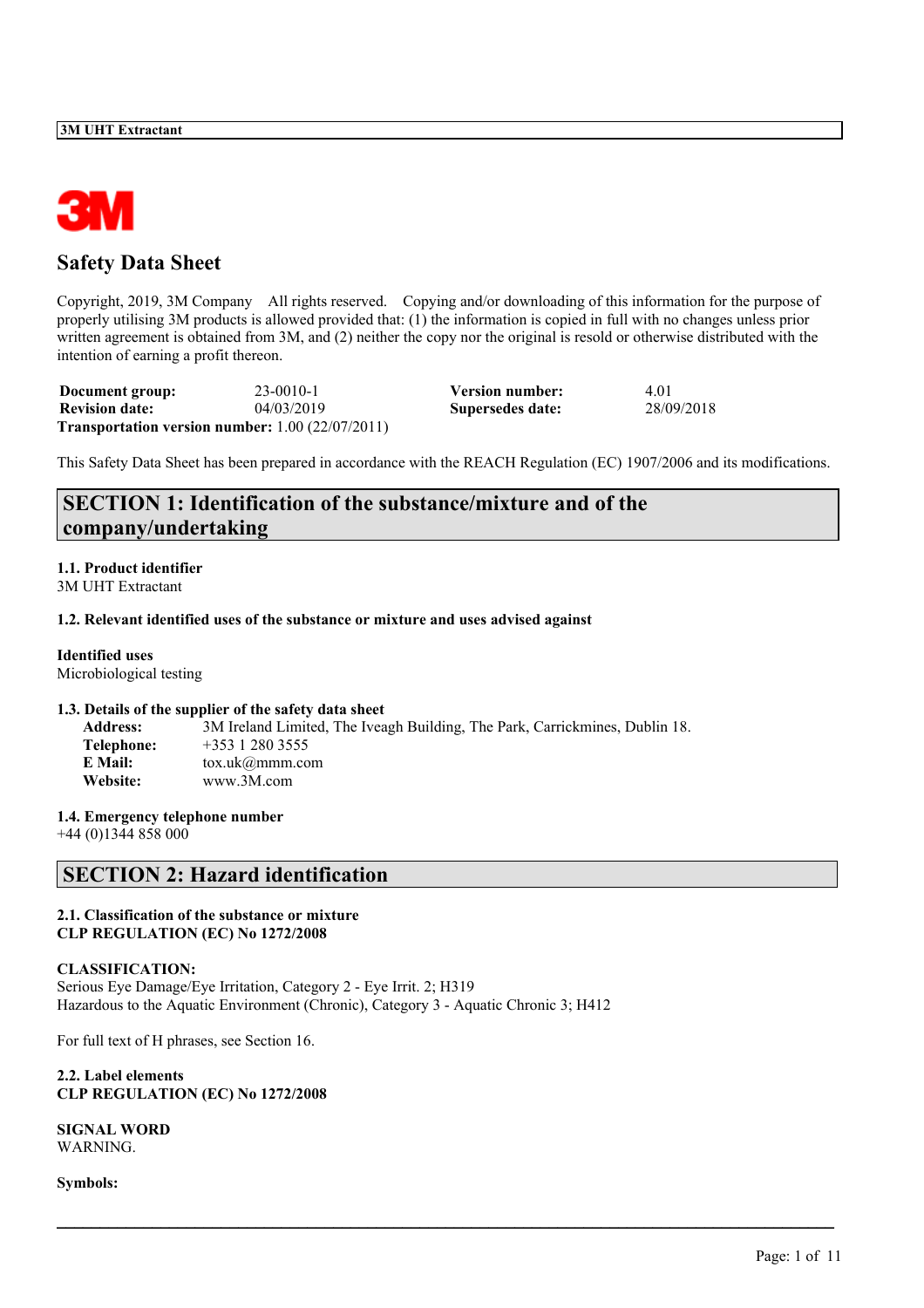GHS07 (Exclamation mark) |

## **Pictograms**



| <b>HAZARD STATEMENTS:</b><br>H319        | Causes serious eye irritation.                                                                                                      |
|------------------------------------------|-------------------------------------------------------------------------------------------------------------------------------------|
| H412                                     | Harmful to aquatic life with long lasting effects.                                                                                  |
| PRECAUTIONARY STATEMENTS                 |                                                                                                                                     |
| <b>Response:</b><br>$P305 + P351 + P338$ | IF IN EYES: Rinse cautiously with water for several minutes. Remove contact lenses, if<br>present and easy to do. Continue rinsing. |
| Disposal:                                |                                                                                                                                     |
| P <sub>501</sub>                         | Dispose of contents/container in accordance with applicable local/regional/national/international<br>regulations.                   |
|                                          | For containers not exceeding 125 ml the following Hazard and Precautionary statements may be used:                                  |
|                                          |                                                                                                                                     |

# **<=125 ml Hazard statements**

Harmful to aquatic life with long lasting effects.

No precautionary statements are required for containers <=125 mL.

### **2.3. Other hazards**

None known.

# **SECTION 3: Composition/information on ingredients**

| Ingredient                             | CAS Nbr              | EC No.          | <b>REACH</b>        | $\%$ by Wt | <b>Classification</b>       |  |
|----------------------------------------|----------------------|-----------------|---------------------|------------|-----------------------------|--|
|                                        |                      |                 | <b>Registration</b> |            |                             |  |
|                                        |                      |                 | No.                 |            |                             |  |
| Non-Hazardous Ingredients              | Mixture              |                 |                     | $90 -$     | Substance not classified as |  |
|                                        |                      |                 |                     | 100        | hazardous                   |  |
| 4-(2-hydroxyethyl)piperazin-1-         | 7365-45-9            | 230-907-9       |                     | < 1        | Substance not classified as |  |
| ylethanesulphonic acid                 |                      |                 |                     |            | hazardous                   |  |
| Sodium 4-(2-hydroxyethyl)piperazin-1-  | 75277-39-3 278-169-7 |                 |                     | $\leq 1$   | Substance not classified as |  |
| ylethanesulphonate                     |                      |                 |                     |            | hazardous                   |  |
| D-gluconic acid, compound with N,N"-   | 18472-51-0 242-354-0 |                 |                     | < 1        | Aquatic Acute 1,            |  |
| $bis(4-chlorophenyl)-3,12-diimino-$    |                      |                 |                     |            | $H400, M=10$ ; Aquatic      |  |
| 2,4,11,13-tetraazatetradecanediamidine |                      |                 |                     |            | Chronic 1, H410, M=1        |  |
| (2:1)                                  |                      |                 |                     |            | Eye Dam. 1, H318            |  |
| $POLY(OXY-1,2-$                        | 127087-87-           | $500 - 315 - 8$ |                     | < 1        | Aquatic Acute 1,            |  |
| ETHANEDIYL), ALPHA.-(4-                |                      |                 |                     |            | H400, M=1; Aquatic Chronic  |  |
| NONYLPHENYL)-.OMEGA.-                  |                      |                 |                     |            | $1, H410, M=1$              |  |
| HYDROXY-, BRANCHED                     |                      |                 |                     |            |                             |  |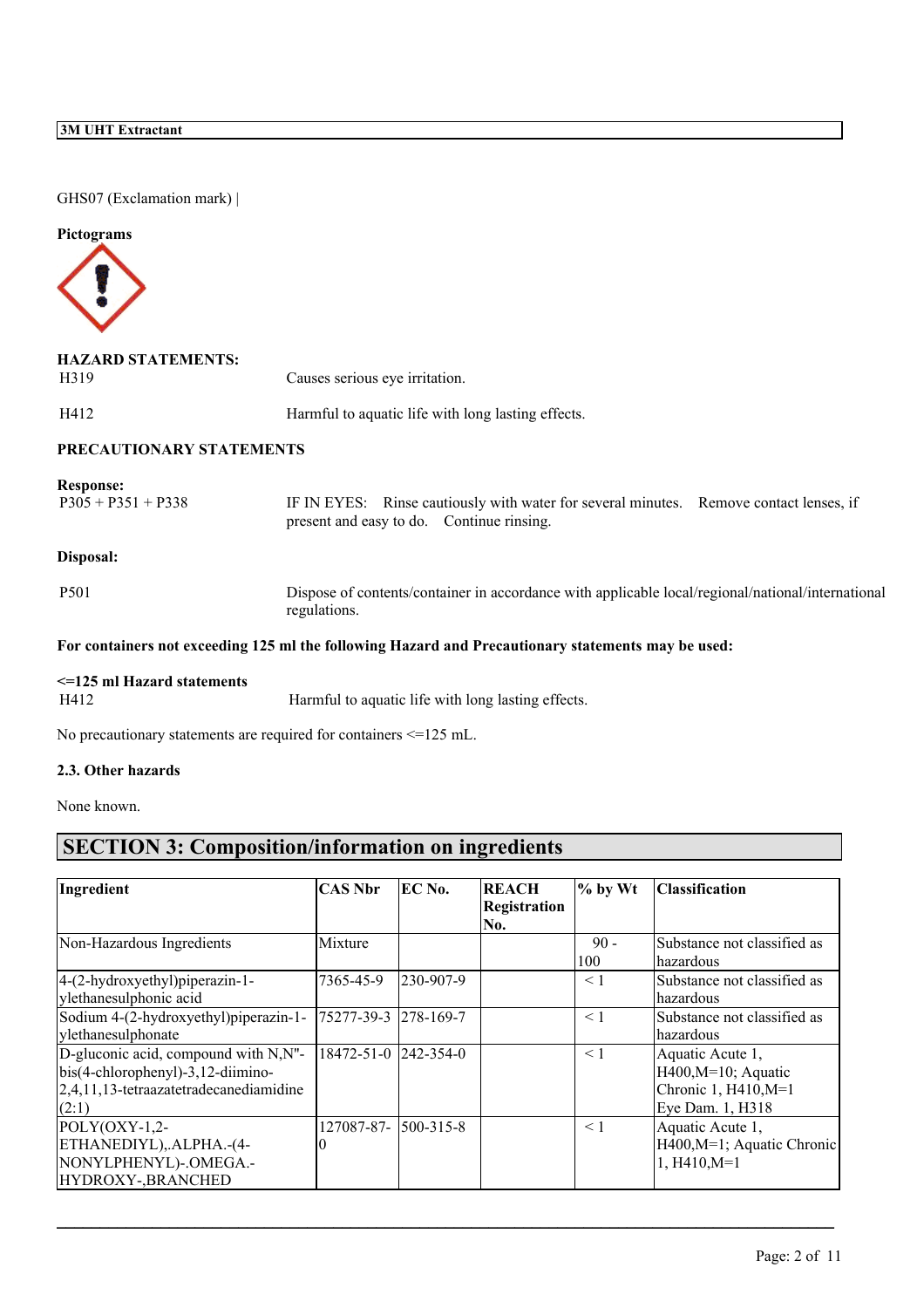Please see section 16 for the full text of any H statements referred to in this section

For information on ingredient occupational exposure limits or PBT or vPvB status, see sections 8 and 12 of this SDS

# **SECTION 4: First aid measures**

#### **4.1. Description of first aid measures**

#### **Inhalation**

No need for first aid is anticipated.

#### **Skin contact**

No need for first aid is anticipated.

#### **Eye contact**

Flush with large amounts of water. Remove contact lenses if easy to do. Continue rinsing. If signs/symptoms persist, get medical attention.

#### **If swallowed**

No need for first aid is anticipated.

## **4.2. Most important symptoms and effects, both acute and delayed**

See Section 11.1 Information on toxicological effects

#### **4.3. Indication of any immediate medical attention and special treatment required** Not applicable

## **SECTION 5: Fire-fighting measures**

#### **5.1. Extinguishing media**

Non-combustible. Use a fire fighting agent suitable for surrounding fire.

## **5.2. Special hazards arising from the substance or mixture**

None inherent in this product.

#### **Hazardous Decomposition or By-Products**

**Substance Condition** Oxides of sulphur. During combustion.

Carbon monoxide. During combustion. Carbon dioxide. During combustion. Hydrogen Chloride During combustion. Oxides of nitrogen. During combustion.

## **5.3. Advice for fire-fighters**

Wear full protective clothing, including helmet, self-contained, positive pressure or pressure demand breathing apparatus, bunker coat and pants, bands around arms, waist and legs, face mask, and protective covering for exposed areas of the head.

## **SECTION 6: Accidental release measures**

## **6.1. Personal precautions, protective equipment and emergency procedures**

Evacuate area. Ventilate the area with fresh air. For large spill, or spills in confined spaces, provide mechanical ventilation to disperse or exhaust vapours, in accordance with good industrial hygiene practice. Refer to other sections of this SDS for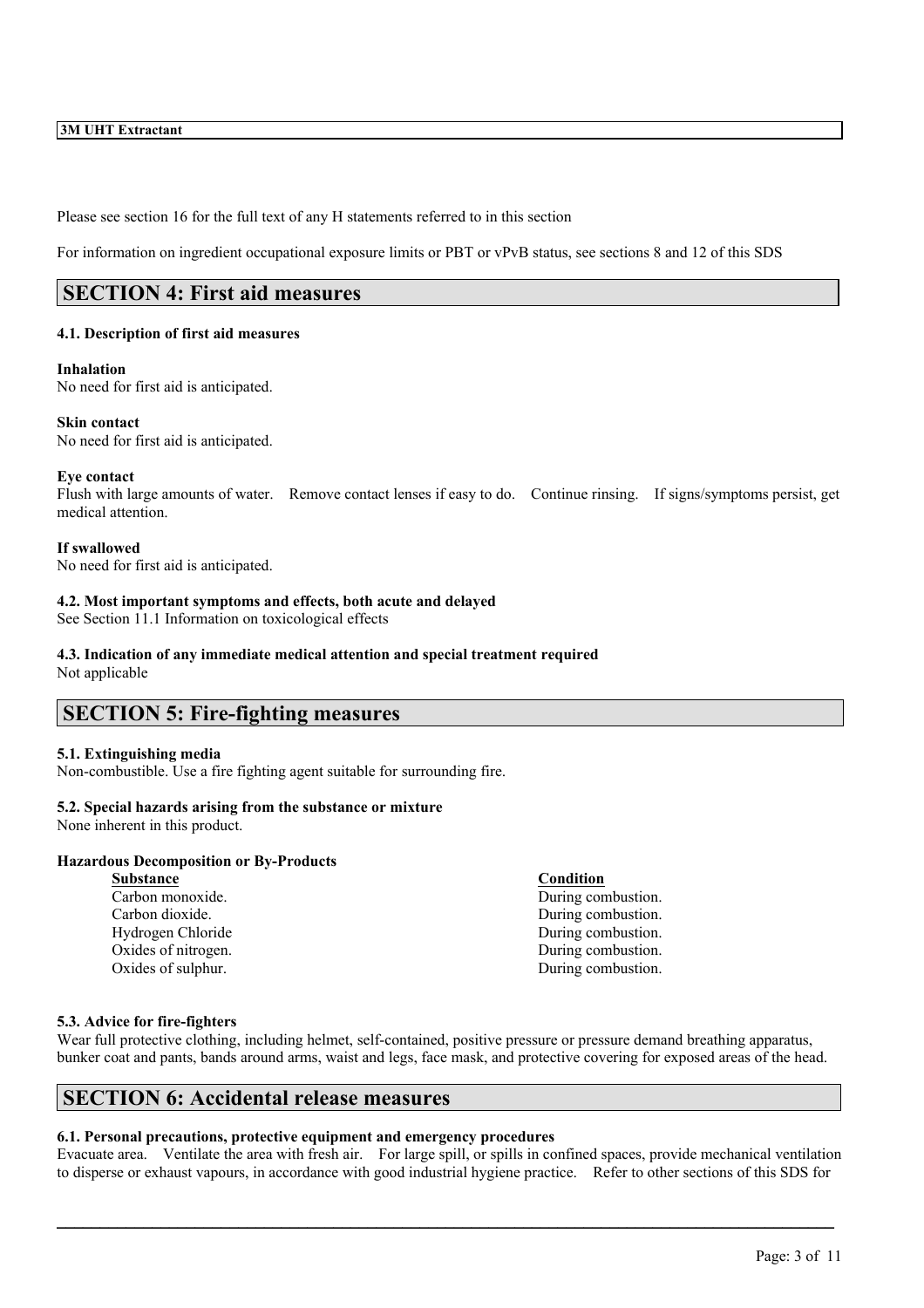information regarding physical and health hazards, respiratory protection, ventilation, and personal protective equipment.

#### **6.2. Environmental precautions**

Avoid release to the environment.

### **6.3. Methods and material for containment and cleaning up**

Contain spill. Working from around the edges of the spill inward, cover with bentonite, vermiculite, or commercially available inorganic absorbent material. Mix in sufficient absorbent until it appears dry. Remember, adding an absorbent material does not remove a physical, health, or environmental hazard. Collect as much of the spilled material as possible. Place in a closed container approved for transportation by appropriate authorities. Clean up residue with water. Seal the container. Dispose of collected material as soon as possible.

#### **6.4. Reference to other sections**

Refer to Section 8 and Section 13 for more information

## **SECTION 7: Handling and storage**

#### **7.1. Precautions for safe handling**

Avoid eye contact. Do not eat, drink or smoke when using this product. Wash thoroughly after handling. Avoid release to the environment. Avoid contact with oxidising agents (eg. chlorine, chromic acid etc.)

#### **7.2. Conditions for safe storage including any incompatibilities**

Store away from heat. Store away from oxidising agents.

#### **7.3. Specific end use(s)**

See information in Section 7.1 and 7.2 for handling and storage recommendations. See Section 8 for exposure controls and personal protection recommendations.

## **SECTION 8: Exposure controls/personal protection**

#### **8.1 Control parameters**

#### **Occupational exposure limits**

No occupational exposure limit values exist for any of the components listed in Section 3 of this Safety Data Sheet.

#### **Biological limit values**

No biological limit values exist for any of the components listed in Section 3 of this safety data sheet.

#### **8.2. Exposure controls**

#### **8.2.1. Engineering controls**

No engineering controls required.

## **8.2.2. Personal protective equipment (PPE)**

#### **Eye/face protection**

Select and use eye/face protection to prevent contact based on the results of an exposure assessment. The following eye/face protection(s) are recommended: Indirect vented goggles.

 $\mathcal{L}_\mathcal{L} = \mathcal{L}_\mathcal{L} = \mathcal{L}_\mathcal{L} = \mathcal{L}_\mathcal{L} = \mathcal{L}_\mathcal{L} = \mathcal{L}_\mathcal{L} = \mathcal{L}_\mathcal{L} = \mathcal{L}_\mathcal{L} = \mathcal{L}_\mathcal{L} = \mathcal{L}_\mathcal{L} = \mathcal{L}_\mathcal{L} = \mathcal{L}_\mathcal{L} = \mathcal{L}_\mathcal{L} = \mathcal{L}_\mathcal{L} = \mathcal{L}_\mathcal{L} = \mathcal{L}_\mathcal{L} = \mathcal{L}_\mathcal{L}$ 

*Applicable Norms/Standards* Use eye protection conforming to EN 166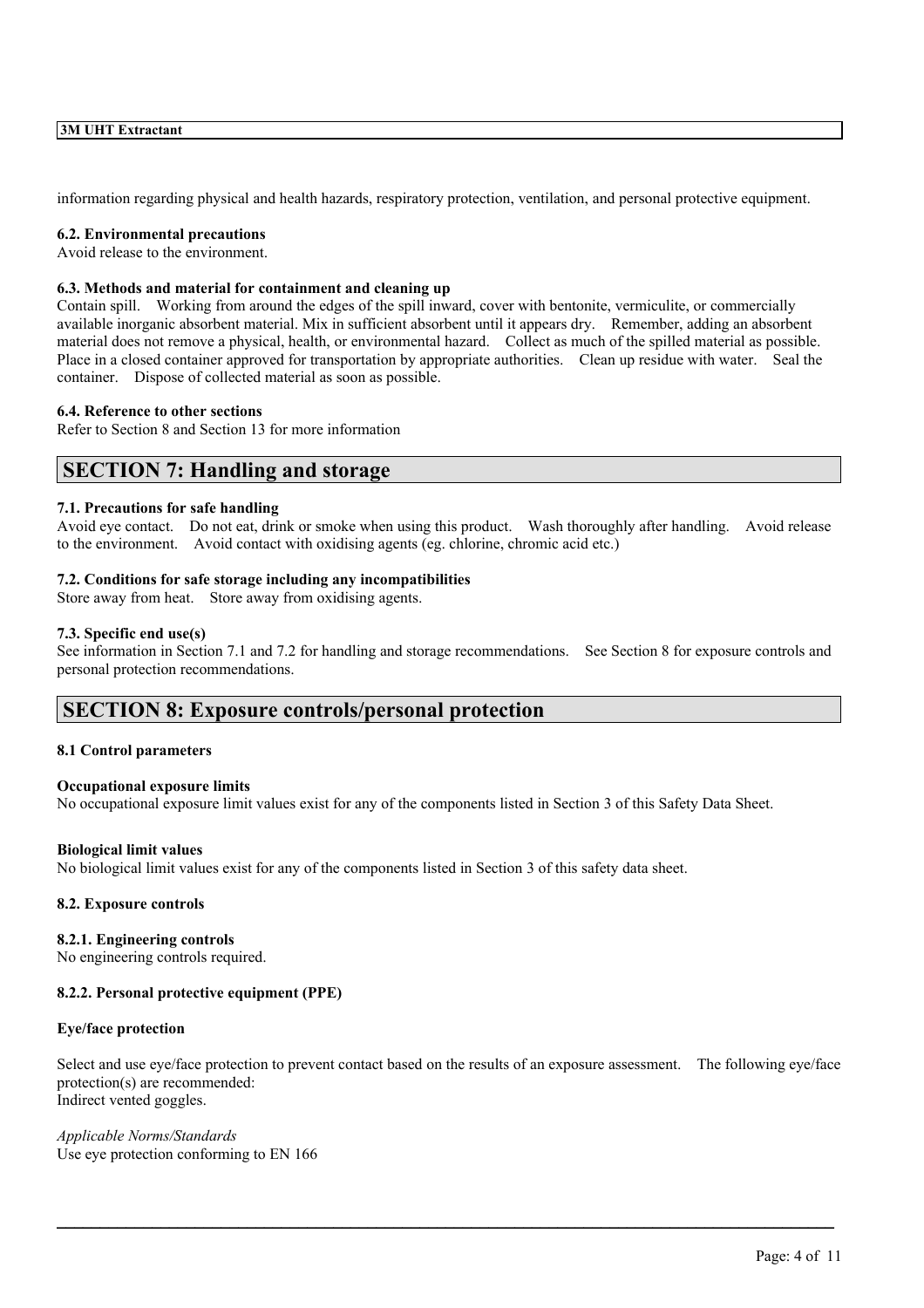#### **Skin/hand protection**

No chemical protective gloves are required.

### **Respiratory protection**

None required.

# **SECTION 9: Physical and chemical properties**

## **9.1. Information on basic physical and chemical properties**

| <b>Physical state</b>                  | Liquid.                |
|----------------------------------------|------------------------|
| Appearance/Odour                       | Clear liquid           |
| <b>Odour threshold</b>                 | No data available.     |
| pН                                     | $7.7 - 7.8$            |
| <b>Boiling point/boiling range</b>     | No data available.     |
| <b>Melting point</b>                   | Not applicable.        |
| <b>Flammability (solid, gas)</b>       | Not applicable.        |
| <b>Explosive properties</b>            | Not classified         |
| <b>Oxidising properties</b>            | Not classified         |
| <b>Flash point</b>                     | No flash point         |
| <b>Autoignition temperature</b>        | No data available.     |
| <b>Flammable Limits(LEL)</b>           | Not applicable.        |
| <b>Flammable Limits(UEL)</b>           | Not applicable.        |
| <b>Relative density</b>                | 1.1 $[RefStd:WATER=1]$ |
| <b>Water solubility</b>                | Complete               |
| Solubility- non-water                  | No data available.     |
| Partition coefficient: n-octanol/water | No data available.     |
| <b>Evaporation rate</b>                | No data available.     |
| <b>Vapour density</b>                  | No data available.     |
| <b>Decomposition temperature</b>       | No data available.     |
| <b>Viscosity</b>                       | No data available.     |
| <b>Density</b>                         | $1.1$ g/ml             |
| 9.2. Other information                 |                        |
| <b>EU Volatile Organic Compounds</b>   | No data available.     |
| Molecular weight                       | Not applicable.        |

**Percent volatile** *No data available.*

# **SECTION 10: Stability and reactivity**

### **10.1 Reactivity**

This material may be reactive with certain agents under certain conditions - see the remaining headings in this section

 $\mathcal{L}_\mathcal{L} = \mathcal{L}_\mathcal{L} = \mathcal{L}_\mathcal{L} = \mathcal{L}_\mathcal{L} = \mathcal{L}_\mathcal{L} = \mathcal{L}_\mathcal{L} = \mathcal{L}_\mathcal{L} = \mathcal{L}_\mathcal{L} = \mathcal{L}_\mathcal{L} = \mathcal{L}_\mathcal{L} = \mathcal{L}_\mathcal{L} = \mathcal{L}_\mathcal{L} = \mathcal{L}_\mathcal{L} = \mathcal{L}_\mathcal{L} = \mathcal{L}_\mathcal{L} = \mathcal{L}_\mathcal{L} = \mathcal{L}_\mathcal{L}$ 

**10.2 Chemical stability** Stable.

## **10.3 Possibility of hazardous reactions**

Hazardous polymerisation will not occur.

## **10.4 Conditions to avoid** Heat.

#### **10.5 Incompatible materials**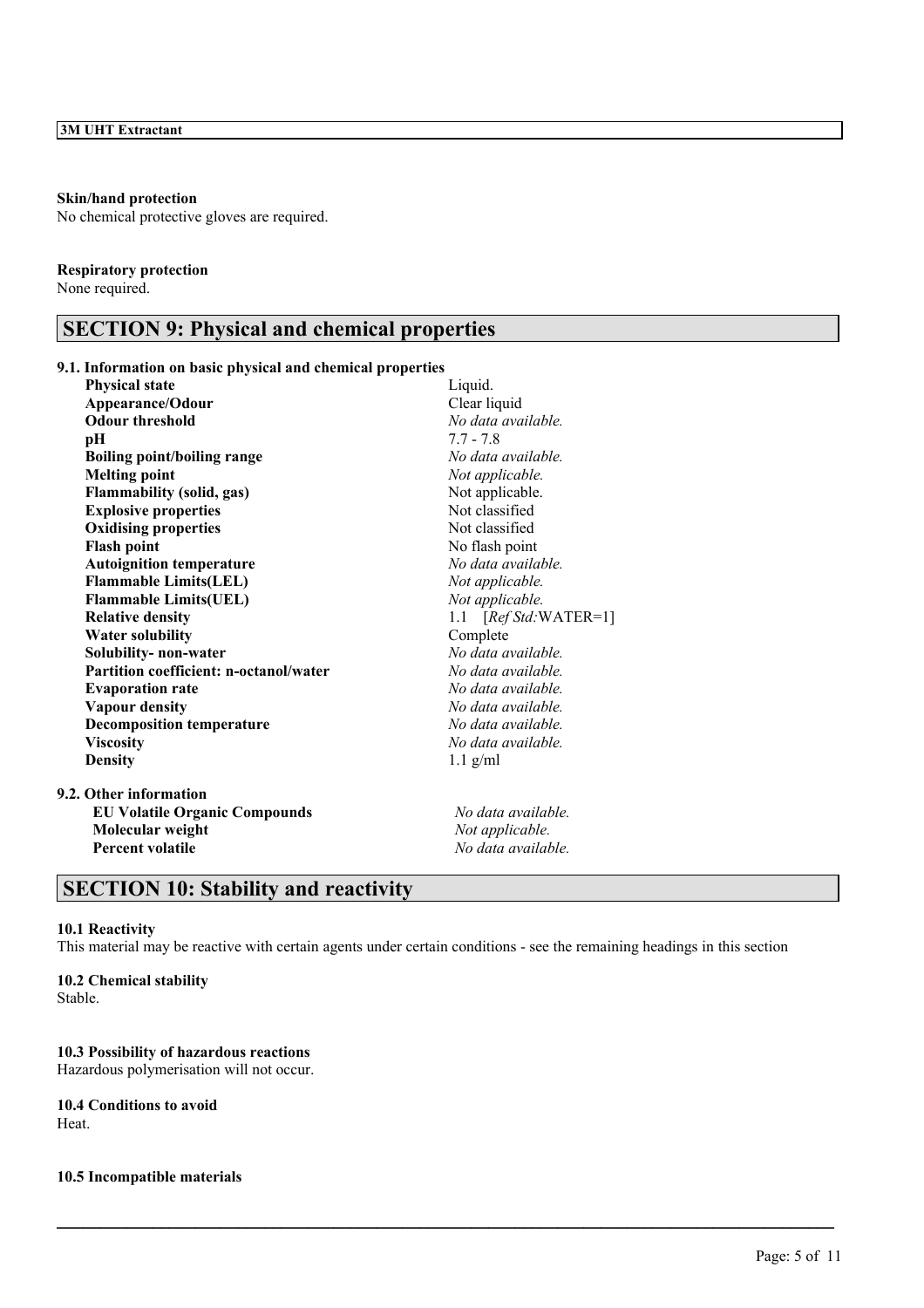Strong oxidising agents.

### **10.6 Hazardous decomposition products Substance Condition**

None known.

Refer to section 5.2 for hazardous decomposition products during combustion.

# **SECTION 11: Toxicological information**

The information below may not agree with the EU material classification in Section 2 and/or the ingredient classifications in Section 3 if specific ingredient classifications are mandated by a competent authority. In addition, statements and data presented in Section 11 are based on UN GHS calculation rules and classifications derived from **3M assessments.**

**11.1 Information on Toxicological effects**

**Signs and Symptoms of Exposure**

Based on test data and/or information on the components, this material may produce the following health effects:

#### **Inhalation**

No known health effects.

#### **Skin contact**

Contact with the skin during product use is not expected to result in significant irritation. Allergic Skin Reaction (non-photo induced) in sensitive people: Signs/symptoms may include redness, swelling, blistering, and itching.

#### **Eye contact**

Moderate eye irritation: Signs/symptoms may include redness, swelling, pain, tearing, and blurred or hazy vision.

#### **Ingestion**

No known health effects.

#### **Toxicological Data**

If a component is disclosed in section 3 but does not appear in a table below, either no data are available for that endpoint or the data are not sufficient for classification.

#### **Acute Toxicity**

| Name                                                            | Route     | <b>Species</b> | Value                                             |
|-----------------------------------------------------------------|-----------|----------------|---------------------------------------------------|
| Overall product                                                 | Ingestion |                | No data available; calculated $ATE > 5,000$ mg/kg |
| D-gluconic acid, compound with N, N''-bis(4-chlorophenyl)-3,12- | Dermal    | Rabbit         | $LD50 > 5,000$ mg/kg                              |
| $dimino-2,4,11,13-tetraazatetra decanediamidine (2:1)$          |           |                |                                                   |
| D-gluconic acid, compound with N, N''-bis(4-chlorophenyl)-3,12- | Ingestion | Rat            | $LD50$ 2,000 mg/kg                                |
| $dimino-2,4,11,13-tetraazatetra decanediamidine (2:1)$          |           |                |                                                   |

 $ATE = acute$  toxicity estimate

#### **Skin Corrosion/Irritation**

| Name                                                                                                                               | <b>Species</b> | Value                     |
|------------------------------------------------------------------------------------------------------------------------------------|----------------|---------------------------|
| D-gluconic acid, compound with N, N''-bis(4-chlorophenyl)-3,12-diimino-<br>$1, 2, 4, 11, 13$ -tetraazatetradecanediamidine $(2.1)$ | Rabbit         | No significant irritation |

#### **Serious Eye Damage/Irritation**

| $\mathbf{v}$<br>Name | <b>Species</b><br>. | alue/ |
|----------------------|---------------------|-------|
|                      |                     |       |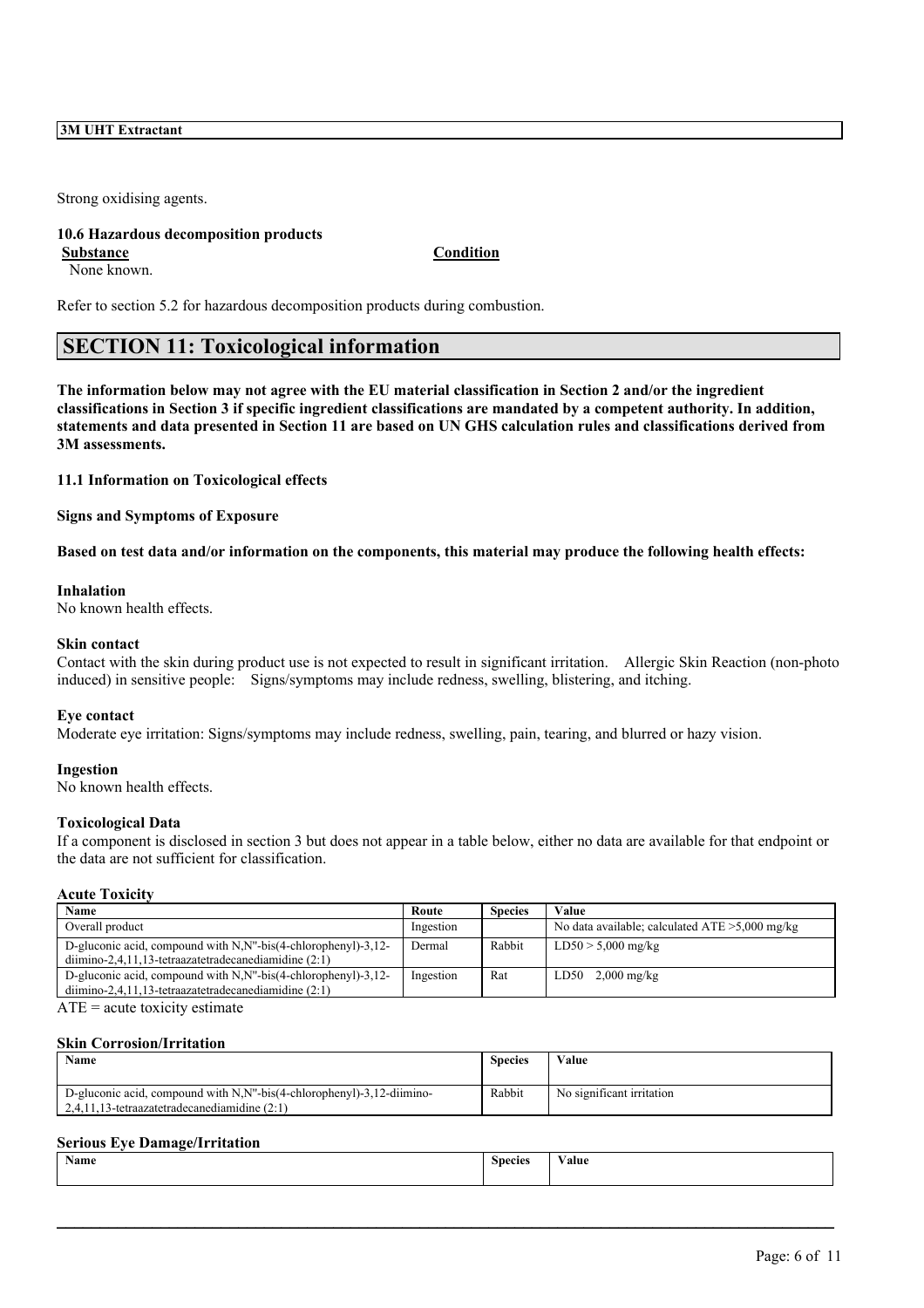| $\cdots$<br>. compound with N.N"-<br>$-bis(4)$<br>-chlorophenyl)-.<br>.12-d11m1no-<br>`acid.<br>D-gluconic<br>traazatetradecanediamidine | Rabbit | corrosive |
|------------------------------------------------------------------------------------------------------------------------------------------|--------|-----------|
| $\sim$                                                                                                                                   |        |           |
|                                                                                                                                          |        |           |

## **Skin Sensitisation**

| Name                                                                                                                         | <b>Species</b>         | Value                                                                           |  |  |  |
|------------------------------------------------------------------------------------------------------------------------------|------------------------|---------------------------------------------------------------------------------|--|--|--|
| D-gluconic acid, compound with N, N''-bis(4-chlorophenyl)-3,12-diimino-<br>$2.4.11.13$ -tetraazatetradecanediamidine $(2.1)$ | Human<br>and<br>animal | Some positive data exist, but the data are not<br>sufficient for classification |  |  |  |

## **Respiratory Sensitisation**

For the component/components, either no data is currently available or the data is not sufficient for classification.

### **Germ Cell Mutagenicity**

| Name<br>Route                                                           |  | Value         |
|-------------------------------------------------------------------------|--|---------------|
|                                                                         |  |               |
| D-gluconic acid, compound with N,N"-bis(4-chlorophenyl)-3,12-diimino-   |  | Not mutagenic |
| $2.4.11.13$ -tetraazatetradecanediamidine $(2.1)$                       |  |               |
| D-gluconic acid, compound with N, N''-bis(4-chlorophenyl)-3,12-diimino- |  | Not mutagenic |
| 2,4,11,13-tetraazatetradecanediamidine (2:1)                            |  |               |

## **Carcinogenicity**

| Name                                                             | Route     | Species  | Value            |
|------------------------------------------------------------------|-----------|----------|------------------|
| D-gluconic acid, compound with $N.N''-bis(4-chloropheny) -3,12-$ | Ingestion | Multiple | Not carcinogenic |
| $dimino-2,4,11,13-tetraazatetra decanediamidine (2:1)$           |           | anımal   |                  |
|                                                                  |           | species  |                  |

### **Reproductive Toxicity**

## **Reproductive and/or Developmental Effects**

| Name                                                                                                                           | Route     | Value                          | <b>Species</b> | <b>Test result</b>    | <b>Exposure</b>     |
|--------------------------------------------------------------------------------------------------------------------------------|-----------|--------------------------------|----------------|-----------------------|---------------------|
|                                                                                                                                |           |                                |                |                       | <b>Duration</b>     |
| D-gluconic acid, compound with N,N"-<br>$bis(4-chlorophenyl)-3,12-diimino-$<br>2,4,11,13-tetraazatetradecanediamidine<br>(2:1) | Ingestion | Not classified for development | Rat            | NOAEL 30<br>mg/kg/day | during<br>gestation |

## **Target Organ(s)**

## **Specific Target Organ Toxicity - single exposure**

| Name                                     | Route      | Target Organ(s)        | Value                             | <b>Species</b> | <b>Test result</b> | <b>Exposure</b> |
|------------------------------------------|------------|------------------------|-----------------------------------|----------------|--------------------|-----------------|
|                                          |            |                        |                                   |                |                    | <b>Duration</b> |
| D-gluconic acid, compound                | Inhalation | respiratory irritation | Some positive data exist, but the | similar        | <b>NOAEL Not</b>   |                 |
| with $N_{\rm A}N^{\prime\prime}$ -bis(4- |            |                        | data are not sufficient for       | health         | available          |                 |
| $chloropheny$ ] $-3,12-$                 |            |                        | classification                    | hazards        |                    |                 |
| diimino-2,4,11,13-                       |            |                        |                                   |                |                    |                 |
| tetraazatetradecanediamidi               |            |                        |                                   |                |                    |                 |
| ne(2:1)                                  |            |                        |                                   |                |                    |                 |

## **Specific Target Organ Toxicity - repeated exposure**

| Name                                                                                                                                     | Route     | Target Organ(s) | Value                                                                              | <b>Species</b> | <b>Test result</b>             | Exposure        |
|------------------------------------------------------------------------------------------------------------------------------------------|-----------|-----------------|------------------------------------------------------------------------------------|----------------|--------------------------------|-----------------|
|                                                                                                                                          |           |                 |                                                                                    |                |                                | <b>Duration</b> |
| D-gluconic acid,<br>compound with N,N"-<br>$bis(4-chloropheny) - 3, 12-$<br>diimino-2,4,11,13-<br>tetraazatetradecanediamidi<br>ne (2:1) | Ingestion | liver           | Some positive data exist, but the<br>data are not sufficient for<br>classification | Dog            | <b>NOAEL 0.89</b><br>mg/kg/day | 1 years         |
| D-gluconic acid,<br>compound with N,N"-<br>$bis(4-chlorophenyl)-3,12-$<br>diimino-2,4,11,13-<br>tetraazatetradecanediamidi               | Ingestion | immune system   | Not classified                                                                     | Rabbit         | NOAEL 71<br>mg/kg/day          | 2 years         |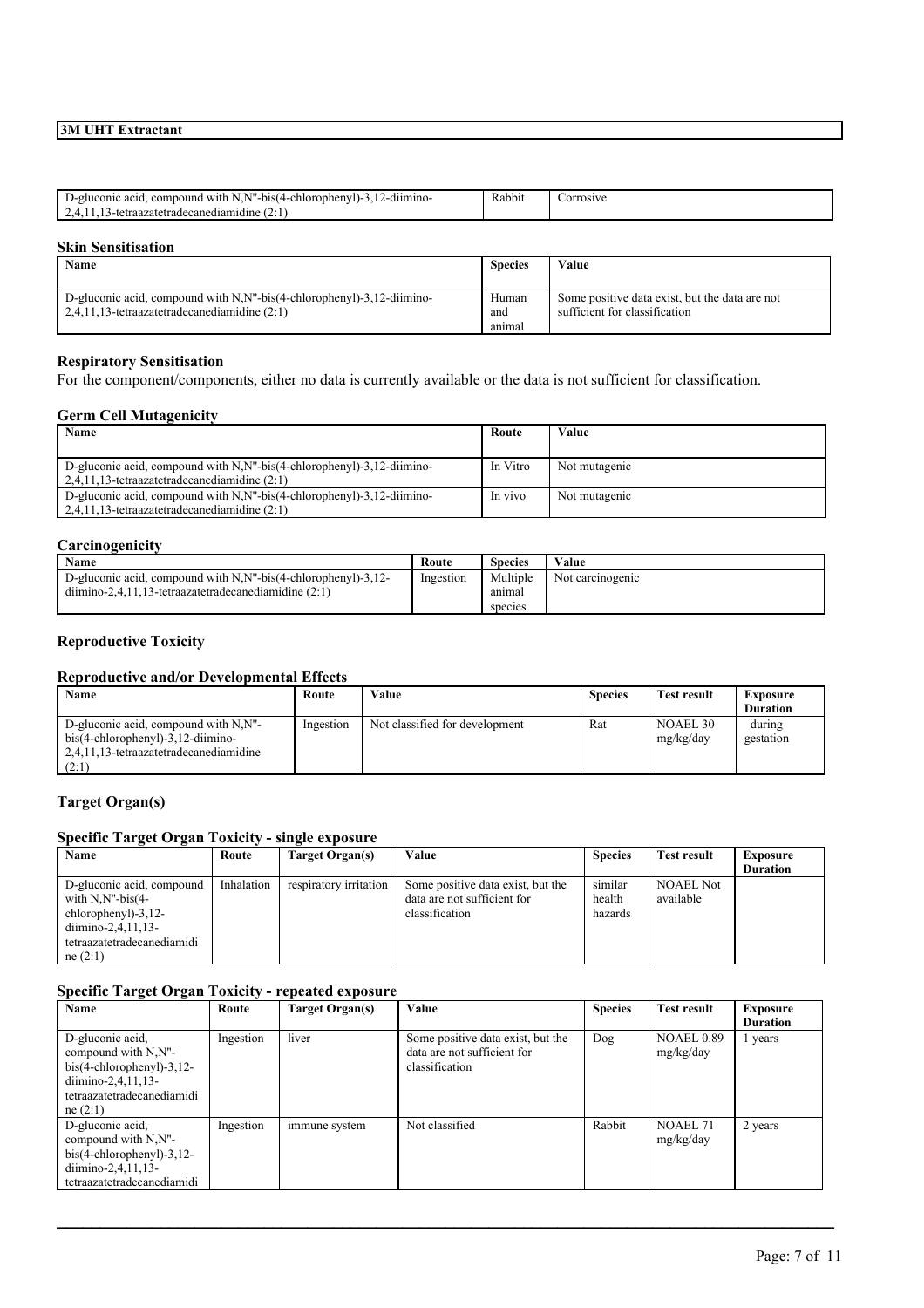| ne(2:1)                                                                                                                      |           |                                                    |                |     |                       |         |
|------------------------------------------------------------------------------------------------------------------------------|-----------|----------------------------------------------------|----------------|-----|-----------------------|---------|
| D-gluconic acid.<br>compound with N,N"-<br>$bis(4-chloropheny) - 3, 12-$<br>diimino-2,4,11,13-<br>tetraazatetradecanediamidi | Ingestion | hematopoietic<br>system   kidney<br>and/or bladder | Not classified | Rat | NOAEL 71<br>mg/kg/day | 2 years |
| ne(2:1)                                                                                                                      |           |                                                    |                |     |                       |         |

## **Aspiration Hazard**

For the component/components, either no data is currently available or the data is not sufficient for classification.

Please contact the address or phone number listed on the first page of the SDS for additional toxicological information **on this material and/or its components.**

## **SECTION 12: Ecological information**

The information below may not agree with the EU material classification in Section 2 and/or the ingredient classifications in Section 3 if specific ingredient classifications are mandated by a competent authority. In addition, statements and data presented in Section 12 are based on UN GHS calculation rules and classifications derived from **3M assessments.**

#### **12.1. Toxicity**

No product test data available.

| <b>Material</b>                                                                                                                        | CAS#       | Organism    | <b>Type</b>  | <b>Exposure</b> | <b>Test endpoint Test result</b> |              |
|----------------------------------------------------------------------------------------------------------------------------------------|------------|-------------|--------------|-----------------|----------------------------------|--------------|
| $4-(2-$<br>hydroxyethyl)piperazin<br>-1-ylethanesulphonic<br>acid                                                                      | 7365-45-9  | Green Algae | Experimental | 72 hours        | EC50                             | $>100$ mg/l  |
| $4-(2-$<br>hydroxyethyl)piperazin<br>-1-ylethanesulphonic<br>acid                                                                      | 7365-45-9  | Water flea  | Experimental | 48 hours        | <b>EC50</b>                      | $>100$ mg/l  |
| $4-(2-$<br>hydroxyethyl)piperazin<br>-1-ylethanesulphonic<br>acid                                                                      | 7365-45-9  | Zebra Fish  | Experimental | 96 hours        | LC50                             | $>100$ mg/l  |
| $4-(2-$<br>hydroxyethyl)piperazin<br>-1-ylethanesulphonic<br>acid                                                                      | 7365-45-9  | Green Algae | Experimental | 72 hours        | <b>NOEC</b>                      | $100$ mg/l   |
| Sodium 4-(2-<br>hydroxyethyl)piperazin<br>-1-ylethanesulphonate                                                                        | 75277-39-3 | Green Algae | Estimated    | 72 hours        | <b>EC50</b>                      | $>100$ mg/l  |
| Sodium 4-(2-<br>hydroxyethyl)piperazin<br>-1-ylethanesulphonate                                                                        | 75277-39-3 | Zebra Fish  | Estimated    | 96 hours        | LC50                             | $>100$ mg/l  |
| Sodium 4-(2-<br>hydroxyethyl)piperazin<br>-1-ylethanesulphonate                                                                        | 75277-39-3 | Green Algae | Estimated    | 72 hours        | <b>NOEC</b>                      | $100$ mg/l   |
| D-gluconic acid,<br>compound with N,N"-<br>bis(4-chlorophenyl)-<br>3,12-diimino-2,4,11,13-<br>tetraazatetradecanediam<br>idine $(2:1)$ | 18472-51-0 | Green algae | Experimental | 72 hours        | <b>EC50</b>                      | $0.081$ mg/l |
| D-gluconic acid,<br>compound with N,N"-<br>bis(4-chlorophenyl)-<br>3,12-diimino-2,4,11,13-<br>tetraazatetradecanediam<br>idine $(2:1)$ | 18472-51-0 | Water flea  | Experimental | 48 hours        | <b>EC50</b>                      | $0.087$ mg/l |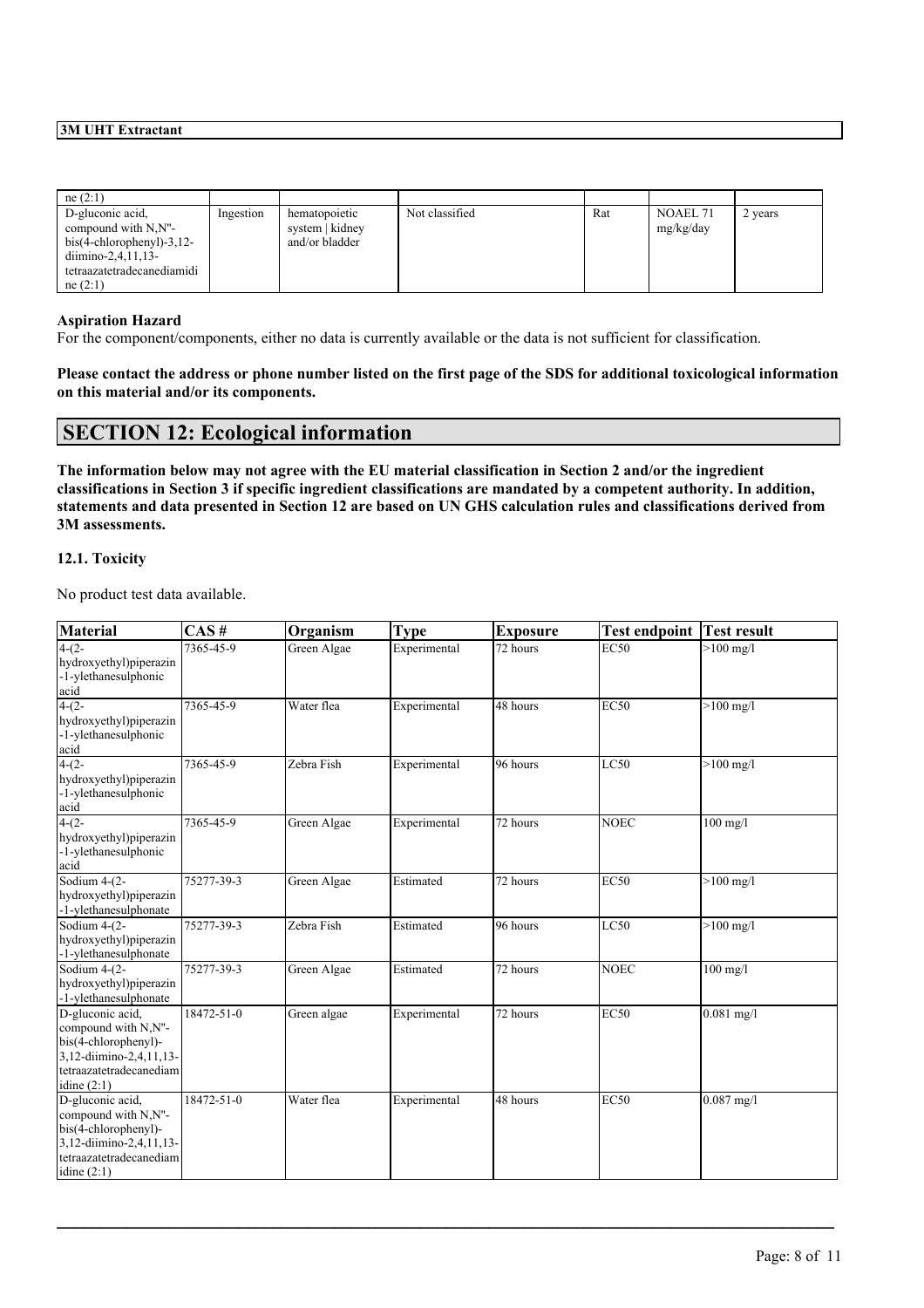| D-gluconic acid,<br>compound with N,N"-<br>bis(4-chlorophenyl)-<br>3,12-diimino-2,4,11,13-<br>tetraazatetradecanediam<br>idine $(2:1)$ | 18472-51-0  | Zebra Fish  | Experimental | 96 hours | LC50        | $2.08$ mg/l  |
|----------------------------------------------------------------------------------------------------------------------------------------|-------------|-------------|--------------|----------|-------------|--------------|
| D-gluconic acid,<br>compound with N,N"-<br>bis(4-chlorophenyl)-<br>3,12-diimino-2,4,11,13-<br>tetraazatetradecanediam<br>idine $(2:1)$ | 18472-51-0  | Green algae | Experimental | 72 hours | <b>NOEC</b> | $0.007$ mg/l |
| D-gluconic acid,<br>compound with N,N"-<br>bis(4-chlorophenyl)-<br>3,12-diimino-2,4,11,13-<br>tetraazatetradecanediam<br>idine $(2:1)$ | 18472-51-0  | Water flea  | Experimental | 21 days  | <b>NOEC</b> | $0.021$ mg/l |
| $POLY(OXY-1,2-$<br>ETHANEDIYL), ALP<br>$HA.-(4-$<br>NONYLPHENYL)-.O<br>MEGA.-<br>HYDROXY-, BRANC<br><b>HED</b>                         | 127087-87-0 | Bluegill    | Experimental | 96       | LC50        | $1.3$ mg/l   |
| $POLY(OXY-1,2-$<br>ETHANEDIYL), ALP<br>$HA.-(4-$<br>NONYLPHENYL)-.O<br>MEGA.-<br>HYDROXY-, BRANC<br><b>HED</b>                         | 127087-87-0 | Green algae | Experimental | 72       | <b>EC50</b> | $1$ mg/ $1$  |
| POLY(OXY-1,2-<br>ETHANEDIYL), ALP<br>$HA.-(4-$<br>NONYLPHENYL)-.O<br>MEGA.-<br>HYDROXY-, BRANC<br><b>HED</b>                           | 127087-87-0 | Water flea  | Experimental | 48       | <b>EC50</b> | $0.148$ mg/l |

# **12.2. Persistence and degradability**

| <b>Material</b>                      | <b>CAS Nbr</b> | Test type                      | Duration | <b>Study Type</b> | Test result                | Protocol                          |
|--------------------------------------|----------------|--------------------------------|----------|-------------------|----------------------------|-----------------------------------|
| $4-(2-$<br>hydroxyethyl)piperazin-1- | 7365-45-9      | Experimental<br>Biodegradation | 28 days  | <b>BOD</b>        | $-2\%$ weight              | OECD 301D - Closed bottle<br>test |
| ylethanesulphonic acid               |                |                                |          |                   |                            |                                   |
| Sodium $4-(2-$                       | 75277-39-3     | Estimated                      | 28 days  | <b>BOD</b>        | $\frac{10\%}{20\%}$ weight | <b>IOECD 301D - Closed bottle</b> |
| hydroxyethyl)piperazin-1-            |                | Biodegradation                 |          |                   |                            | test                              |
| vlethanesulphonate                   |                |                                |          |                   |                            |                                   |
| D-gluconic acid, compound            | 18472-51-0     | Experimental                   | 28 days  | Dissolv. Organic  | 71 % weight                | OECD 301A - DOC Die               |
| with $N.N''$ -bis(4-                 |                | Biodegradation                 |          | Carbon Deplet     |                            | Away Test                         |
| chlorophenyl)-3,12-                  |                |                                |          |                   |                            |                                   |
| diimino-2,4,11,13-                   |                |                                |          |                   |                            |                                   |
| tetraazatetradecanediamidin          |                |                                |          |                   |                            |                                   |
| e(2:1)                               |                |                                |          |                   |                            |                                   |
| $POLY(OXY-1,2-$                      | 127087-87-0    | Estimated                      | 21 days  | <b>BOD</b>        | $\frac{10\%}{20\%}$ weight | $[OECD 301C - MITI test (I)]$     |
| ETHANEDIYL), ALPHA.-                 |                | Biodegradation                 |          |                   |                            |                                   |
| $(4-$                                |                |                                |          |                   |                            |                                   |
| NONYLPHENYL)-.OMEG                   |                |                                |          |                   |                            |                                   |
| $A -$                                |                |                                |          |                   |                            |                                   |
| HYDROXY-, BRANCHED                   |                |                                |          |                   |                            |                                   |

# **12.3 : Bioaccumulative potential**

| Material                   | No.<br>$\mathsf{L}$ as " | Test.<br>: tvne  | Duration | $\sim$<br>Study<br>rv pe | `est<br>resul | <b>Protocol</b>                                      |
|----------------------------|--------------------------|------------------|----------|--------------------------|---------------|------------------------------------------------------|
| $-4-(2)$                   | 17365-45-9               | Estimated        |          | $-$<br>Log Kow           | $\leq 3.85$   | $\overline{\phantom{a}}$<br>Estimated: Octanol-water |
| - hydroxyethyl)piperazin-1 |                          | Bioconcentration |          |                          |               | $\sim$<br>I partition coefficient                    |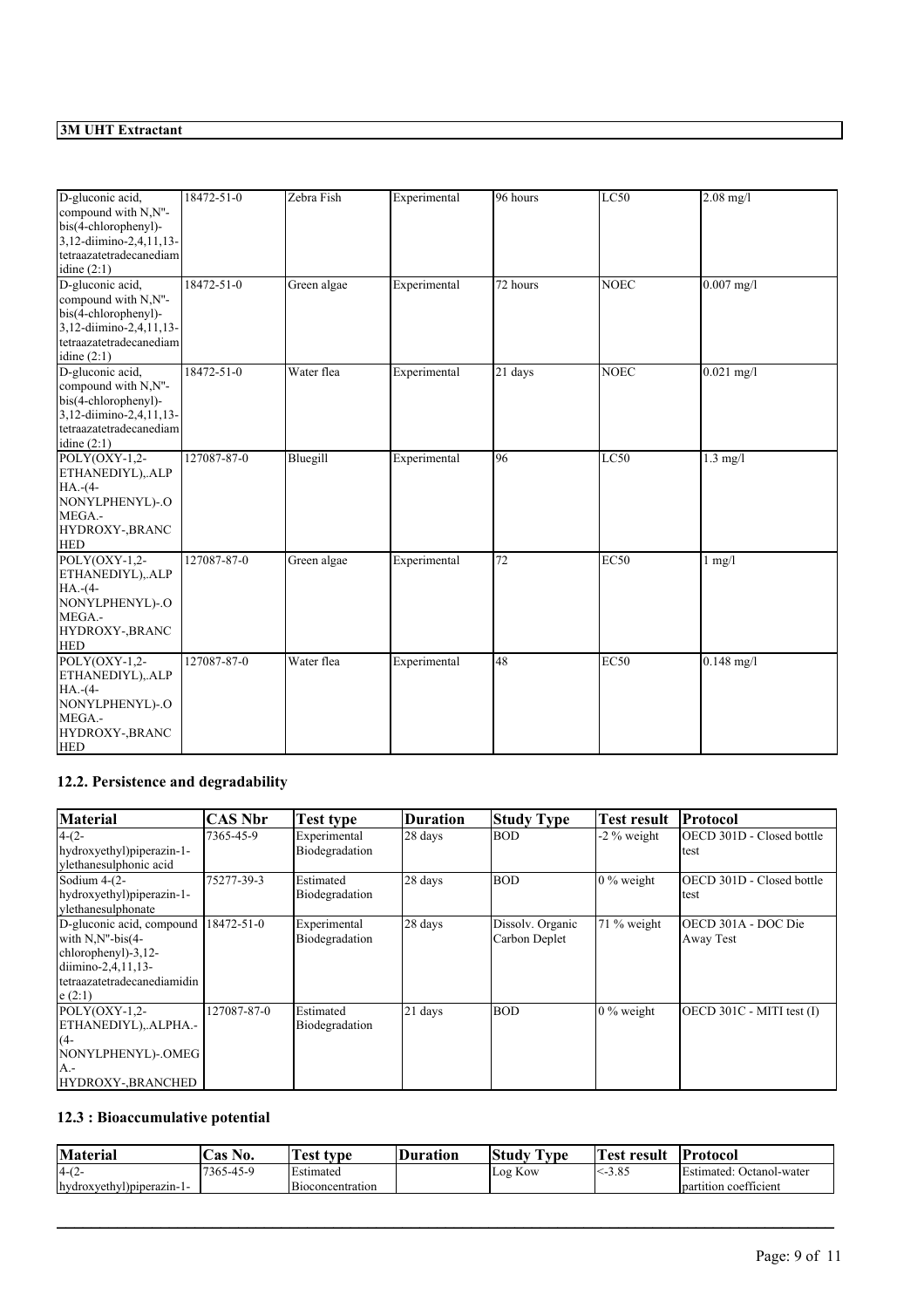| ylethanesulphonic acid                                                                                                                                     |             |                                  |                           |           |                                                   |
|------------------------------------------------------------------------------------------------------------------------------------------------------------|-------------|----------------------------------|---------------------------|-----------|---------------------------------------------------|
| Sodium $4-(2-$<br>hydroxyethyl) piperazin-1-<br>vlethanesulphonate                                                                                         | 75277-39-3  | Estimated<br>Bioconcentration    | Log Kow                   | $< -3.85$ | Estimated: Octanol-water<br>partition coefficient |
| D-gluconic acid, compound 18472-51-0<br>with $N.N''$ -bis $(4-$<br>chlorophenyl)-3,12-<br>$dimino-2, 4, 11, 13-$<br>tetraazatetradecanediamidi<br>ne (2:1) |             | Experimental<br>Bioconcentration | Log Kow                   | -1.81     | Other methods                                     |
| $POLY(OXY-1,2-$<br>ETHANEDIYL), ALPHA.-<br>$(4 -$<br>NONYLPHENYL)-.OME<br>GA.<br>HYDROXY-BRANCHED                                                          | 127087-87-0 | <b>Estimated BCF -</b><br>Other  | Bioaccumulation<br>factor | 422       | Other methods                                     |

#### **12.4. Mobility in soil**

Please contact manufacturer for more details

## **12.5. Results of the PBT and vPvB assessment**

This material does not contain any substances that are assessed to be a PBT or vPvB

#### **12.6. Other adverse effects**

No information available.

# **SECTION 13: Disposal considerations**

## **13.1 Waste treatment methods**

Dispose of contents/ container in accordance with the local/regional/national/international regulations.

Dispose of waste product in a permitted industrial waste facility. As a disposal alternative, incinerate in a permitted waste incineration facility. Combustion products will include halogen acid (HCl/HF/HBr). Facility must be capable of handling halogenated materials. Empty drums/barrels/containers used for transporting and handling hazardous chemicals (chemical substances/mixtures/preparations classified as Hazardous as per applicable regulations) shall be considered, stored, treated & disposed of as hazardous wastes unless otherwise defined by applicable waste regulations. Consult with the respective regulating authorities to determine the available treatment and disposal facilities.

The coding of a waste stream is based on the application of the product by the consumer. Since this is out of the control of 3M, no waste code(s) for products after use will be provided. Please refer to the European Waste Code (EWC - 2000/532/EC and amendments) to assign the correct waste code to your waste stream. Ensure national and/or regional regulations are complied with and always use a licensed waste contractor.

 $\mathcal{L}_\mathcal{L} = \mathcal{L}_\mathcal{L} = \mathcal{L}_\mathcal{L} = \mathcal{L}_\mathcal{L} = \mathcal{L}_\mathcal{L} = \mathcal{L}_\mathcal{L} = \mathcal{L}_\mathcal{L} = \mathcal{L}_\mathcal{L} = \mathcal{L}_\mathcal{L} = \mathcal{L}_\mathcal{L} = \mathcal{L}_\mathcal{L} = \mathcal{L}_\mathcal{L} = \mathcal{L}_\mathcal{L} = \mathcal{L}_\mathcal{L} = \mathcal{L}_\mathcal{L} = \mathcal{L}_\mathcal{L} = \mathcal{L}_\mathcal{L}$ 

#### **EU waste code (product as sold)**

160506\* Laboratory chemicals, consisting of or containing dangerous substances, including mixtures of laboratory chemicals

180106\* Chemicals consisting of or containing dangerous substances.

# **SECTION 14: Transportation information**

ADR/IMDG/IATA: Not restricted for transport.

# **SECTION 15: Regulatory information**

**15.1. Safety, health and environmental regulations/legislation specific for the substance or mixture**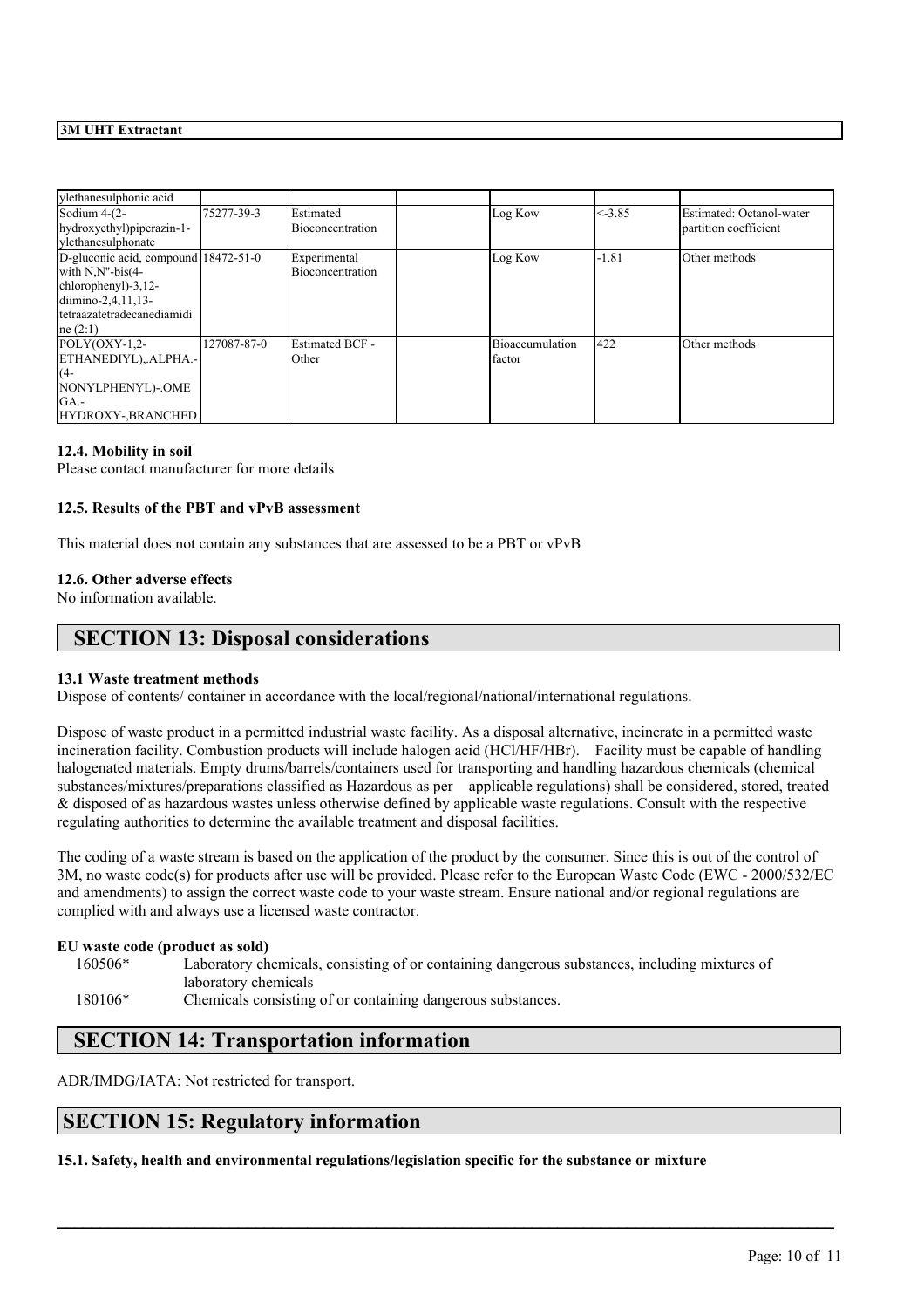#### **Global inventory status**

Contact 3M for more information. The components of this material are in compliance with the provisions of Australia National Industrial Chemical Notification and Assessment Scheme (NICNAS). Certain restrictions may apply. Contact the selling division for additional information. The components of this product are in compliance with the new substance notification requirements of CEPA. This product complies with Measures on Environmental Management of New Chemical Substances. All ingredients are listed on or exempt from on China IECSC inventory.

### **15.2. Chemical Safety Assessment**

A chemical safety assessment has not been carried out for this substance/mixture in accordance with Regulation (EC) No 1907/2006, as amended.

# **SECTION 16: Other information**

## **List of relevant H statements**

| H <sub>3</sub> 18 | Causes serious eve damage.                            |
|-------------------|-------------------------------------------------------|
| H <sub>3</sub> 19 | Causes serious eye irritation.                        |
| H400              | Very toxic to aquatic life.                           |
| H410              | Very toxic to aquatic life with long lasting effects. |
| H412              | Harmful to aquatic life with long lasting effects.    |

#### **Revision information:**

Section 2: <125ml Hazard - Environmental information was added. Label: CLP <125ml Precautionary - none information was added. Section 11: Reproductive and/or Developmental Effects text information was deleted.

DISCLAIMER: The information on this Safety Data Sheet is based on our experience and is correct to the best of our knowledge at the date of publication, but we do not accept any liability for any loss, damage or injury resulting from its use (except as required by law). The information may not be valid for any use not referred to in this Data Sheet or use of the product in combination with other materials. For these reasons, it is important that customers carry out their own test to satisfy themselves as to the suitability of the product for their own intended applications.

 $\mathcal{L}_\mathcal{L} = \mathcal{L}_\mathcal{L} = \mathcal{L}_\mathcal{L} = \mathcal{L}_\mathcal{L} = \mathcal{L}_\mathcal{L} = \mathcal{L}_\mathcal{L} = \mathcal{L}_\mathcal{L} = \mathcal{L}_\mathcal{L} = \mathcal{L}_\mathcal{L} = \mathcal{L}_\mathcal{L} = \mathcal{L}_\mathcal{L} = \mathcal{L}_\mathcal{L} = \mathcal{L}_\mathcal{L} = \mathcal{L}_\mathcal{L} = \mathcal{L}_\mathcal{L} = \mathcal{L}_\mathcal{L} = \mathcal{L}_\mathcal{L}$ 

#### **3M Ireland MSDSs are available at www.3M.com**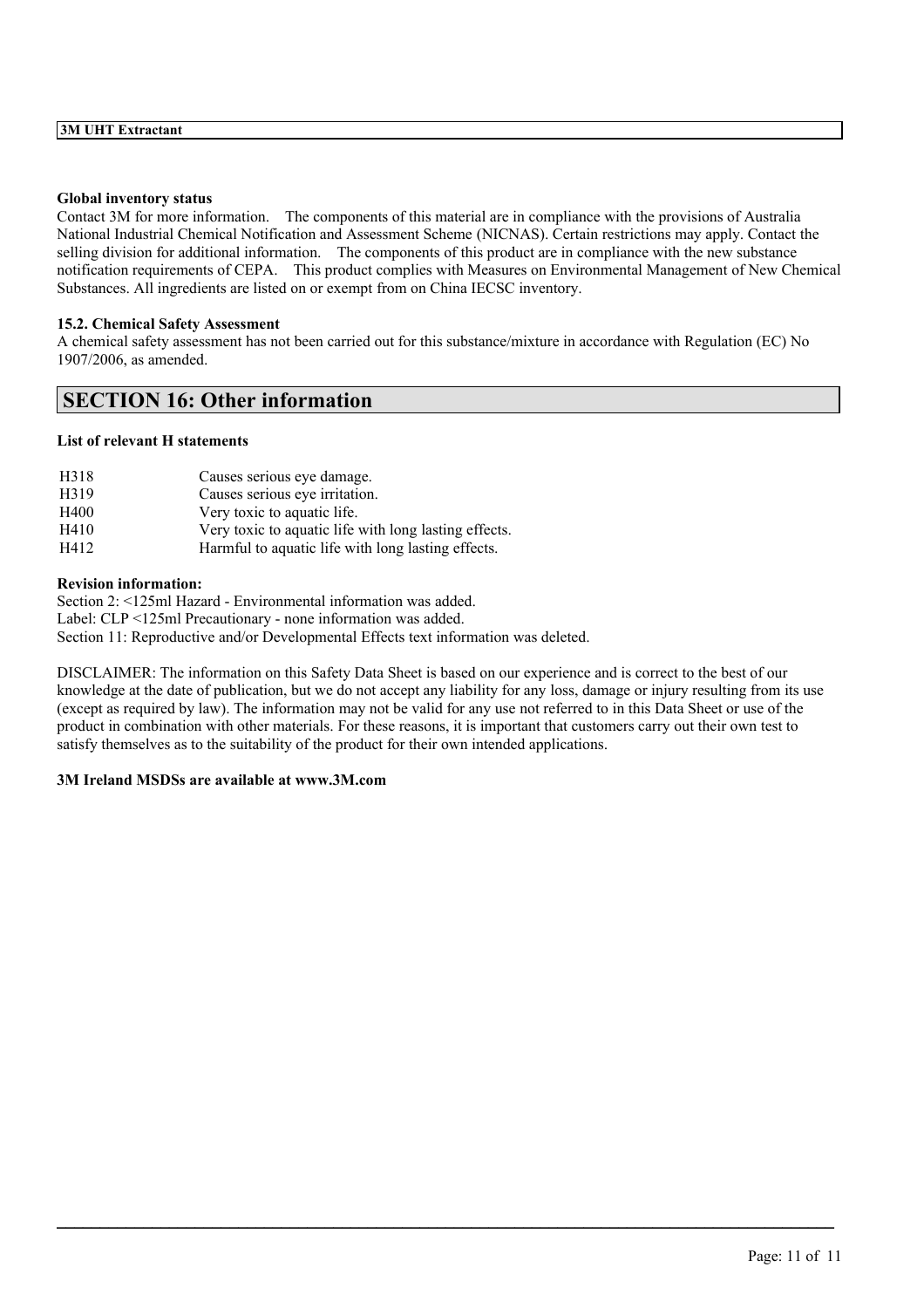

# **Safety Data Sheet**

Copyright,2020, 3M Company All rights reserved. Copying and/or downloading of this information for the purpose of properly utilizing 3M products is allowed provided that: (1) the information is copied in full with no changes unless prior written agreement is obtained from 3M, and (2) neither the copy nor the original is resold or otherwise distributed with the intention of earning a profit thereon.

| Document group:       | 23-0271-9                                                     | Version number:  | 2.01       |
|-----------------------|---------------------------------------------------------------|------------------|------------|
| <b>Revision date:</b> | 10/12/2020                                                    | Supersedes date: | 05/08/2015 |
|                       | <b>Transportation version number:</b> $1.00$ ( $22/07/2011$ ) |                  |            |

This Safety Data Sheet has been prepared in accordance with the REACH Regulation (EC) 1907/2006 and its modifications.

# **SECTION 1: Identification of the substance/mixture and of the company/undertaking**

# **1.1. Product identifier**

3M Enzyme LL1

## **1.2. Relevant identified uses of the substance or mixture and uses advised against**

## **Identified uses**

Microbiological testing

## **1.3. Details of the supplier of the safety data sheet**

| 3M Ireland Limited, The Iveagh Building, The Park, Carrickmines, Dublin 18. |
|-----------------------------------------------------------------------------|
| $+353$ 1 280 3555                                                           |
| $\text{tox.uk}(\alpha \text{mmm.com})$                                      |
| www.3M.com                                                                  |
|                                                                             |

## **1.4. Emergency telephone number**

+44 (0)1344 858 000

# **SECTION 2: Hazard identification**

## **2.1. Classification of the substance or mixture CLP REGULATION (EC) No 1272/2008**

## **CLASSIFICATION:**

This material is not classified as hazardous according to Regulation (EC) No. 1272/2008, as amended, on classification, labelling, and packaging of substances and mixtures.

 $\mathcal{L}_\mathcal{L} = \mathcal{L}_\mathcal{L} = \mathcal{L}_\mathcal{L} = \mathcal{L}_\mathcal{L} = \mathcal{L}_\mathcal{L} = \mathcal{L}_\mathcal{L} = \mathcal{L}_\mathcal{L} = \mathcal{L}_\mathcal{L} = \mathcal{L}_\mathcal{L} = \mathcal{L}_\mathcal{L} = \mathcal{L}_\mathcal{L} = \mathcal{L}_\mathcal{L} = \mathcal{L}_\mathcal{L} = \mathcal{L}_\mathcal{L} = \mathcal{L}_\mathcal{L} = \mathcal{L}_\mathcal{L} = \mathcal{L}_\mathcal{L}$ 

## **2.2. Label elements**

**CLP REGULATION (EC) No 1272/2008** Not applicable

## **SUPPLEMENTAL INFORMATION:**

## **Supplemental Hazard Statements:**

EUH210 Safety data sheet available on request.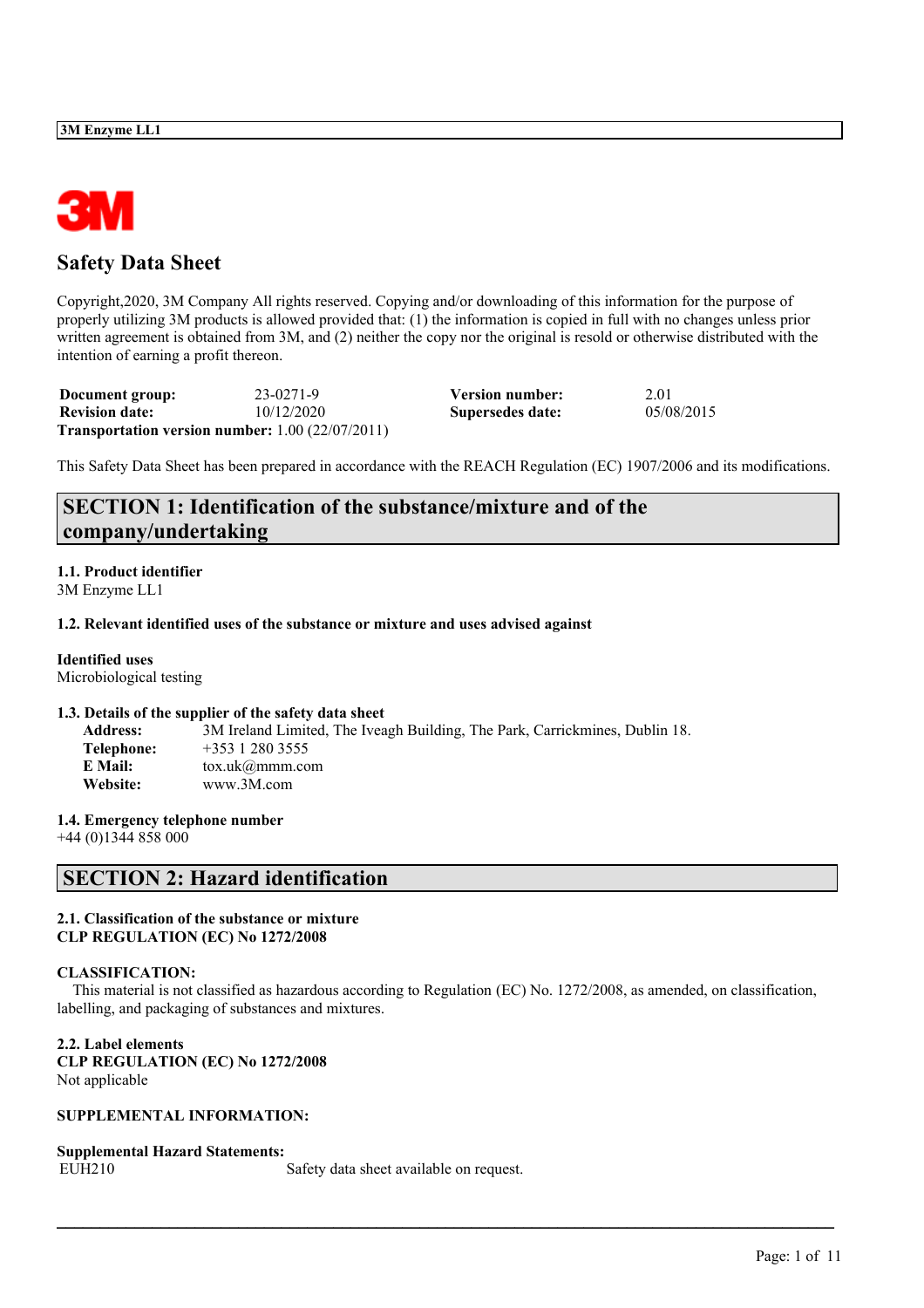## **2.3. Other hazards**

None known.

# **SECTION 3: Composition/information on ingredients**

| Ingredient                                                   | <b>CAS Nbr</b> | EC No.            | <b>REACH</b>        | $%$ by Wt        | <b>Classification</b>          |
|--------------------------------------------------------------|----------------|-------------------|---------------------|------------------|--------------------------------|
|                                                              |                |                   | <b>Registration</b> |                  |                                |
|                                                              |                |                   | No.                 |                  |                                |
| Sodium 4-(2-hydroxyethyl)piperazin-1-  75277-39-3  278-169-7 |                |                   |                     | $50 -$<br>70     | Substance not classified as    |
| ylethanesulphonate                                           |                |                   |                     |                  | lhazardous                     |
| Magnesium Sulfate                                            | 7487-88-9      | $ 231 - 298 - 2 $ |                     | $10 -$           | 20 Substance not classified as |
|                                                              |                |                   |                     |                  | lhazardous                     |
| 4-(2-hydroxyethyl)piperazin-1-                               | 7365-45-9      | 230-907-9         |                     | $5 - 15$         | Substance not classified as    |
| ylethanesulphonic acid                                       |                |                   |                     |                  | lhazardous                     |
| Non-Hazardous Ingredients                                    | 7732-18-5      | $ 231 - 791 - 2 $ |                     | $1 -$<br>10      | Substance not classified as    |
|                                                              |                |                   |                     |                  | lhazardous                     |
| Albumins, blood serum                                        | 9048-46-8      | 232-936-2         |                     | $1 -$<br>$\zeta$ | Substance not classified as    |
|                                                              |                |                   |                     |                  | lhazardous                     |
| $(R^*, R^*)$ -1,4-dimercaptobutane-2,3-diol 3483-12-3        |                | 222-468-7         |                     | $1 - 5$          | Acute Tox. 4, H302; Skin       |
|                                                              |                |                   |                     |                  | Irrit. 2, H315; Eye Irrit. 2,  |
|                                                              |                |                   |                     |                  | H319; STOT SE 3, H335          |
| edetic acid                                                  | $ 60-00-4 $    | 200-449-4         |                     | $1 - 5$          | Eye Irrit. 2, H319             |

Please see section 16 for the full text of any H statements referred to in this section

For information on ingredient occupational exposure limits or PBT or vPvB status, see sections 8 and 12 of this SDS

# **SECTION 4: First aid measures**

## **4.1. Description of first aid measures**

## **Inhalation**

Remove person to fresh air. If you feel unwell, get medical attention.

## **Skin contact**

Wash with soap and water. If signs/symptoms develop, get medical attention.

## **Eye contact**

Flush with large amounts of water. Remove contact lenses if easy to do. Continue rinsing. If signs/symptoms persist, get medical attention.

 $\mathcal{L}_\mathcal{L} = \mathcal{L}_\mathcal{L} = \mathcal{L}_\mathcal{L} = \mathcal{L}_\mathcal{L} = \mathcal{L}_\mathcal{L} = \mathcal{L}_\mathcal{L} = \mathcal{L}_\mathcal{L} = \mathcal{L}_\mathcal{L} = \mathcal{L}_\mathcal{L} = \mathcal{L}_\mathcal{L} = \mathcal{L}_\mathcal{L} = \mathcal{L}_\mathcal{L} = \mathcal{L}_\mathcal{L} = \mathcal{L}_\mathcal{L} = \mathcal{L}_\mathcal{L} = \mathcal{L}_\mathcal{L} = \mathcal{L}_\mathcal{L}$ 

## **If swallowed**

Rinse mouth. If you feel unwell, get medical attention.

## **4.2. Most important symptoms and effects, both acute and delayed**

See Section 11.1 Information on toxicological effects

# **4.3. Indication of any immediate medical attention and special treatment required**

Not applicable

# **SECTION 5: Fire-fighting measures**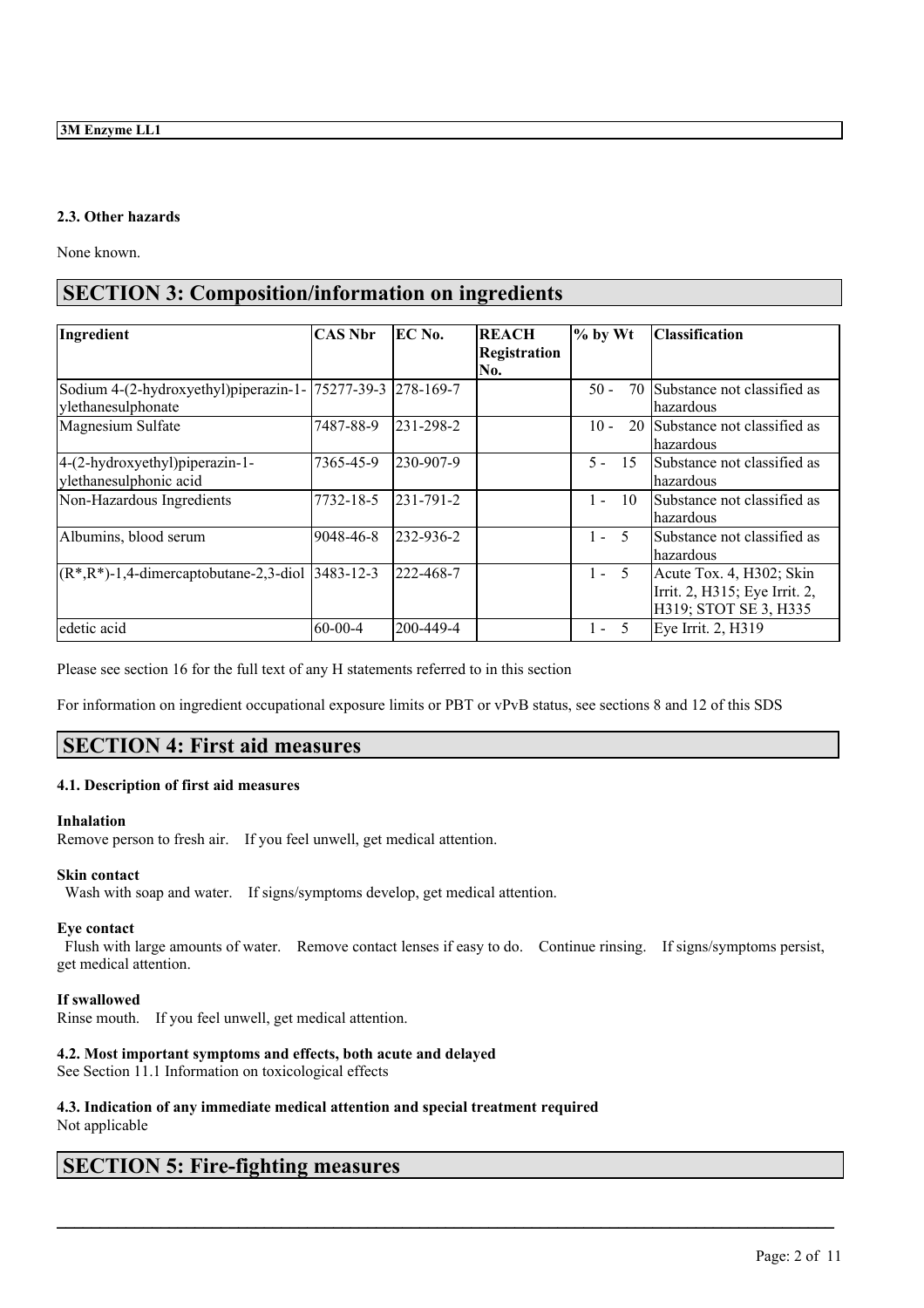#### **5.1. Extinguishing media**

In case of fire: Use a fire fighting agent suitable for ordinary combustible material such as water or foam to extinguish.

#### **5.2. Special hazards arising from the substance or mixture**

None inherent in this product.

### **5.3. Advice for fire-fighters**

Wear full protective clothing, including helmet, self-contained, positive pressure or pressure demand breathing apparatus, bunker coat and pants, bands around arms, waist and legs, face mask, and protective covering for exposed areas of the head.

# **SECTION 6: Accidental release measures**

#### **6.1. Personal precautions, protective equipment and emergency procedures**

Evacuate area. Ventilate the area with fresh air. For large spill, or spills in confined spaces, provide mechanical ventilation to disperse or exhaust vapours, in accordance with good industrial hygiene practice. Observe precautions from other sections.

#### **6.2. Environmental precautions**

Avoid release to the environment.

## **6.3. Methods and material for containment and cleaning up**

Collect as much of the spilled material as possible. Place in a closed container approved for transportation by appropriate authorities. Clean up residue. Seal the container. Dispose of collected material as soon as possible.

#### **6.4. Reference to other sections**

Refer to Section 8 and Section 13 for more information

## **SECTION 7: Handling and storage**

## **7.1. Precautions for safe handling**

For industrial/occupational use only. Not for consumer sale or use. Avoid breathing dust/fume/gas/mist/vapours/spray. Do not eat, drink or smoke when using this product. Wash thoroughly after handling. Avoid contact with oxidising agents (eg. chlorine, chromic acid etc.)

## **7.2. Conditions for safe storage including any incompatibilities**

Store away from heat. Store away from oxidising agents.

#### **7.3. Specific end use(s)**

See information in Section 7.1 and 7.2 for handling and storage recommendations. See Section 8 for exposure controls and personal protection recommendations.

 $\mathcal{L}_\mathcal{L} = \mathcal{L}_\mathcal{L} = \mathcal{L}_\mathcal{L} = \mathcal{L}_\mathcal{L} = \mathcal{L}_\mathcal{L} = \mathcal{L}_\mathcal{L} = \mathcal{L}_\mathcal{L} = \mathcal{L}_\mathcal{L} = \mathcal{L}_\mathcal{L} = \mathcal{L}_\mathcal{L} = \mathcal{L}_\mathcal{L} = \mathcal{L}_\mathcal{L} = \mathcal{L}_\mathcal{L} = \mathcal{L}_\mathcal{L} = \mathcal{L}_\mathcal{L} = \mathcal{L}_\mathcal{L} = \mathcal{L}_\mathcal{L}$ 

## **SECTION 8: Exposure controls/personal protection**

#### **8.1 Control parameters**

## **Occupational exposure limits**

No occupational exposure limit values exist for any of the components listed in Section 3 of this Safety Data Sheet.

## **Biological limit values**

No biological limit values exist for any of the components listed in Section 3 of this safety data sheet.

## **8.2. Exposure controls**

## **8.2.1. Engineering controls**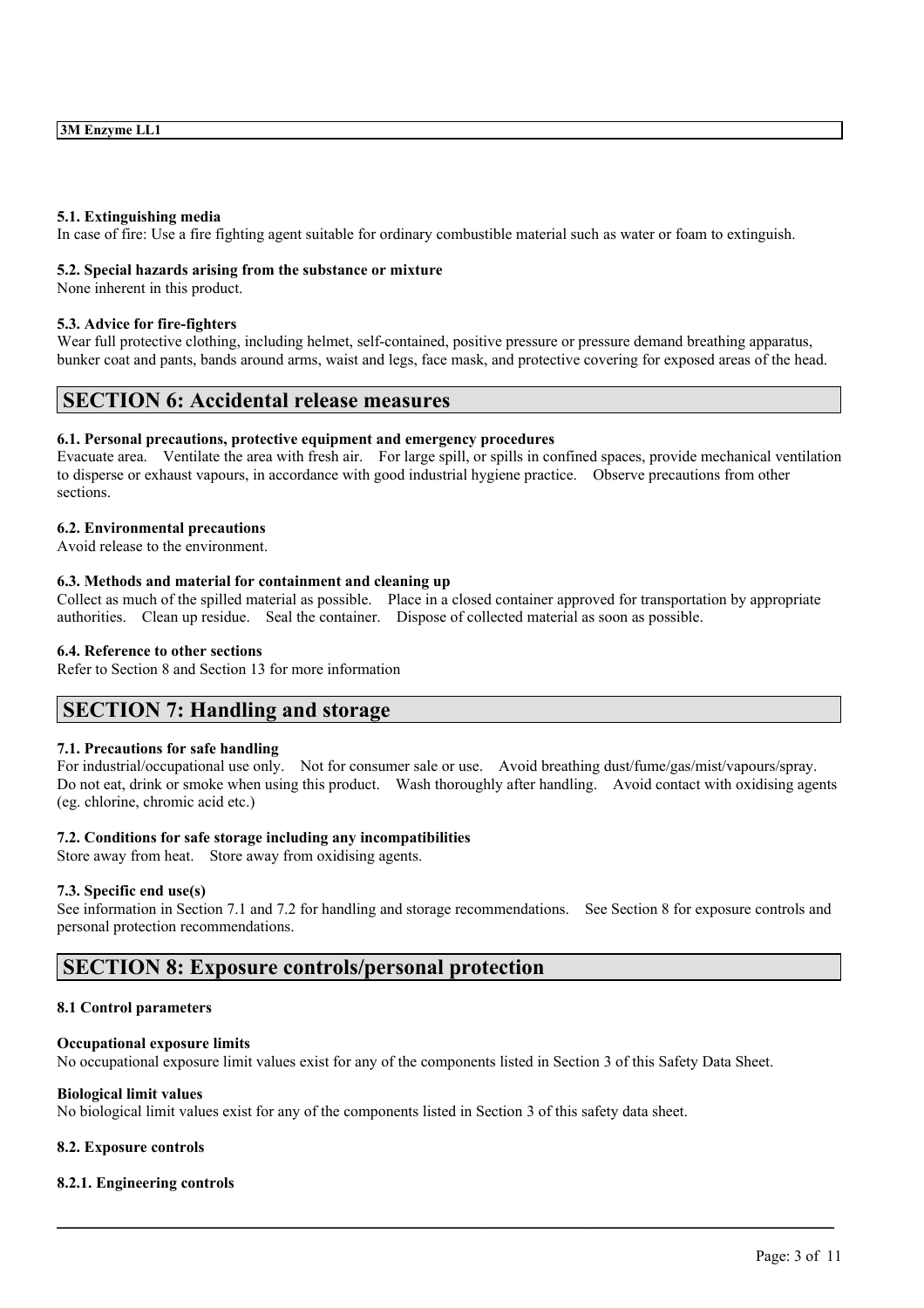### **3M Enzyme LL1**

Use general dilution ventilation and/or local exhaust ventilation to control airborne exposures to below relevant Exposure Limits and/or control dust/fume/gas/mist/vapours/spray. If ventilation is not adequate, use respiratory protection equipment.

#### **8.2.2. Personal protective equipment (PPE)**

#### **Eye/face protection**

Select and use eye/face protection to prevent contact based on the results of an exposure assessment. The following eye/face protection(s) are recommended: Safety glasses with side shields.

*Applicable Norms/Standards* Use eye protection conforming to EN 166

#### **Skin/hand protection**

Select and use gloves and/or protective clothing approved to relevant local standards to prevent skin contact based on the results of an exposure assessment. Selection should be based on use factors such as exposure levels, concentration of the substance or mixture, frequency and duration, physical challenges such as temperature extremes, and other use conditions. Consult with your glove and/or protective clothing manufacturer for selection of appropriate compatible gloves/protective clothing.

Gloves made from the following material(s) are recommended:

| Material        | Thickness (mm)    |
|-----------------|-------------------|
| Nitrile rubber. | No data available |

**Material Thickness (mm) Breakthrough Time** No data available

*Applicable Norms/Standards* Use gloves tested to EN 374

#### **Respiratory protection**

An exposure assessment may be needed to decide if a respirator is required. If a respirator is needed, use respirators as part of a full respiratory protection program. Based on the results of the exposure assessment, select from the following respirator type(s) to reduce inhalation exposure:

 $\mathcal{L}_\mathcal{L} = \mathcal{L}_\mathcal{L} = \mathcal{L}_\mathcal{L} = \mathcal{L}_\mathcal{L} = \mathcal{L}_\mathcal{L} = \mathcal{L}_\mathcal{L} = \mathcal{L}_\mathcal{L} = \mathcal{L}_\mathcal{L} = \mathcal{L}_\mathcal{L} = \mathcal{L}_\mathcal{L} = \mathcal{L}_\mathcal{L} = \mathcal{L}_\mathcal{L} = \mathcal{L}_\mathcal{L} = \mathcal{L}_\mathcal{L} = \mathcal{L}_\mathcal{L} = \mathcal{L}_\mathcal{L} = \mathcal{L}_\mathcal{L}$ 

Half facepiece or full facepiece air-purifying respirator suitable for particulates

For questions about suitability for a specific application, consult with your respirator manufacturer.

#### *Applicable Norms/Standards* Use a respirator conforming to EN 140 or EN 136: filter type P

# **SECTION 9: Physical and chemical properties**

## **9.1. Information on basic physical and chemical properties**

| Appearance                       |                                  |
|----------------------------------|----------------------------------|
| <b>Physical state</b>            | Solid.                           |
| Colour                           | Green                            |
| <b>Specific Physical Form:</b>   | Freeze-dried lyophilized powder. |
| Odor                             | Dithiothreitol                   |
| <b>Odour threshold</b>           | No data available.               |
| pН                               | Not applicable.                  |
| Boiling point/boiling range      | No data available.               |
| <b>Melting point</b>             | No data available.               |
| <b>Flammability (solid, gas)</b> | Not classified                   |
| <b>Explosive properties</b>      | Not classified                   |
|                                  |                                  |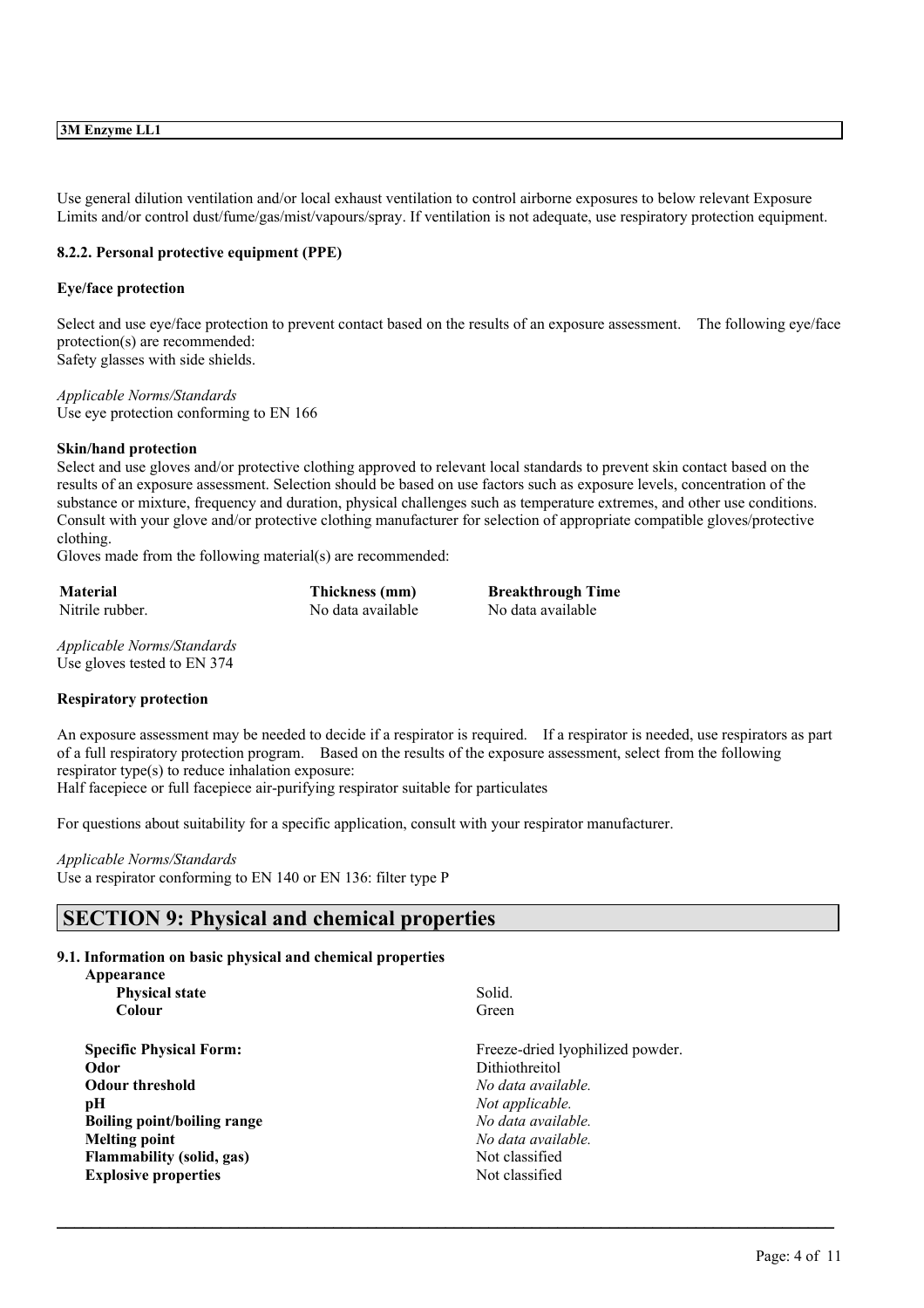| <b>Oxidising properties</b>                   | Not classified     |
|-----------------------------------------------|--------------------|
| <b>Flash point</b>                            | No flash point     |
| <b>Autoignition temperature</b>               | No data available. |
| <b>Flammable Limits(LEL)</b>                  | Not applicable.    |
| <b>Flammable Limits(UEL)</b>                  | Not applicable.    |
| Vapour pressure                               | No data available. |
| <b>Relative density</b>                       | No data available. |
| <b>Water solubility</b>                       | Complete           |
| Solubility- non-water                         | No data available. |
| <b>Partition coefficient: n-octanol/water</b> | No data available. |
| <b>Evaporation rate</b>                       | No data available. |
| Vapour density                                | No data available. |
| <b>Decomposition temperature</b>              | No data available. |
| <b>Viscosity</b>                              | No data available. |
| <b>Density</b>                                | No data available. |
| 9.2. Other information                        |                    |
| <b>EU Volatile Organic Compounds</b>          | No data available. |
| Molecular weight                              | No data available. |
| <b>Percent volatile</b>                       | No data available. |

# **SECTION 10: Stability and reactivity**

#### **10.1 Reactivity**

This material may be reactive with certain agents under certain conditions - see the remaining headings in this section

**10.2 Chemical stability** Stable.

#### **10.3 Possibility of hazardous reactions**

Hazardous polymerisation will not occur.

## **10.4 Conditions to avoid**

Heat.

## **10.5 Incompatible materials**

Strong oxidising agents.

## **10.6 Hazardous decomposition products**

**Substance Condition** Carbon monoxide Not specified. Carbon dioxide. Not specified.

# **SECTION 11: Toxicological information**

The information below may not agree with the EU material classification in Section 2 and/or the ingredient classifications in Section 3 if specific ingredient classifications are mandated by a competent authority. In addition, statements and data presented in Section 11 are based on UN GHS calculation rules and classifications derived from **internal hazard assessments.**

**11.1 Information on Toxicological effects**

**Signs and Symptoms of Exposure**

Based on test data and/or information on the components, this material may produce the following health effects: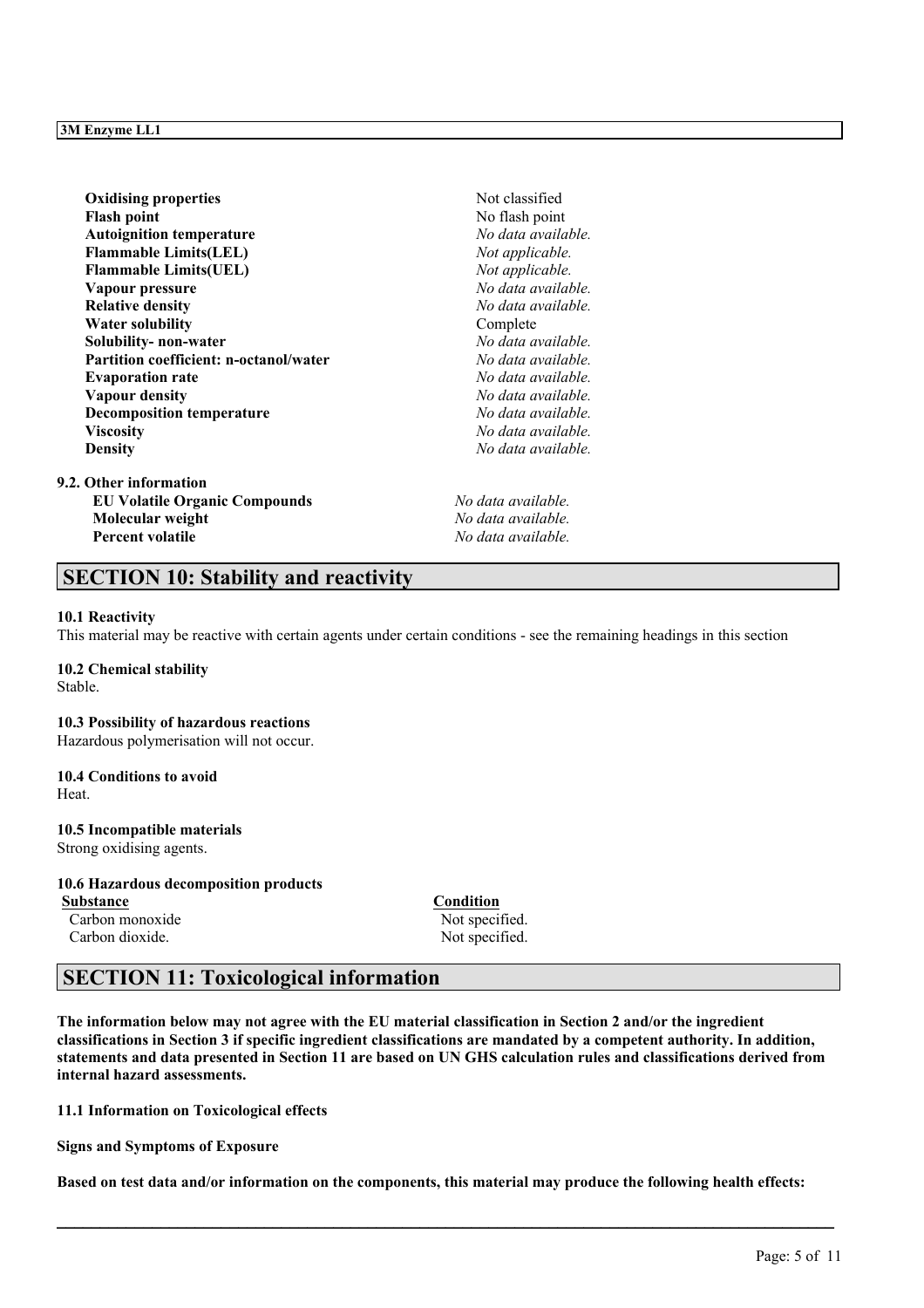### **Inhalation**

Respiratory tract irritation: Signs/symptoms may include cough, sneezing, nasal discharge, headache, hoarseness, and nose and throat pain.

#### **Skin contact**

Mild Skin Irritation: Signs/symptoms may include localised redness, swelling, itching, and dryness.

#### **Eye contact**

Mechanical eye irritation: Signs/symptoms may include pain, redness, tearing and corneal abrasion.

#### **Ingestion**

Gastrointestinal irritation: Signs/symptoms may include abdominal pain, stomach upset, nausea, vomiting and diarrhoea.

#### **Toxicological Data**

If a component is disclosed in section 3 but does not appear in a table below, either no data are available for that endpoint or the data are not sufficient for classification.

## **Acute Toxicity**

| Name                                        | Route     | <b>Species</b> | Value                                             |
|---------------------------------------------|-----------|----------------|---------------------------------------------------|
| Overall product                             | Ingestion |                | No data available; calculated $ATE > 5,000$ mg/kg |
| Magnesium Sulfate                           | Dermal    |                | LD50 estimated to be $>$ 5,000 mg/kg              |
| Magnesium Sulfate                           | Ingestion | Mouse          | $LD50 > 5,000$ mg/kg                              |
| edetic acid                                 | Dermal    |                | LD50 estimated to be $> 5,000$ mg/kg              |
| edetic acid                                 | Ingestion | Rat            | $LD50 > 2,000$ mg/kg                              |
| $(R^*, R^*)$ -1,4-dimercaptobutane-2,3-diol | Ingestion | Rat            | $LD50$ 400 mg/kg                                  |

 $ATE = acute$  toxicity estimate

#### **Skin Corrosion/Irritation**

| Name                                        | <b>Species</b> | Value    |
|---------------------------------------------|----------------|----------|
|                                             |                |          |
| $(R^*, R^*)$ -1,4-dimercaptobutane-2,3-diol | Professio      | Irritant |
|                                             | nal            |          |
|                                             | judgemen       |          |
|                                             |                |          |

#### **Serious Eye Damage/Irritation**

| Name                                        | <b>Species</b>               | Value           |
|---------------------------------------------|------------------------------|-----------------|
| $(R^*, R^*)$ -1,4-dimercaptobutane-2,3-diol | Professio<br>nal<br>judgemen | Severe irritant |

#### **Skin Sensitisation**

For the component/components, either no data is currently available or the data is not sufficient for classification.

#### **Respiratory Sensitisation**

For the component/components, either no data is currently available or the data is not sufficient for classification.

#### **Germ Cell Mutagenicity**

For the component/components, either no data is currently available or the data is not sufficient for classification.

## **Carcinogenicity**

For the component/components, either no data is currently available or the data is not sufficient for classification.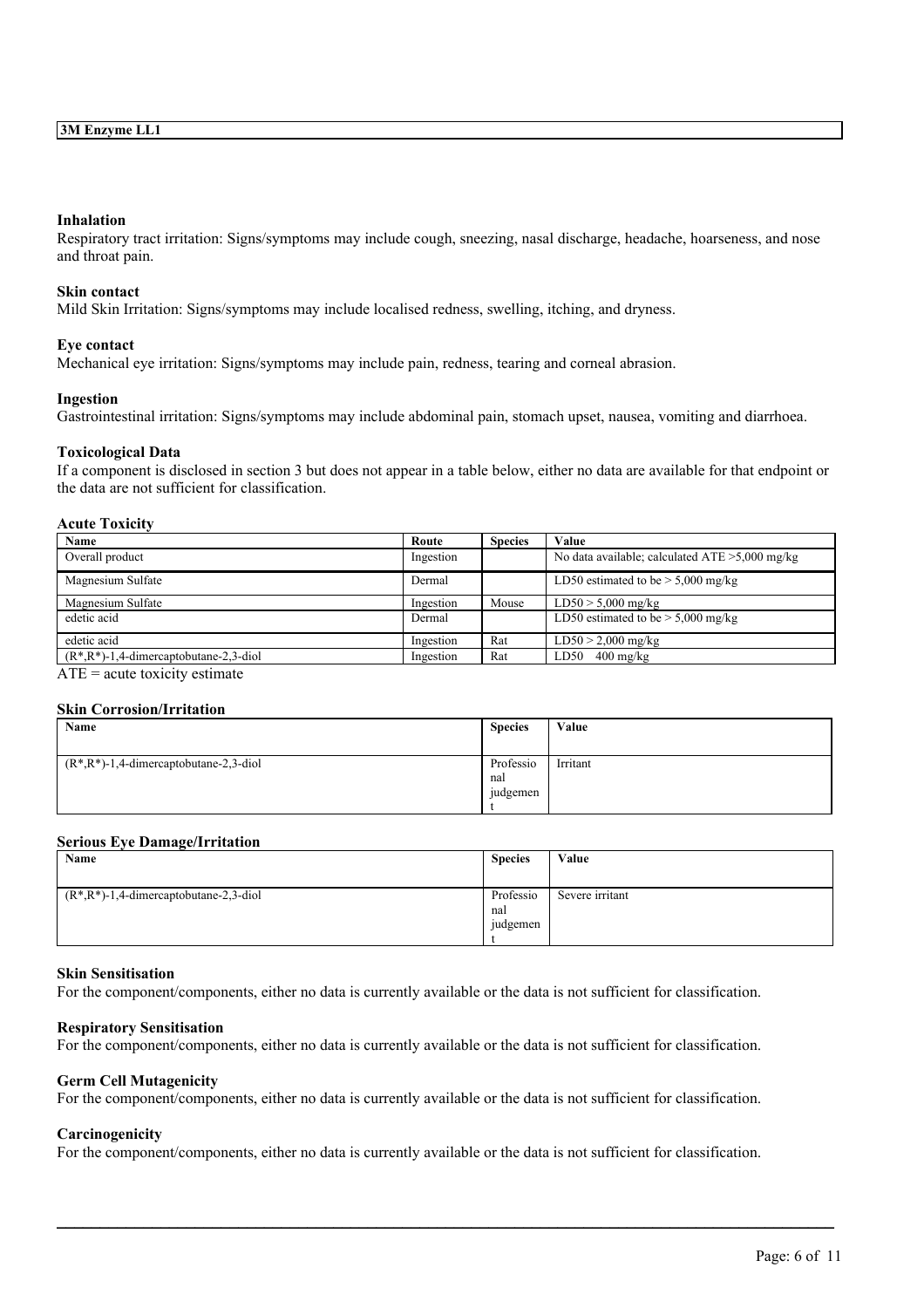## **Reproductive Toxicity**

#### **Reproductive and/or Developmental Effects**

For the component/components, either no data is currently available or the data is not sufficient for classification.

## **Target Organ(s)**

#### **Specific Target Organ Toxicity - single exposure**

| Name                                            | Route      | Target Organ(s)        | Value                            | <b>Species</b>                    | <b>Test result</b>     | <b>Exposure</b><br><b>Duration</b> |
|-------------------------------------------------|------------|------------------------|----------------------------------|-----------------------------------|------------------------|------------------------------------|
| $(R^*, R^*)$ -1,4-<br>dimercaptobutane-2,3-diol | Inhalation | respiratory irritation | May cause respiratory irritation | Professio<br>nal<br>judgeme<br>nt | NOAEL not<br>available |                                    |

### **Specific Target Organ Toxicity - repeated exposure**

For the component/components, either no data is currently available or the data is not sufficient for classification.

#### **Aspiration Hazard**

For the component/components, either no data is currently available or the data is not sufficient for classification.

Please contact the address or phone number listed on the first page of the SDS for additional toxicological information **on this material and/or its components.**

# **SECTION 12: Ecological information**

The information below may not agree with the EU material classification in Section 2 and/or the ingredient classifications in Section 3 if specific ingredient classifications are mandated by a competent authority. In addition, statements and data presented in Section 12 are based on UN GHS calculation rules and classifications derived from **3M assessments.**

## **12.1. Toxicity**

No product test data available.

| <b>Material</b>                                 | $\overline{CAS}$ # | Organism       | <b>Type</b>  | <b>Exposure</b> | <b>Test endpoint</b> | <b>Test result</b>  |
|-------------------------------------------------|--------------------|----------------|--------------|-----------------|----------------------|---------------------|
| Sodium 4-(2-                                    | 75277-39-3         | Green Algae    | Estimated    | 72 hours        | <b>EC50</b>          | $>100 \text{ mg/l}$ |
| hydroxyethyl)piperazin<br>-1-ylethanesulphonate |                    |                |              |                 |                      |                     |
| Sodium $4-(2-$                                  | 75277-39-3         | Zebra Fish     | Estimated    | 96 hours        | LC50                 | $>100$ mg/l         |
| hydroxyethyl) piperazin                         |                    |                |              |                 |                      |                     |
| -1-ylethanesulphonate                           |                    |                |              |                 |                      |                     |
| Sodium 4-(2-                                    | 75277-39-3         | Green Algae    | Estimated    | 72 hours        | <b>NOEC</b>          | $100$ mg/l          |
| hydroxyethyl)piperazin<br>-1-ylethanesulphonate |                    |                |              |                 |                      |                     |
| Magnesium Sulfate                               | 7487-88-9          | Algae other    | Experimental | 72 hours        | IC50                 | $1,215$ mg/l        |
| Magnesium Sulfate                               | 7487-88-9          | Fathead minnow | Experimental | 96 hours        | LC50                 | $2,820$ mg/l        |
| Magnesium Sulfate                               | 7487-88-9          | Water flea     | Experimental | 48 hours        | <b>EC50</b>          | $344$ mg/l          |
| Magnesium Sulfate                               | 7487-88-9          | Algae other    | Experimental | 72 hours        | Inhibitory           | $43 \text{ mg/l}$   |
|                                                 |                    |                |              |                 | Concentration 10%    |                     |
| $4-(2-$                                         | 7365-45-9          | Green Algae    | Experimental | 72 hours        | EC50                 | $>100$ mg/l         |
| hydroxyethyl) piperazin<br>-1-ylethanesulphonic |                    |                |              |                 |                      |                     |
| acid                                            |                    |                |              |                 |                      |                     |
| $4-(2-$                                         | 7365-45-9          | Water flea     | Experimental | 48 hours        | <b>EC50</b>          | $>100 \text{ mg/l}$ |
| hydroxyethyl) piperazin                         |                    |                |              |                 |                      |                     |
| -1-ylethanesulphonic                            |                    |                |              |                 |                      |                     |
| acid                                            |                    |                |              |                 |                      |                     |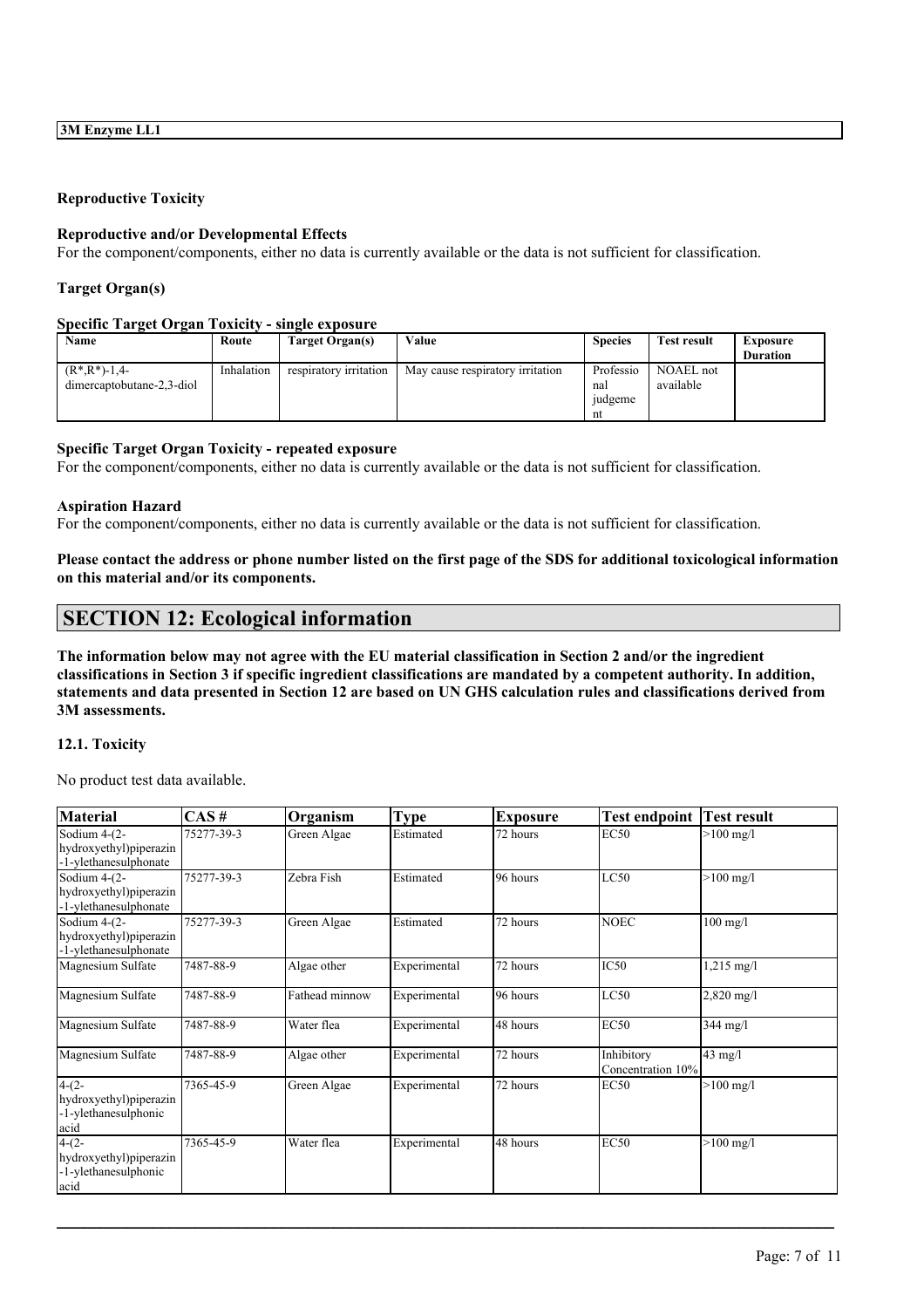# **3M Enzyme LL1**

| $4-(2-$<br>hydroxyethyl)piperazin<br>-1-ylethanesulphonic<br>acid  | 7365-45-9 | Zebra Fish  | Experimental                                                | 196 hours | LC50        | $>100$ mg/l       |
|--------------------------------------------------------------------|-----------|-------------|-------------------------------------------------------------|-----------|-------------|-------------------|
| $4-(2-$<br>hydroxyethyl) piperazin<br>-1-ylethanesulphonic<br>acid | 7365-45-9 | Green Algae | Experimental                                                | 72 hours  | <b>NOEC</b> | $100$ mg/l        |
| $(R^*, R^*)$ -1,4-<br>dimercaptobutane-2,3-<br>diol                | 3483-12-3 | Water flea  | Experimental                                                | 48 hours  | LC50        | $27$ mg/l         |
| Albumins, blood serum 9048-46-8                                    |           |             | Data not available<br>or insufficient for<br>classification |           |             |                   |
| edetic acid                                                        | 60-00-4   | Bluegill    | Estimated                                                   | 196 hours | LC50        | 792 mg/l          |
| edetic acid                                                        | 60-00-4   | Water flea  | Estimated                                                   | 24 hours  | EC50        | 794 mg/l          |
| edetic acid                                                        | 60-00-4   | Water flea  | Estimated                                                   | $21$ days | <b>NOEC</b> | $22 \text{ mg/l}$ |

## **12.2. Persistence and degradability**

| <b>Material</b>                                                   | CAS Nbr    | Test type                                       | Duration | <b>Study Type</b>   | <b>Test result</b>               | Protocol                          |
|-------------------------------------------------------------------|------------|-------------------------------------------------|----------|---------------------|----------------------------------|-----------------------------------|
| Sodium $4-(2-$<br>hydroxyethyl)piperazin-1-<br>vlethanesulphonate | 75277-39-3 | Estimated<br>Biodegradation                     | 28 days  | <b>BOD</b>          | $\frac{10\%}{20\%}$ weight       | OECD 301D - Closed bottle<br>test |
| Magnesium Sulfate                                                 | 7487-88-9  | Data not availbl-<br>insufficient               |          |                     | N/A                              |                                   |
| $4-(2-$<br>hydroxyethyl)piperazin-1-<br>vlethanesulphonic acid    | 7365-45-9  | Experimental<br>Biodegradation                  | 28 days  | <b>BOD</b>          | $-2\%$ weight                    | OECD 301D - Closed bottle<br>test |
| $(R^*, R^*)$ -1,4-<br>dimercaptobutane-2,3-diol                   | 3483-12-3  | Experimental<br>Chemical<br>Degradation         |          | Half-life $(t 1/2)$ | 10 hours $(t 1/2)$ Other methods |                                   |
| Albumins, blood serum                                             | 9048-46-8  | Data not availbl-<br>insufficient               |          |                     | N/A                              |                                   |
| edetic acid                                                       | 60-00-4    | Experimental<br>Aquatic Biodegrad.<br>- Aerobic | 28 days  | <b>BOD</b>          | $0\%$<br>BOD/ThBOD               | OECD 301D - Closed bottle<br>test |

## **12.3 : Bioaccumulative potential**

| <b>Material</b>                                                 | Cas No.    | <b>Test type</b>                                            | Duration | <b>Study Type</b>         | <b>Test result</b> | <b>Protocol</b>                                    |
|-----------------------------------------------------------------|------------|-------------------------------------------------------------|----------|---------------------------|--------------------|----------------------------------------------------|
| Sodium 4-(2-<br>hydroxyethyl)piperazin-1-<br>vlethanesulphonate | 75277-39-3 | Estimated<br><b>Bioconcentration</b>                        |          | Log Kow                   | $\leq -3.85$       | Estimated: Octanol-water<br>Ipartition coefficient |
| Magnesium Sulfate                                               | 7487-88-9  | Data not available<br>or insufficient for<br>classification | N/A      | N/A                       | N/A                | N/A                                                |
| $4-(2-$<br>hydroxyethyl)piperazin-1-<br>ylethanesulphonic acid  | 7365-45-9  | Estimated<br>Bioconcentration                               |          | Log Kow                   | < 3.85             | Estimated: Octanol-water<br>partition coefficient  |
| $(R^*, R^*)$ -1,4-<br>dimercaptobutane-2,3-diol                 | 3483-12-3  | Estimated<br>Bioconcentration                               |          | Bioaccumulation<br>factor | 12.5               | Estimated: Bioconcentration<br>factor              |
| Albumins, blood serum                                           | 9048-46-8  | Data not available<br>or insufficient for<br>classification | N/A      | N/A                       | N/A                | N/A                                                |
| edetic acid                                                     | 60-00-4    | Experimental BCF - 28 days<br>Bluegill                      |          | Bioaccumulation<br>factor | 1.8                | Bioconcentration: Flow-<br>through                 |

 $\mathcal{L}_\mathcal{L} = \mathcal{L}_\mathcal{L} = \mathcal{L}_\mathcal{L} = \mathcal{L}_\mathcal{L} = \mathcal{L}_\mathcal{L} = \mathcal{L}_\mathcal{L} = \mathcal{L}_\mathcal{L} = \mathcal{L}_\mathcal{L} = \mathcal{L}_\mathcal{L} = \mathcal{L}_\mathcal{L} = \mathcal{L}_\mathcal{L} = \mathcal{L}_\mathcal{L} = \mathcal{L}_\mathcal{L} = \mathcal{L}_\mathcal{L} = \mathcal{L}_\mathcal{L} = \mathcal{L}_\mathcal{L} = \mathcal{L}_\mathcal{L}$ 

## **12.4. Mobility in soil**

Please contact manufacturer for more details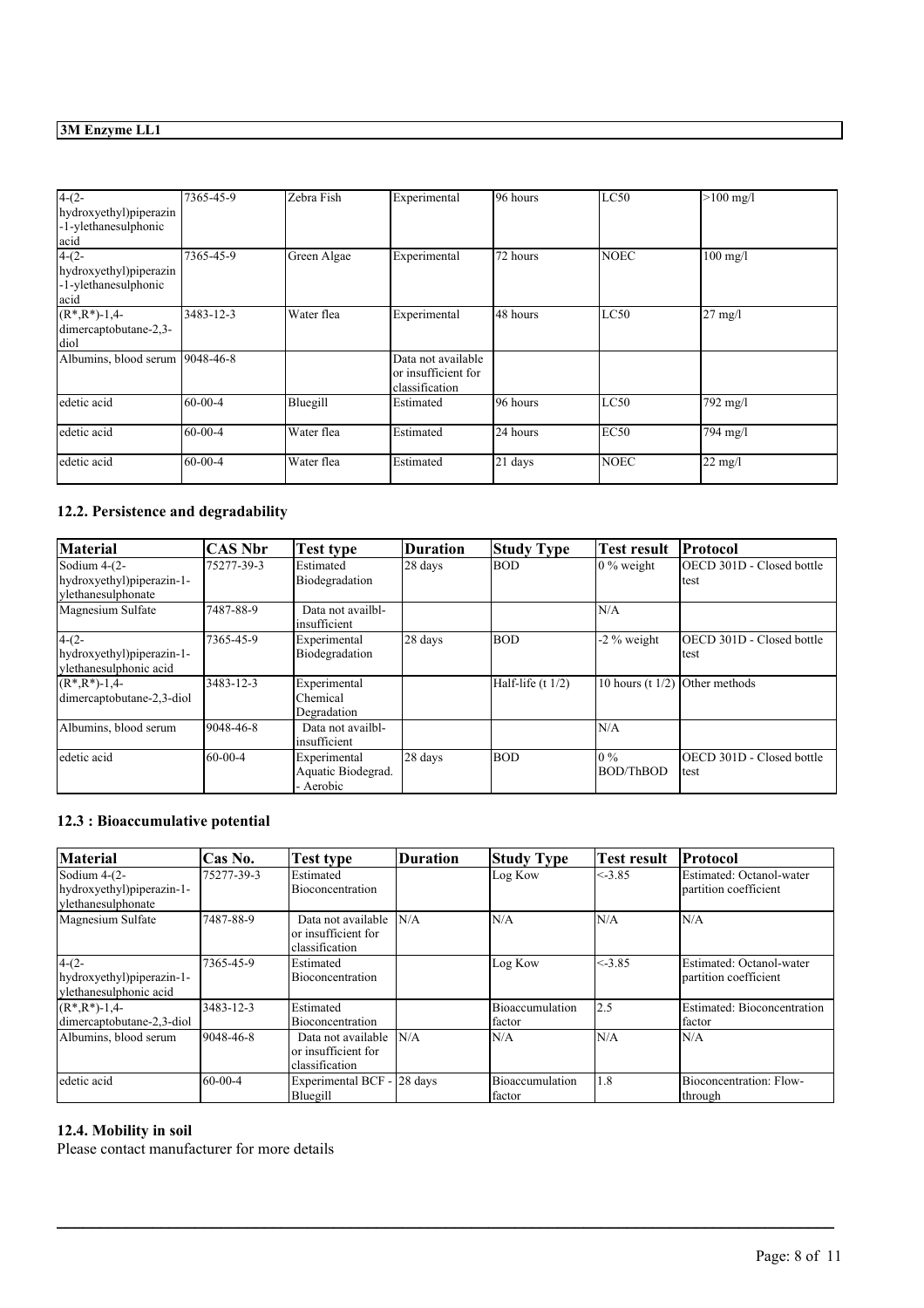### **12.5. Results of the PBT and vPvB assessment**

This material does not contain any substances that are assessed to be a PBT or vPvB

#### **12.6. Other adverse effects**

No information available.

## **SECTION 13: Disposal considerations**

#### **13.1 Waste treatment methods**

Dispose of contents/ container in accordance with the local/regional/national/international regulations.

This product has been classified as a non-hazardous waste. Prior to disposal, consult all applicable authorities and regulations to insure proper classification. Dispose of waste product in a permitted industrial waste facility. As a disposal alternative, incinerate in a permitted waste incineration facility. Proper destruction may require the use of additional fuel during incineration processes. If no other disposal options are available, waste product may be placed in a landfill properly designed for industrial waste.

The coding of a waste stream is based on the application of the product by the consumer. Since this is out of the control of 3M, no waste code(s) for products after use will be provided. Please refer to the European Waste Code (EWC - 2000/532/EC and amendments) to assign the correct waste code to your waste stream. Ensure national and/or regional regulations are complied with and always use a licensed waste contractor.

### **EU waste code (product as sold)**

160509 Discarded chemicals other than those mentioned in 16 05 06, 16 05 07 or 16 05 08 180107 Chemicals other than those mentioned in 18 01 06

## **SECTION 14: Transportation information**

ADR/IMDG/IATA: Not restricted for transport.

## **SECTION 15: Regulatory information**

**15.1. Safety, health and environmental regulations/legislation specific for the substance or mixture**

#### **15.2. Chemical Safety Assessment**

A chemical safety assessment has not been carried out for this mixture. Chemical safety assessments for the contained substances may have been carried out by the registrants of the substances in accordance with Regulation (EC) No 1907/2006, as amended.

 $\mathcal{L}_\mathcal{L} = \mathcal{L}_\mathcal{L} = \mathcal{L}_\mathcal{L} = \mathcal{L}_\mathcal{L} = \mathcal{L}_\mathcal{L} = \mathcal{L}_\mathcal{L} = \mathcal{L}_\mathcal{L} = \mathcal{L}_\mathcal{L} = \mathcal{L}_\mathcal{L} = \mathcal{L}_\mathcal{L} = \mathcal{L}_\mathcal{L} = \mathcal{L}_\mathcal{L} = \mathcal{L}_\mathcal{L} = \mathcal{L}_\mathcal{L} = \mathcal{L}_\mathcal{L} = \mathcal{L}_\mathcal{L} = \mathcal{L}_\mathcal{L}$ 

## **SECTION 16: Other information**

#### **List of relevant H statements**

| H <sub>3</sub> 02 | Harmful if swallowed.   |
|-------------------|-------------------------|
| H315              | Causes skin irritation. |

- H319 Causes serious eye irritation.
- H335 May cause respiratory irritation.

#### **Revision information:**

Section 02: CLP Classification Statements information was added.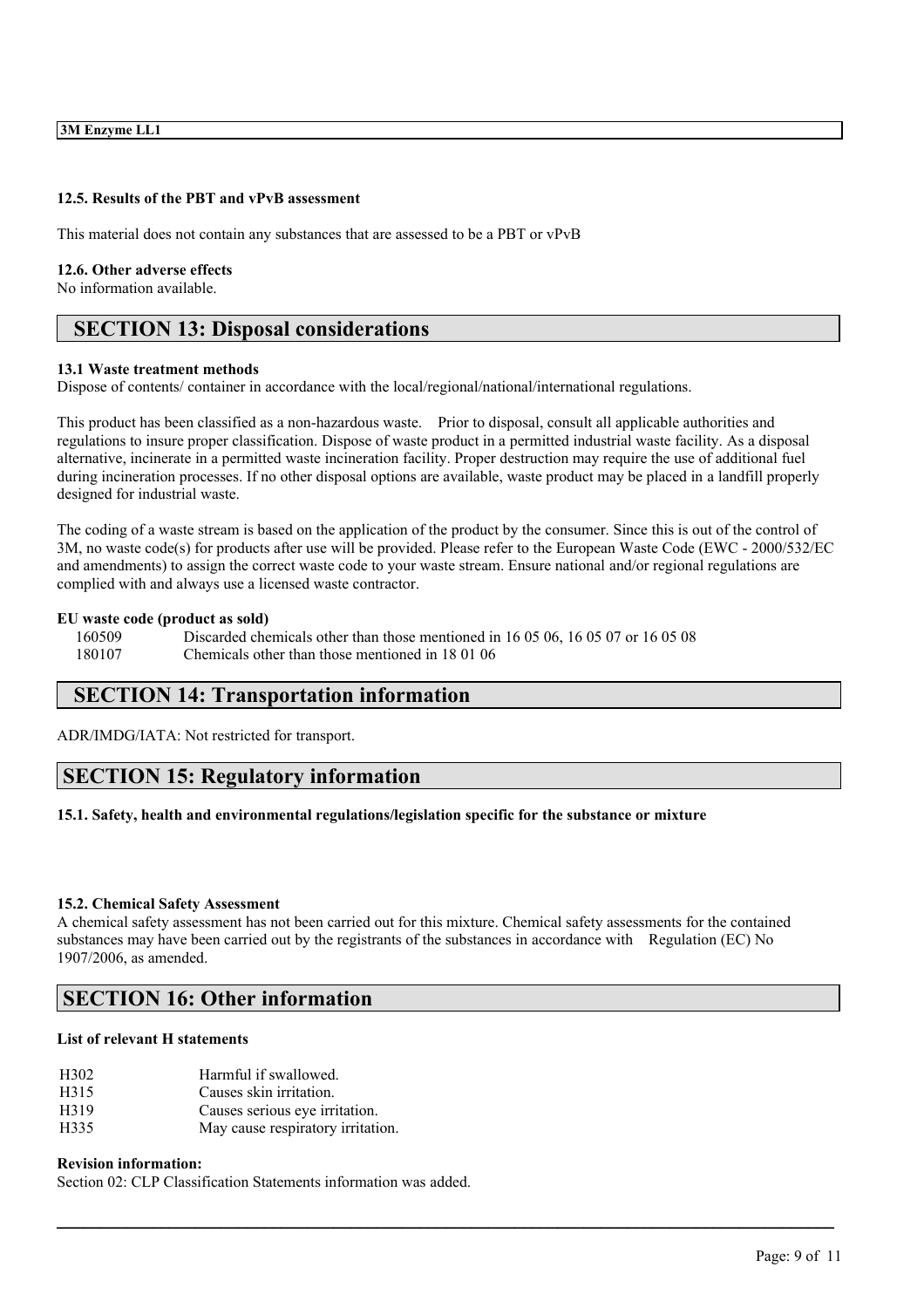#### **3M Enzyme LL1**

Label: CLP Classification information was deleted. Section 3: Composition/ Information of ingredients table information was added. Section 3: Composition/ Information of ingredients table information was deleted. Section 3: Reference to section 15 for Nota info information was deleted. Section 5: Fire - Advice for fire fighters information information was modified. Section 5: Fire - Extinguishing media information information was modified. Section 6: Accidental release personal information information was modified. Section 7: Precautions safe handling information information was modified. Section 8: Occupational exposure limit table information was deleted. Section 8: Occupational exposure limit table information was modified. OEL Reg Agency Desc information was deleted. Section 8: STEL key information was deleted. Section 8: TWA key information was deleted. Section 09: Color information was added. Section 9: Flash point information information was modified. Section 09: Odor information was added. Sections 3 and 9: Odour, colour, grade information information was deleted. Section 9: Property description for optional properties information was added. Section 9: Property description for optional properties information was deleted. Section 10: Hazardous decomposition or by-products table information was modified. Section 11: Acute Toxicity table information was modified. Section 11: Carcinogenicity Table information was deleted. Section 11: Carcinogenicity text information was added. Section 11: Classification disclaimer information was modified. Section 11: Germ Cell Mutagenicity Table information was deleted. Section 11: Germ Cell Mutagenicity text information was added. Section 11: Health Effects - Skin information information was modified. Section 11: Reproductive and/or Developmental Effects text information was deleted. Section 11: Reproductive Toxicity Table information was deleted. Section 11: Serious Eye Damage/Irritation Table information was modified. Section 11: Skin Corrosion/Irritation Table information was modified. Section 11: Skin Sensitization Table information was deleted. Section 11: Skin Sensitization text information was added. Section 11: Specific Target Organ Toxicity - repeated exposure text information was added. Section 11: Specific Target Organ Toxicity - single exposure text information was added. Section 11: Target Organs - Repeated Table information was deleted. Section 11: Target Organs - Single Table information was modified. Section 12: Component ecotoxicity information information was modified. Section 12: No PBT/vPvB information available warning information was modified. Section 12: Persistence and Degradability information information was modified. Section 12:Bioccumulative potential information information was modified. Section 13: 13.1. Waste disposal note information was modified. Section 13: Standard Phrase Category Waste GHS information was modified. Section 15: Chemical Safety Assessment information was modified. Section 15: Regulations - Inventories information was deleted. Two-column table displaying the unique list of H Codes and statements (std phrases) for all components of the given material. information was modified. Sectio 16: UK disclaimer information was deleted.

DISCLAIMER: The information on this Safety Data Sheet is based on our experience and is correct to the best of our knowledge at the date of publication, but we do not accept any liability for any loss, damage or injury resulting from its use (except as required by law). The information may not be valid for any use not referred to in this Data Sheet or use of the product in combination with other materials. For these reasons, it is important that customers carry out their own test to satisfy themselves as to the suitability of the product for their own intended applications. In addition, this SDS is being provided to convey health and safety information. If you are the importer of record of this product into the European Union, you are responsible for all regulatory requirements, including, but not limited to, product registrations/notifications, substance